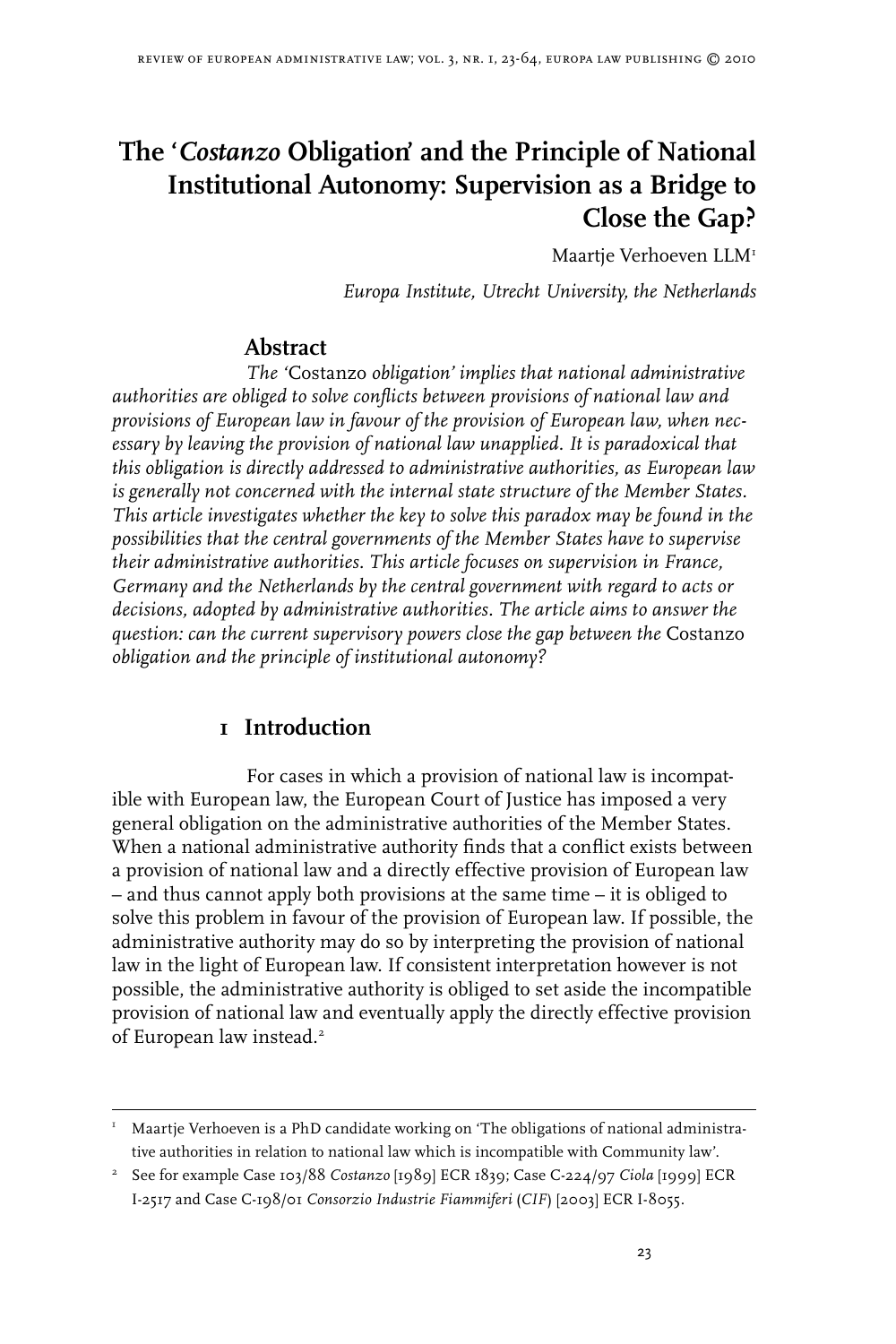verhoeven

 This obligation, which the European Court of Justice has clearly formulated for both primary European law<sup>3</sup> and secondary legislation,<sup>4</sup> is hereafter for reasons of convenience referred to as the '*Costanzo* obligation'. Although this obligation may seem entirely clear-cut and explicable from a European perspective, problems may occur from the point of view of national constitutional and administrative law. An important question is, for example, to what extent administrative authorities are entitled under national law to set aside provisions of national statutory law. For instance, in a recent case a German administrative authority in the German Saarland decided not to apply a provision of the (federal) law on Pharmacies, which it deemed incompatible with the freedom of establishment. This led to the granting of a license to operate a pharmacy, setting aside the provisions of national law which had violated European law. Although the Court unfortunately did not go into the preliminary question whether a national authority is 'entitled and obliged under Community law to disapply national provisions it regards as contrary to Community law even if there is no clear breach of Community law and it has not been established by the Court of Justice that the relevant provisions are incompatible with Community law', the case shows a good recent example of the *Costanzo* obligation in practise.

This article focuses on the difficulties that the *Costanzo* obligation and other obligations that are directly imposed on national administrative authorities cause within the Member States. On the one hand, European law maintains the traditional rule of international law that the Member States must be regarded as entities in terms of the fulfilment of European law obligations. This means that the Member States have the responsibility towards the European Union for the correct application of European law. The European Union is not concerned with the internal state structure of the Member States, and which authority is assigned to each task: that is the principle of national institutional autonomy. On the other hand, however, the *Costanzo* obligation is addressed directly to the administrative authorities of the Member States, and not to the Member States.

These two basic assumptions of European law seem to be at odds with each other at first glance: in principle only being concerned with the Member State as an entity, but nevertheless addressing specific obligations to administrative authorities. The key to solve this tension or paradox $6$  may

 For the instrument of the regulation, this obligation can be derived from its nature and character as laid down in Art. 288 TFEU (former Article 249 EC); for the directly effective provisions of directives that have not been correctly implemented in good time, this was decided in the *Fratelli Costanzo* case.

Case C-198/01 *Consorzio Industrie Fiammiferi* (*CIF*) [2003] ECR I-8055.

Joined Cases C‑171/07 and C‑172/07 *Apothekerkammer des Saarlandes* (*DocMorris),* judgment of 19 May 2009, n.y.r.

J.H. Jans a.o., *Europeanisation of Public Law,* Groningen: Europa Law Publishing 2007, p. 18 ff.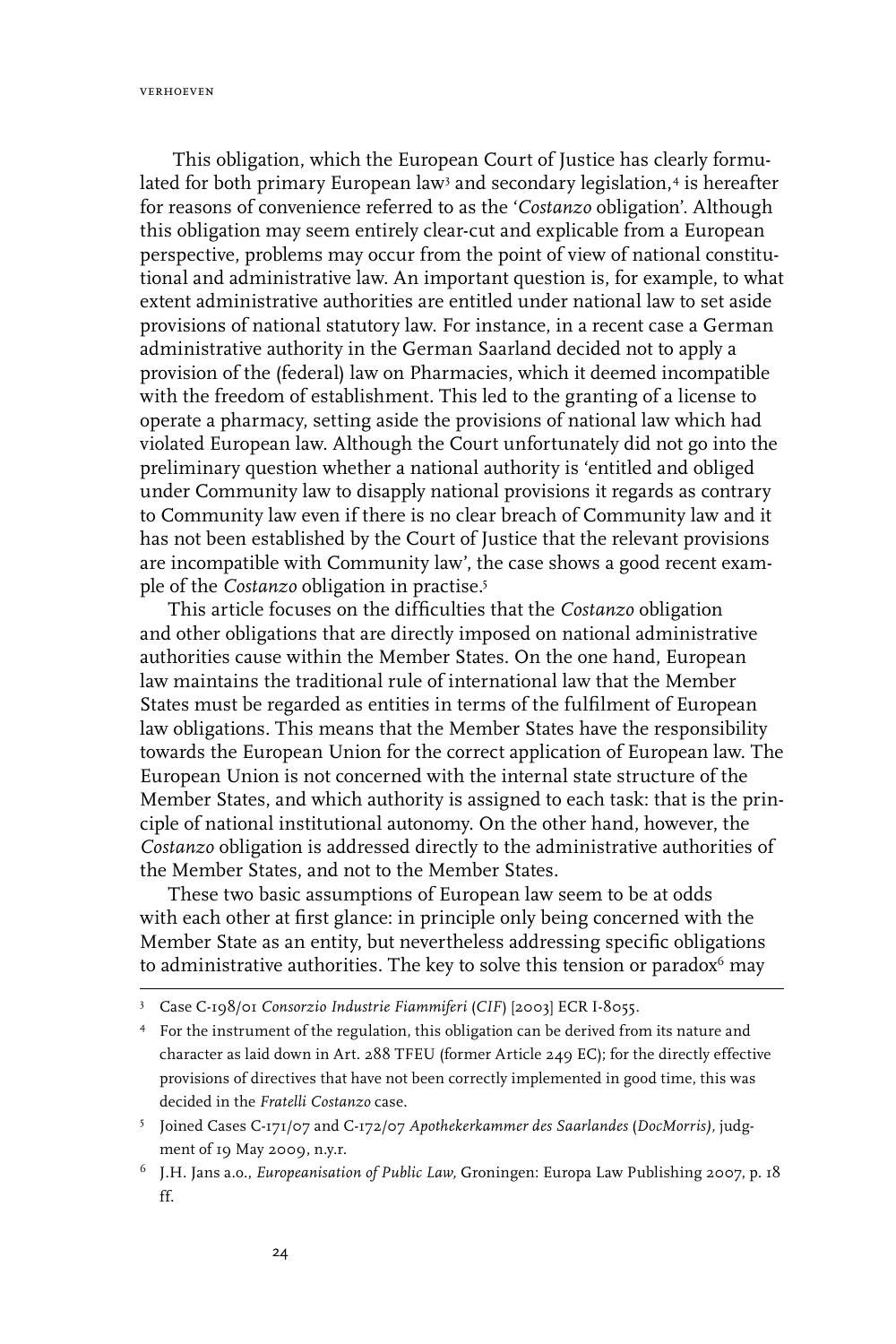be found in the possibilities that the central governments of the Member States have to supervise their administrative authorities. After all, if enough possibilities exist to instruct and supervise these authorities, it is easily explicable and acceptable that the Member State itself, is responsible towards the European Union for the correct compliance with the *Costanzo* obligation.

In paragraph 2, the relationship between European law and the internal state structure of the Member States will be discussed, with the principle of national institutional autonomy as general starting point. Paragraph 3 deals with the distribution of powers between the different administrative authorities in the national legal orders of the Member States, and the possibilities that exist for supervision by the central government. To limit the scope of this article to the specific topic of the *Costanzo* obligation, the discussion is focused on the possibilities of supervision by the central government with regard to acts or decisions, adopted by administrative authorities. In other words, the possibilities of supervision are discussed for cases in which the central government wants to oblige an administrative authority to change an adopted act or decision, in order to disapply national law in favour of a directly effective provision of European law with which the provision of national law is incompatible. Therefore, supervisory powers with regard to failure to act are left aside, just as methods to take recourse and other powers with financial consequences. Since it is hardly possible to discuss this internal state structure in general terms for all Member States, the paragraph focuses on France, Germany and the Netherlands as examples. In the final paragraph, then, the findings of paragraph 2 and 3 are combined to come to a conclusion: can the current supervisory powers close the gap between the *Costanzo* obligation and the principle of institutional autonomy?

# **2 The Principle of National Institutional Autonomy**

European law maintains the traditional rule of international law that the Member States must be regarded as entities as regards to the fulfilment of obligations deriving from European law, as they are party to the treaties establishing the European Union. The Member State must ensure that the result sought by the relevant provisions of the Treaty or of secondary law is attained in the national legal order.<sup>7</sup> This also applies to federal states.<sup>8</sup>

Compare in this regard, the case law on liability for infringements of European law, which shows the traditional international law approach of the Court. When the obligations are not fulfilled, the state itself is liable, and not its individual organs, as the Court clearly observed in its ruling in *Brasserie*

This is stable case law of the Court. See for instance Case 77/69 *Commission* v. *Belgium* [1970] ECR 237 or Case 17/85 *Comission* v. *Italy* [1986] ECR 1199. See also extensively the Conclusion of Geelhoed in Case C-129/00, *Commission* v. *Italy*, in particular p. 55.

See for instance Case C-383/00 *Commission* v. *Germany*, par. 18.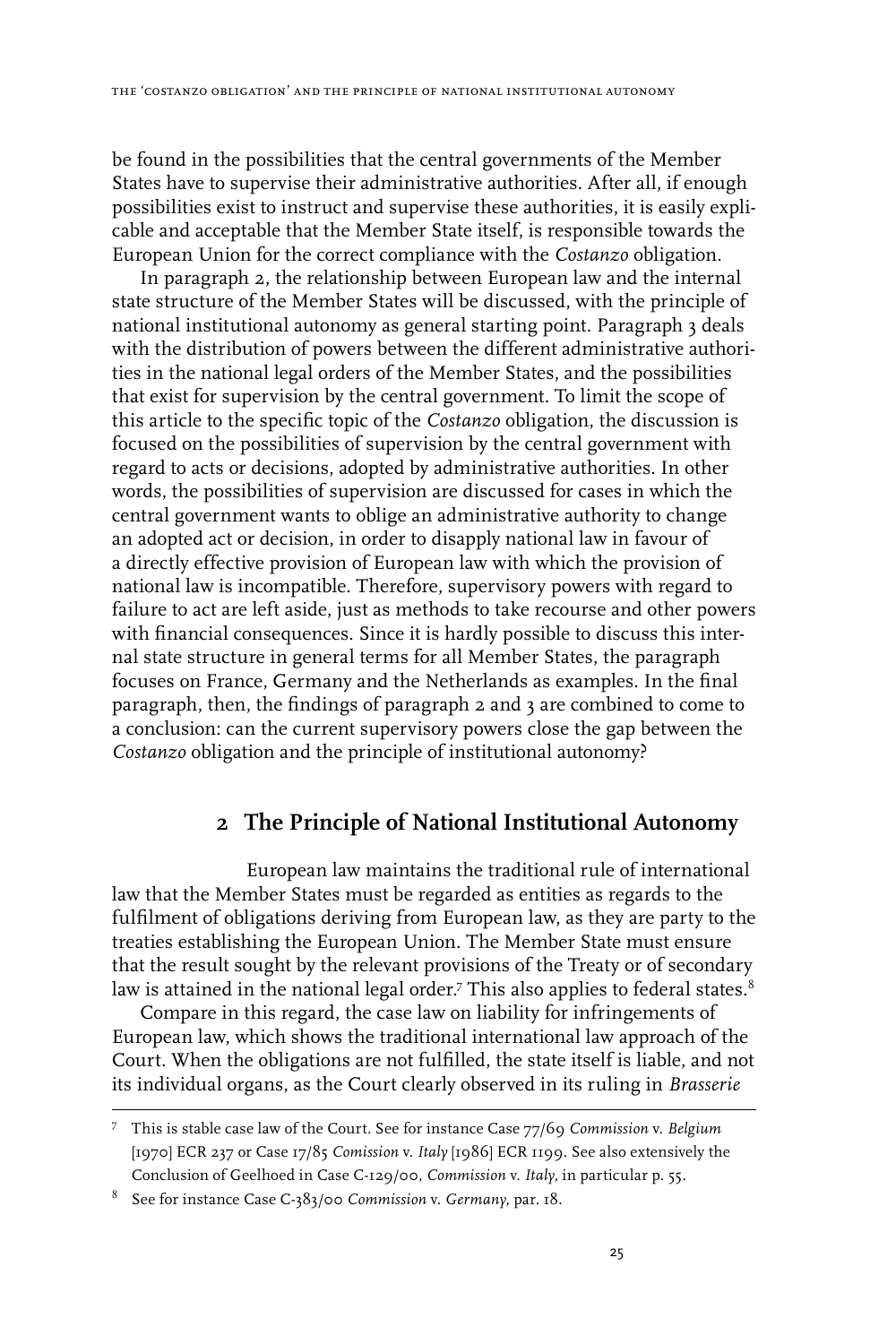*du Pecheur.* The same idea clearly underlies the case law on the infringement procedure of Article 258 TFEU (ex Article 226 EC). The obligations on the Member States devolve upon the States themselves and 'the liability of a Member State under Article 226 arises whatever the agency of the State whose action or inaction is the cause of the failure to fulfil its obligations, even in the case of a constitutionally independent institution'.<sup>10</sup>

The reasons for the fact that the Member States are responsible for bringing European law into practice in their national legal order are multiple and of a political, legal and practical nature.<sup>11</sup> Apart from the fact that a concentration of powers on the level of the Member States may be preferred for political reasons, it is clear that the European institutions do not have the means at their disposal to apply and enforce all adopted measures themselves. Therefore the application of European law is generally done by the authorities of the Member States: a decentralised application of European law. As the latter also has adequate means at their disposal to use these powers, since an institutional and procedural structure already exists in each of the Member States, this is generally seen as the most realistic approach for practical reasons as well.<sup>12</sup> Hence, qualifying the Member State as most important entity in the application of European law leads to a practical use of already existing structures.13 Moreover, it guarantees that, 'decisions are taken as closely as possible to the citizen in accordance with the principle of subsidiarity'.14 The instrument of the directive is a clear model of this cooperation between the European Union and its Member States in this regard, as it only imposes an obligation with regard to the results, but leaves the precise means to the Member States that transpose the directive into their domestic law.

This choice for a decentralised application of European law does not mean that the contents of the institutional infrastructure of the Member States are determined on a European level. On the contrary, in principle, this is a matter of national law. European Union law is in principle not concerned with the question of which authorities take the required measures to fulfil the Member State's obligation under European law, or which procedures

- <sup>12</sup> Malo 2008, p. 278; R. Mehdi, 'L'autonomie institutionnelle et procédurale et le droit administratif', in: J.B. Auby & J. Dutheil de la Rochère, *Droit administratif Européen,* Bruxelles: Bruylant 2007, p. 685-726, at p. 693.
- <sup>13</sup> M. Le Barbier Le Bris, 'Les principes d'autonomie institutionelle et procédurale et de cóoperation loyale. Les États Members de l'Union Européenne: des États pas comme les autres', in: *Le droit et L'Union européenne en principes,* Apogée 2007, p. 419-457, at p. 422.
- 14 Preamble of the TEU.

Case C-46/93 and C-48/93 *Brasserie du Pecheur*, [1996] ECR I-1029, par 34.

<sup>10</sup> Case 77/69 *Commission* v. *Belgium* [1970] ECR 237, paragraph 15. See also Case 93/71 *Leonesio* [1972] ECR 287, paragraphs 22 and 23.

<sup>&</sup>lt;sup>11</sup> L. Malo, *Autonomie locale et Union européenne: Thesis sous la direction de Henri Labayle,* Université de Pau et des Pays de l'Adour 2008, p. 270.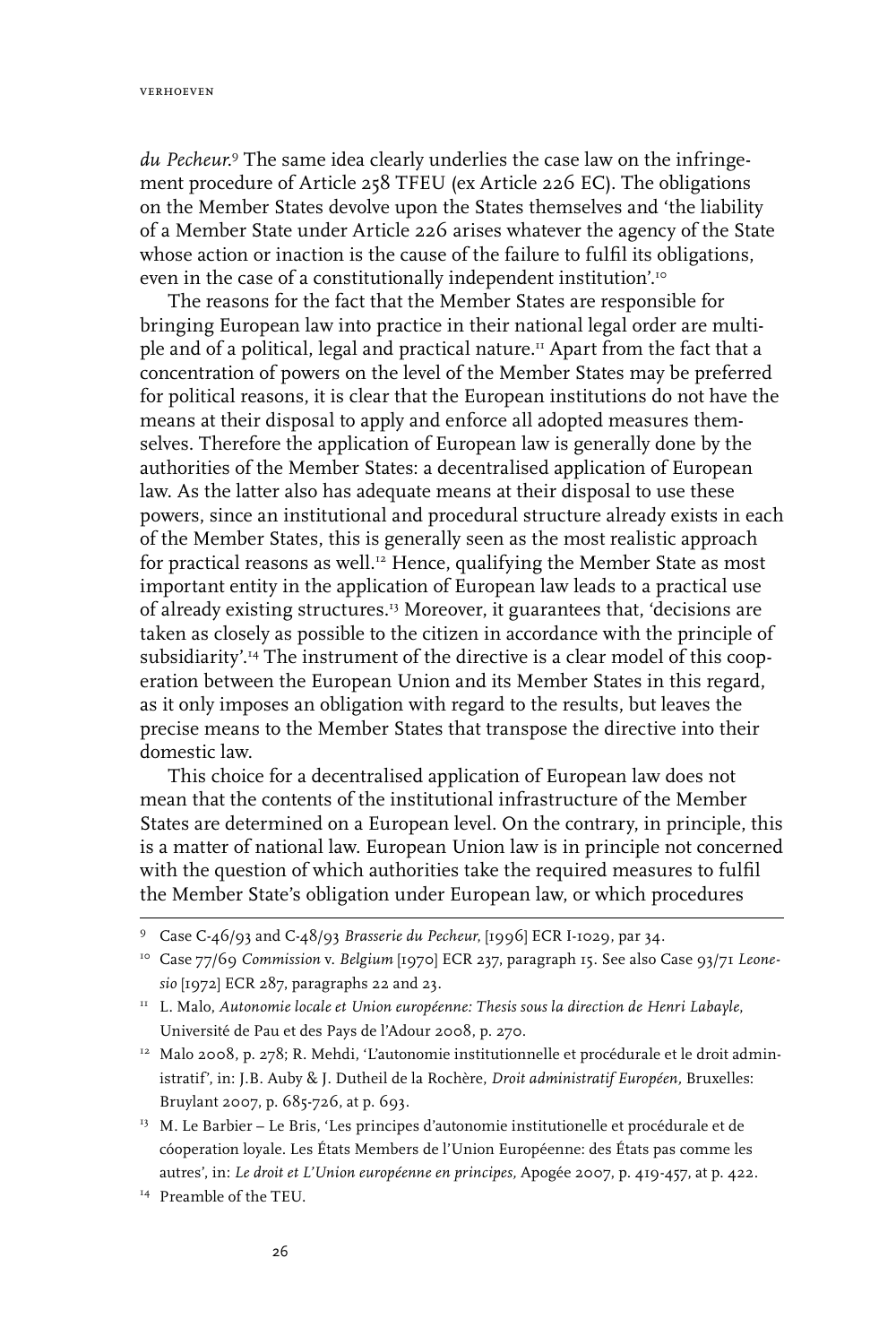of domestic law apply.15 This is often referred to as the principle of national institutional and procedural autonomy: as a matter of principle, European law respects the institutional and procedural structure of the Member States. In the literature, this autonomy is even recognised as a fundamental right of each Member State, which shows the respect for the constitutional autonomy of each Member State, and which proves that the European Union is not a federal state in which such aspects are harmonised.<sup>16</sup> Hence, it can be held that the institutional and procedural autonomy of the Member States expresses the preserved sovereignty.<sup>17</sup>

The effect of European law in the domestic legal orders mainly takes place by the organs of the Member States. Their administrative authorities enforce regulations, their national courts guarantee the application of directives. This leads to the so-called '*dédoublement fonctionnel'* of national administrative authorities as their obligations now not only derive from national law, but also from European law.18 This, however, does not directly influence the institutional structure of the Member States, which as a rule remains intact. The Member States have to decide themselves which administrative authority is empowered to exercise the powers provided by regulations, and thus fulfil the obligations of European law. That follows from the 'imperfection of Community law,"<sup>19</sup> as European law generally does not provide which national authority is competent. As a rule, regulations, directives and decisions only provide for powers, but refer to 'the competent national authorities' as actors.

It is up to the Member States, then, to distribute these powers among their authorities. The Court of Justice established this for the first time in *International Fruit Company*:

'Although under Article 5 of the Treaty the Member States are obliged to take all appropriate measures, whether general or particular, to ensure the fulfilment of the obligations of arising out of the Treaty, it is for them to determine which institutions within the national system shall be empowered to adopt the said measures. […]

When provisions of the Treaty or of regulations confer power or impose obligations upon the states for the purposes of the implementation of Community law the question of how the exercise of such powers and the fulfilment

<sup>15</sup> S. Prechal, *Directives,* Oxford: Oxford University Press 1995, p. 69.

<sup>&</sup>lt;sup>16</sup> J.D. Mouton, 'Vers la reconnaissance de droit fondamentaux aux etats dans le systeme communautaire?' In: *Les dynamiques du droit européen en début de siècle, études en l'honneur de Jean-Claude Gautron*, Pedone, 2004, p. 463.

<sup>&</sup>lt;sup>17</sup> Mehdi 2007, p. 687.

 $18$  Le Barbier – Le Bris 2007, p. 427.

<sup>&</sup>lt;sup>19</sup> Mehdi 2007, p. 685.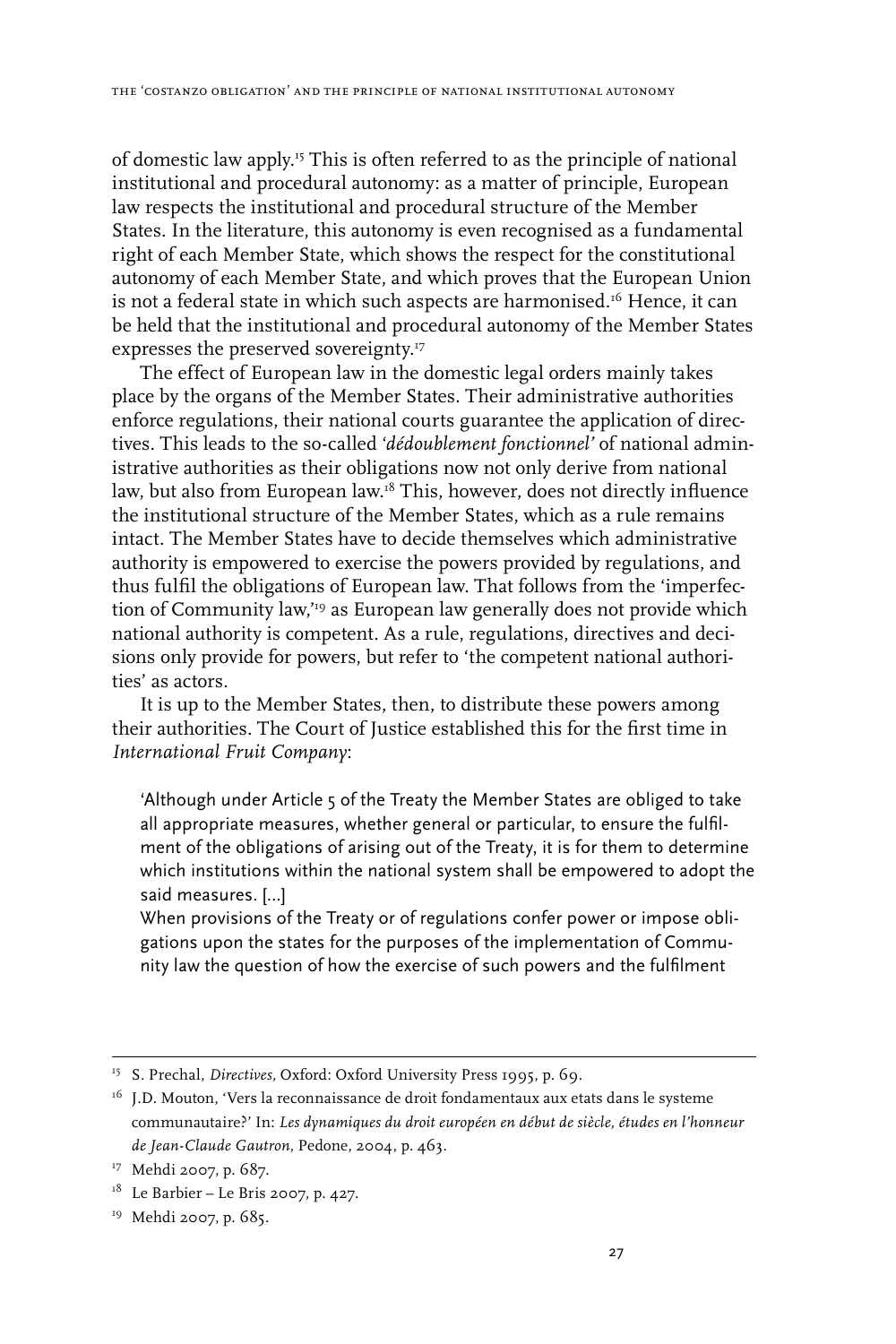verhoeven

of such obligations may be entrusted by Member States to specific national bodies is solely a matter of the constitutional system of each State'. 20

After *International Fruit Company*, the Court of Justice has reaffirmed and refined the principle. Compare for instance *Bozzeti*, in which the Court of Justice – building on *Salgoil*21 – affirmed that as a rule, the distribution of powers among different national courts is a concern of the Member State, as long as the individual rights deriving from European law are effectively protected.<sup>22</sup> Hence, the European Union respects the state structure of its Member States, which may be organised federally, regionally or unitarily.<sup>23</sup> Moreover, the Treaty of Lisbon incorporated the respect for constitutional structures in Article  $\mu$  (2) TEU, which provides: 'The Union shall respect the equality of Member States before the Treaties as well as their national identities, inherent in their fundamental structures, political and constitutional, inclusive of regional and local self-government.' Le Barbier – Le Bris argues that this makes clear that the European Union confers 'its letters of claim/ nobility to the principle of institutional and procedural autonomy, providing it a place next to the principle of sincere cooperation'.24 Nevertheless, time will tell what the exact scope and importance of this new provision will be.<sup>25</sup>

Although it is clear that the principle of national institutional autonomy primarily provides a safeguard for the institutional structure of the Member States, this autonomy is not unlimited. The autonomy may pose a threat to the requirement of a uniform application of European law, as autonomy has the risk to lead to diversity.26 Therefore, the Court has consequently ruled that national institutional autonomy should be reconciled with the need for uniform application.<sup>27</sup>

Moreover, several French authors have argued that the principle of sincere cooperation counterbalances the principle of national institutional autonomy in this regard. $28$  That is to say, broad general obligations derive from this principle for the Member States to do their best with regard to

- 25 See Malo 2008, p. 289 several remarks in this regard.
- <sup>26</sup> See extensively Le Barbier Le Bris 2007, p. 432 ff.
- <sup>27</sup> Cf. for instance *Deutsche Milchkontor*, with regard to the implementation of agricultural regulations in the Member States: Joined Cases 205/82 to 215/82 *Deutsche Milchkontor* [1983] ECR 2633, p. 17.
- $^{28}$  Mehdi 2007, p. 705; Le Barbier Le Bris 2007, p. 429 Malo 2008, p. 294.

<sup>&</sup>lt;sup>20</sup> Joined Cases 51-54/71 International Fruit Company II [1971] ECR 1107, par. 4; Cf. also for example Case 96/81 *Commission* v. *Netherlands* [1982] ECR 1791.

<sup>21</sup> Case 13/68 *Salgoil* [1968] ECR 661.

<sup>22</sup> Case 179/84 *Bozzeti* [1985] ECR 2301, p. 17.

<sup>23</sup> Case C-8/88 *Germany* v. *Commission* [1990] ECR I-2321.

<sup>&</sup>lt;sup>24</sup> Le Barbier - Le Bris 2007, p. 422: 'confère également au principe d'autonomie institutionnelle et procédurale ses lettres de noblesse, lui faisant une place, qouique moins explicitement, aux côtés du principe de cooperation loyale'.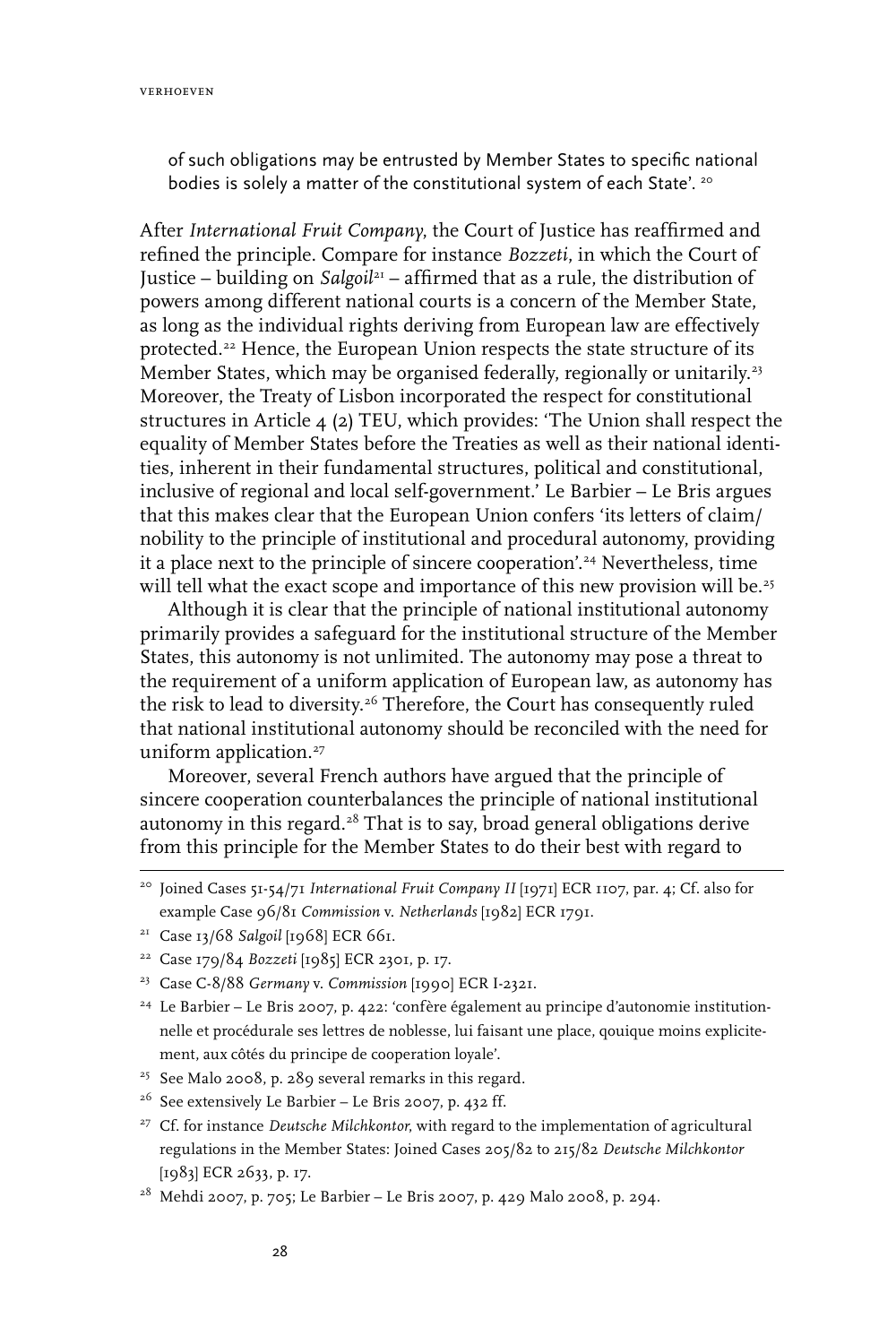the application and enforcement of European law. It goes without saying that these obligations cannot be escaped by invoking national institutional autonomy.

Finally, the national institutional structure cannot be used as an excuse for misapplication of European law. Member States are not allowed to justify failures by relying upon national provisions, including for instance rules on the division of powers, the different competences of the organs.<sup>29</sup> The obligations for the Member State as an entity always apply, regardless of the institutional freedom<sup>30</sup>

# **3 Supervision of Administrative Authorities in France, Germany and the Netherlands**

## 3.1 Introduction

Bearing in mind the principle of national institutional autonomy, each Member State is free to determine its own internal organisation, including the division of powers and duties among its administrative authorities. The *Costanzo* obligation, however, applies to all administrative authorities in all Member States. As a consequence, every administrative authority is obliged to set aside provisions of national law in case of conflict with provisions of European law. Moreover, the Member States have the general obligation to actively promote the observance of European law.31 The fact that the Member State is responsible towards the European Union for any violations of this obligation, however, leads to the question whether Member States are able to supervise their administrative authorities. If enough powers exist on the central level to supervise administrative authorities within the Member State in this regard, it can be more easily accepted that the Member State itself is responsible for the correct application of European law. If the possibilities for supervision are very limited, however, a clear tension may exist on the national level.

This article deals with the distribution of powers between the different administrative authorities in the national legal orders of Germany, France and the Netherlands, and the possibilities that exist for supervision by the central government. To limit the scope to the topic of the *Costanzo* obligation, the discussion is focused on the possibilities of supervision by the

<sup>29</sup> Case C-166/97 *Commission* v. *France* [1999] ECR I-1719, paragraph 13; Case C-274/98 *Commission* v. *Spain* [2000] ECR I-2823, paragraph 19; and Case C-212/99 *Commission* v. *Italy* [2001] ECR I-4923, paragraph 34. See also Case C-62/00 *Marks & Spencer* [2002] ECR I-6325, paragraph 24.

<sup>30</sup> Case 97/81 *Commission* v. *Netherlands* [1982] ECR 1819. Cf. also for instance Case C-419/01 *Commission* v. *Spain* [2003] ECR I-4947. See extensively in this regard Bris 2007, p. 430 ff.

<sup>31</sup> Cf. Case C-494/01 *Commission* v. *Ireland* [2005] ECR I-3331.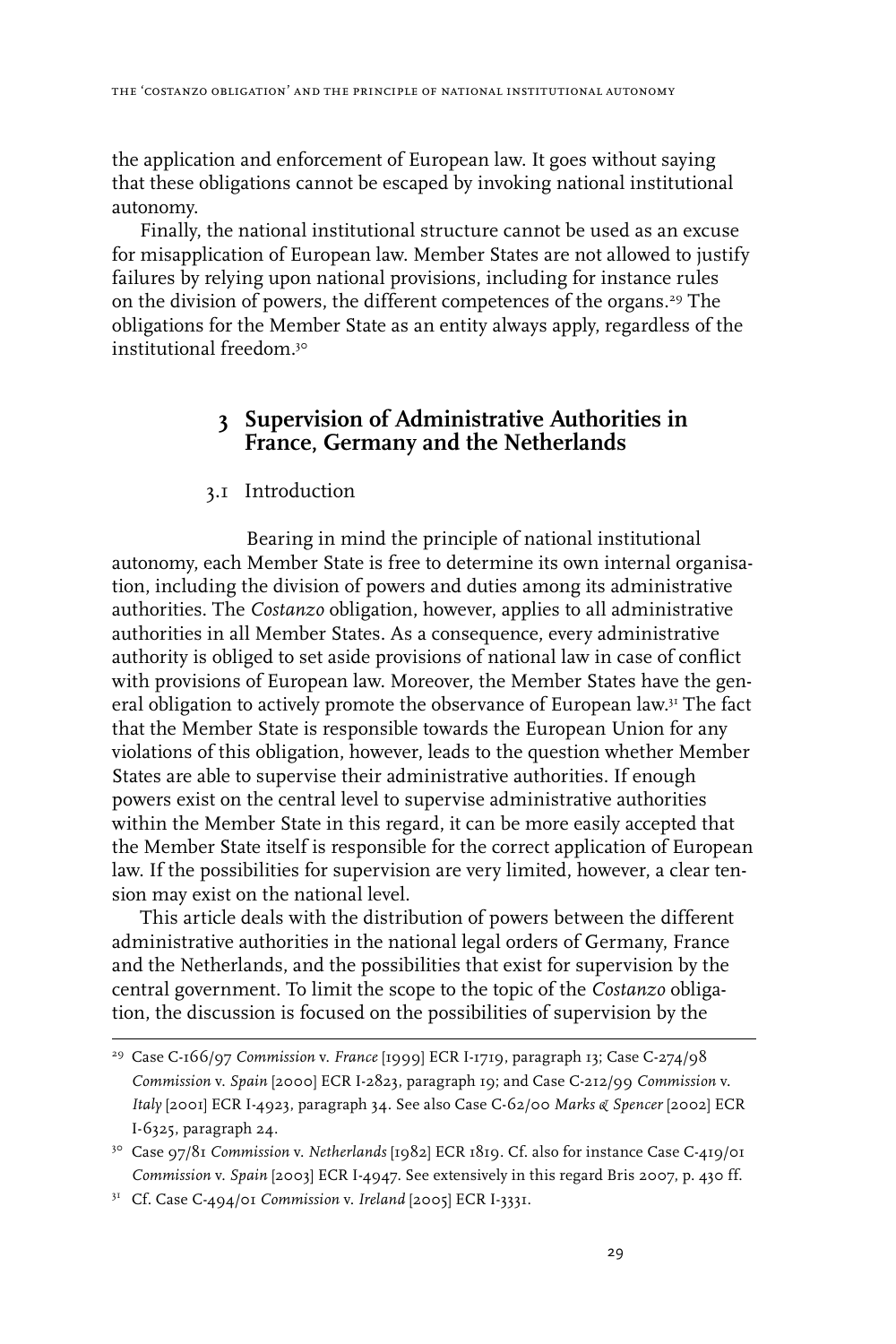central government with regard to acts or decisions, adopted by administrative authorities. In other words, the possibilities of supervision are discussed for cases in which the central government wants to oblige an administrative authority to change an adopted act or decision, in order to disapply national law in favour of a directly effective provision of European law with which the provision of national law is incompatible. Therefore, supervisory powers with regard to failure to act are left aside, just as methods to take recourse.

This article discusses three different methods of supervision by the central government distributing powers among administrative authorities in the internal state structure. First, the federal nature of Germany will be discussed: to what extent is the federal government, who is the main contact of the federal state of Germany towards the European Union, empowered to supervise the administrative authorities in the different *Länder*? Secondly, attention will be paid to the system of decentralisation, which is present in all three Member States, and the extent of supervision allowed to the central government. In this regard, the focus will be on municipalities as an example. Finally, the position of independent administrative authorities will be addressed. As it is again impossible to provide a general overview, the national competition authorities and the postal and telecommunications authorities are discussed as examples, as they act in fields in which are to a great extent governed by European law.

- 3.2 German Federalism
- 3.2.1 Introduction

The main characteristic of the German legal system is obviously that Germany is a Federal Republic (*Bundesrepublik),* as is codified in Art. 20 I GG, consisting of the states (*Länder*) and the federal state itself (*Bund*).32 This implies that state power is not centralised: the Federation is based on the joining together of the constituent *Länder,* which are all equal to each other and do also posses state quality, independent of the Federation. Ergo, the *Länder* do have their own constitutions and parliamentary systems. Their autonomy, however, is limited by the provisions of the federal *Grundgesetz*, as follows from Art. 28 I GG.33

The relationship between the *Bund* and the *Länder* is governed by the unwritten principle of federal loyalty (*Bundestreue* or the principle of *Bundes-*

<sup>&</sup>lt;sup>32</sup> This provision is obligatory and unchangeable, because it is incorporated in the so-called *'Ewigkeitsklausel'* of Art. 79 GG. This does not guarantee the existence of the *Länder* in their current form, however; the territory of the *Länder* can be changed (see for example the creation of Baden-Württemberg in 1951).

<sup>33</sup> BVerfGE 36, 342/360f; BVerfGE 64, 301/317; BVerfGE 72, 330/388. Pieroth, in: H.D. Jarass & B. Pieroth, *Grundgesetz für die Bundesrepublik Deutschland; Kommentar,* München: Verlang C.H. Beck 2007, at p. 470.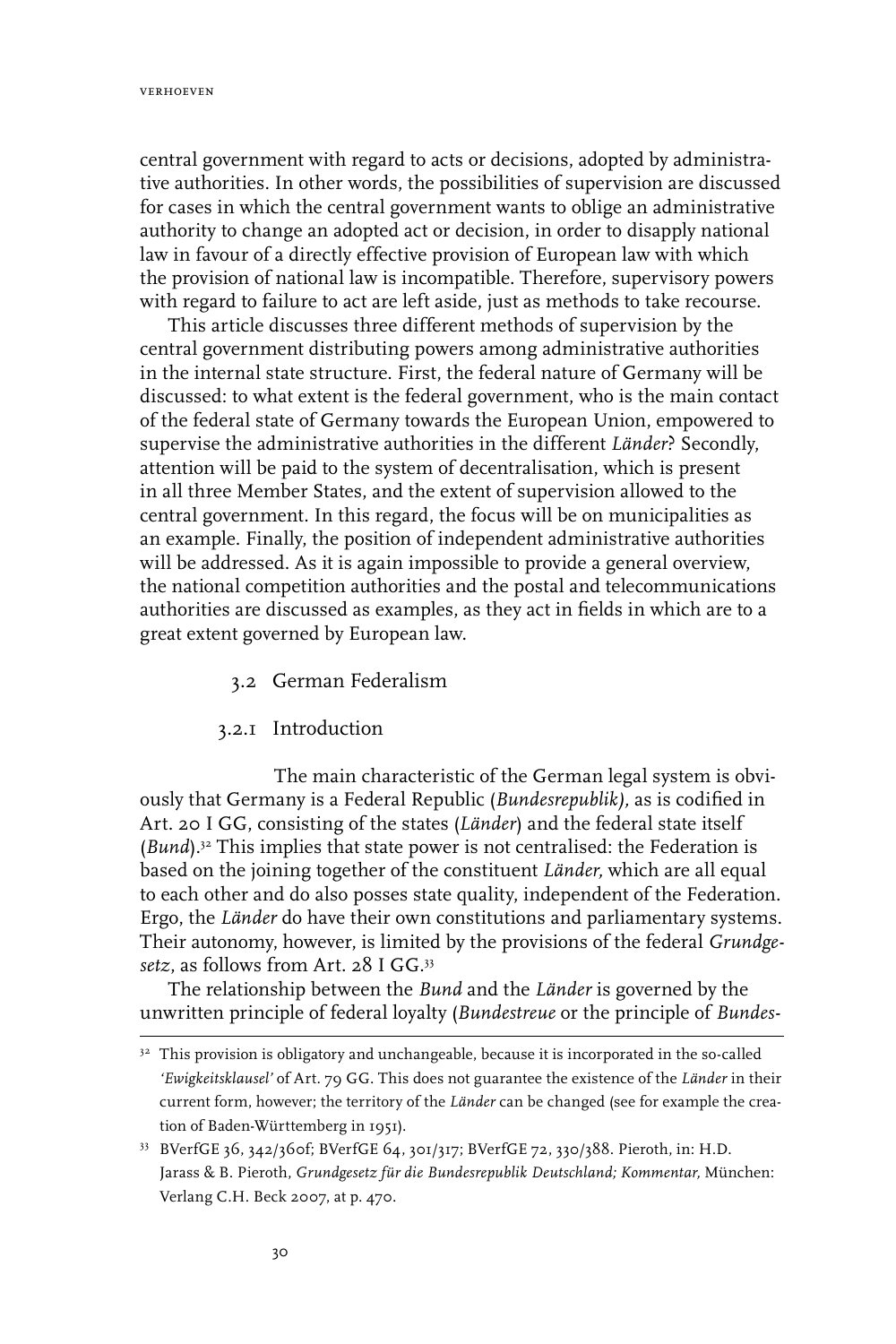*freundlichen Verhaltens*). Both *Bund* and *Länder* are obliged '*dem Wesen des sie verbindenden verfassungsrechtlichen 'Bündnisses' entsprechend zusammenzuwirken und zu seiner Festigung und zur Wahrung der wohlverstandenen Belange des Bundes und der Glieder beizutragen.'*34 In other words, the principle of federal loyalty prohibits every action that may harm the interests of the federation as a whole or one or more of the *Länder*. 35 Hence, this is a reciprocal obligation to consider each other's legitimate interests, $3<sup>6</sup>$  which underlies the whole system of German federalism.

The relationship between the *Bund* on the one hand and the different *Länder* on the other is a two-way relationship, in which the *Grundgesetz* of the Federation clearly sets the borders. The federation has several possibilities to influence the *Länder*. As said, Art. 28 I GG provides that the *Länder* constitutions have to comply with the federal *Grundgesetz*, thus setting a framework for the constitutions of the *Länder*. Moreover, the federal authorities may challenge *Länder* legislation before the *Bundesverfassungsgericht* on grounds of lack of competence (Art. 93 I 2 GG) or interference with its powers (Art.  $93$  I 4 GG).

The *Länder*, on the other hand, are also involved on the level of the *Bund* by means of the *Bundesrat*, which is composed of members of the governments of the different *Länder* (Art. 50 GG). In this way, they are involved in the process of legislation and administration of the *Bund*, as well as in matters concerning the European Union. Besides, they can also appeal to the *Bundesverfassungsgericht* when they fear that the federation is interfering with their powers.<sup>37</sup>

In this paragraph first the distribution of competences between *Bund* and *Länder* will be discussed, both with regard to legislative and executive powers. The current situation as described below was introduced by the *Föderalismusreform* which entered into force on the 1st of September 2006, and introduced a clearer distinction between the competences of *Bund* and *Länder*.

## 3.2.2 Distribution of Competences between *Bund* and *Länder*

Both the legislative and administrative competences are divided between the *Länder* and the Federation. The distribution of competences between the two levels is defined in the Basic Law (*Grundgesetz, GG).* The basic principle is laid down in Art. 30 GG: the *Bund* only has those powers that it has been attributed by the *Grundgesetz*, whereas the *Länder* disposes of the residuum (all the unmentioned other powers). The explicitly

<sup>34</sup> BVerfGE 6, 309, 361.

<sup>35</sup> C. Trüe, 'Auswirkungen der Bundesstaatlichkeit Deutschlands auf die Umsetzung von EG-Richtlinien und ihren Vollzug', *Europarecht* 1996, p. 179-198, at p. 180.

 $3^{6}$  See for example BVerfGE 299 (31), 12 BVerfGE 248 (254).

<sup>37</sup> Art. 93 I 3/4 GG.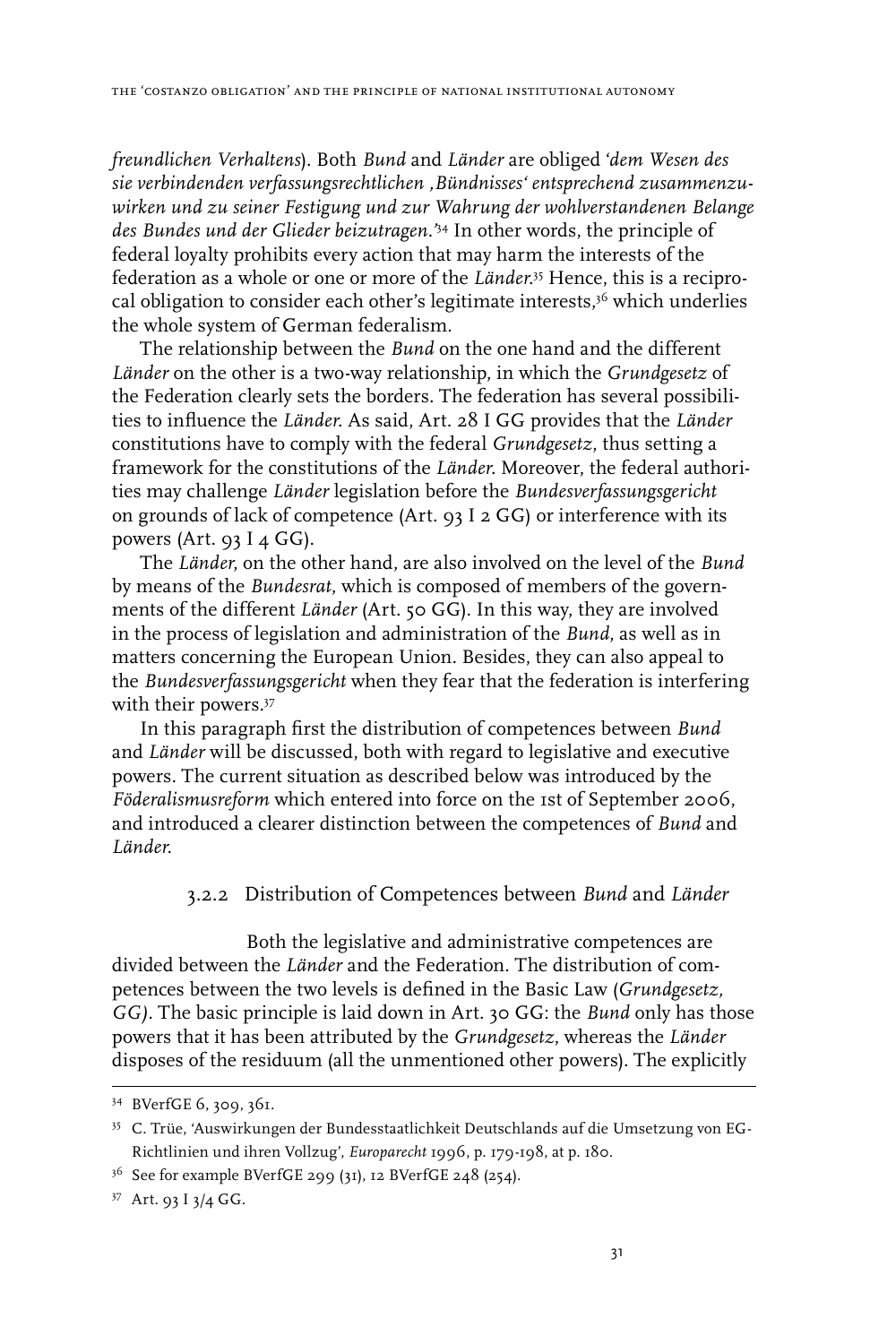mentioned powers of the federation, however, are quite numerous in practice  $3^8$ 

### *Legislative powers*

The division of legislative powers between *Bund* und *Länder* is governed by Art. 70-74 GG, as revised by the *Föderalismusreform.* Art. 70 I GG provides that the *Länder* have the right to legislate, unless the Constitution has attributed legislative powers to the Federation. The Constitution provides several such exceptions to the general rule with regard to specific subject matters.

Art. 71 GG provides that when the Federation has the power of exclusive legislation, the *Länder* cannot legislate, except when they are explicitly given the power to do so by federal law. Therefore, to this extent the starting point of Art. 70 GG is already reversed. Art. 73 GG, then, lists the topics which are exclusively legislated by the Federation, such as foreign affairs and defense, currency and citizenship.

In areas of concurrent legislation, some rather confusing rules apply, which differ from subject to subject. Firstly, Art. 74 GG provides the 33 topics which fall within the scope of concurrent legislation. Several of these topics may also concern European law, such as environmental topics like water management and protection of nature and landscape, but also labour law, and rules regarding the residency of foreigners in the country. According to Art. 72 I GG the *Länder* are competent to legislate on these topics as long as the federation has not done so. Statutes on the level of the *Länder* are automatically rendered ineffective when a federal statute is adopted. If the Federation has made use of its power to legislate, however, the *Länder* may still enact laws at variance with this legislation with respect to some specific topics. Several of these topics concern environmental law, which thus may hinder the process of implementation of European law in that field by the Federation. Finally, the use of the legislative powers by the Federation with regard to some of the subjects of concurrent legislation is limited to cases in which an establishment of equal living conditions or maintenance of economic or legal unity through federal law is required according to Art. 72 II GG.39

Any subject that is not listed in these constitutional provisions on exclusive and concurrent legislation falls within the legislative competences of the *Länder*, according to the rule of Art. 70 I GG. When a legal basis for a federal law cannot be found, the *Bundesverfassungsgericht* can repeal the federal law as unconstitutional due to a lack of competence. For example, the areas of policing or planning law and the law on the organisation of counties and municipalities (*Kommunalrecht*) falls within the exclusive scope of the *Länder* because it is not mentioned in Art. 73 nor 74 GG.

<sup>38</sup> Pieroth, in: Jarass & Pieroth 2007, p. 600.

<sup>39</sup> Art. 72(2) GG.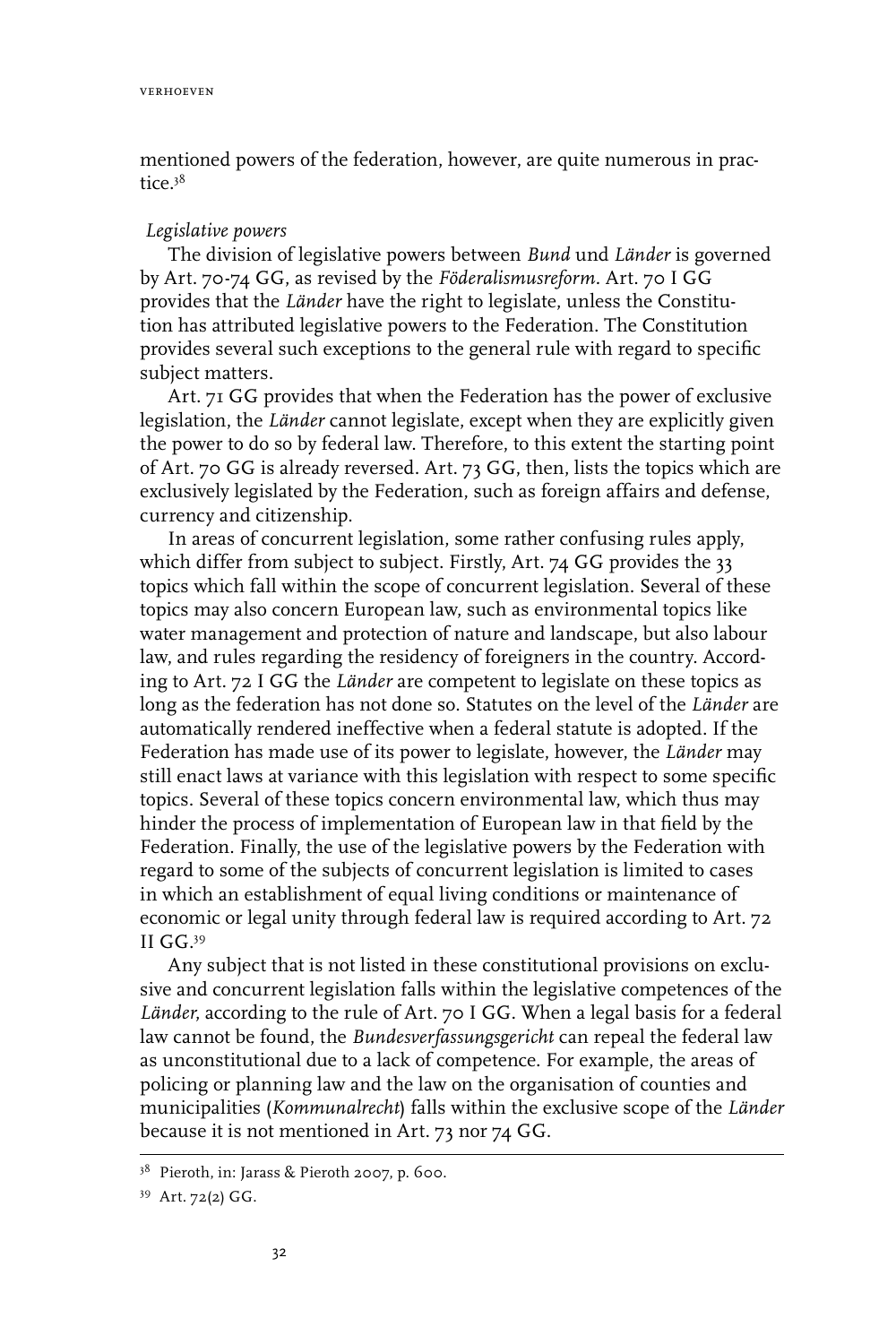Finally it should be said that the case law of the *Bundesverfassungsgericht* shows that additional competences of the federation have been accepted if they are closely linked to a subject of exclusive competence (*Bundeskompetenz kraft Sachzusammenhangs*).40 For example, legislation on cultural institutions abroad is provided by the federation, because of a link with foreign affairs, an area of exclusive competence according to Art. 73 I GG. This acceptation of 'implied powers' are at least questionable, because these competences are not expressly provided by the GG, despite Art. 70 GG requiring this.

The long list of areas mentioned in the provisions on exclusive and concurrent legislation and the acceptation of 'implied powers' with regard to legislation by the federation in related subjects, shows that – in spite of the character of Art. 70 1 GG – the power to legislate *de facto* lies primarily at the level of the federation. This dominant role is strengthened by Art. 31 GG, which ensures that in case of conflict between existing federal law and a law of a *Land*, the federal law will prevail and render the state law ineffective (*Bundesrecht bricht Landesrecht*).

#### *Executive powers*

Although legislative powers are thus primarily concentrated on the federal level, the *Länder* are the most important level with regard to the execution of law.41 Art. 83 GG provides that as a rule, the *Länder* execute federal laws in their own right. Art. 84 (1) GG restricts the autonomy of the Länder in this regard, providing a detailed set of rules on how the federation can nonetheless provide rules on administrative procedures:

'Where the *Länder* execute federal laws in their own right, they shall provide for the establishment of the requisite authorities and regulate their administrative procedures. If federal laws provide otherwise, the *Länder* may enact deviating regulations. If a *Land* has enacted a law pursuant to sentence 2, subsequent federal laws regulating the organisation of authorities and their administrative procedure shall not be enacted until at least six months after their promulgation, provided that no other determination has been made with the consent of the *Bundesrat*. Sentence 3 of paragraph (2) of Article 72 shall apply accordingly. In exceptional cases, owing to a special need for uniform federal legislation, the Federation may regulate the administrative procedure with no possibility of separate Land legislation. Such laws shall require the consent of the *Bundesrat.* Federal laws may not entrust municipalities and associations of municipalities with any tasks'.

<sup>40</sup> BVerfGE 3, 407, 421.

<sup>41</sup> M. Schröder, 'Administrative law in Germany', in: R.J.G.H. Seerden, *Administrative Law of the Europea Union, its Member States and the United States,* Antwerpen-Oxford: Intersentia 2007, p. 93-153, at p. 101.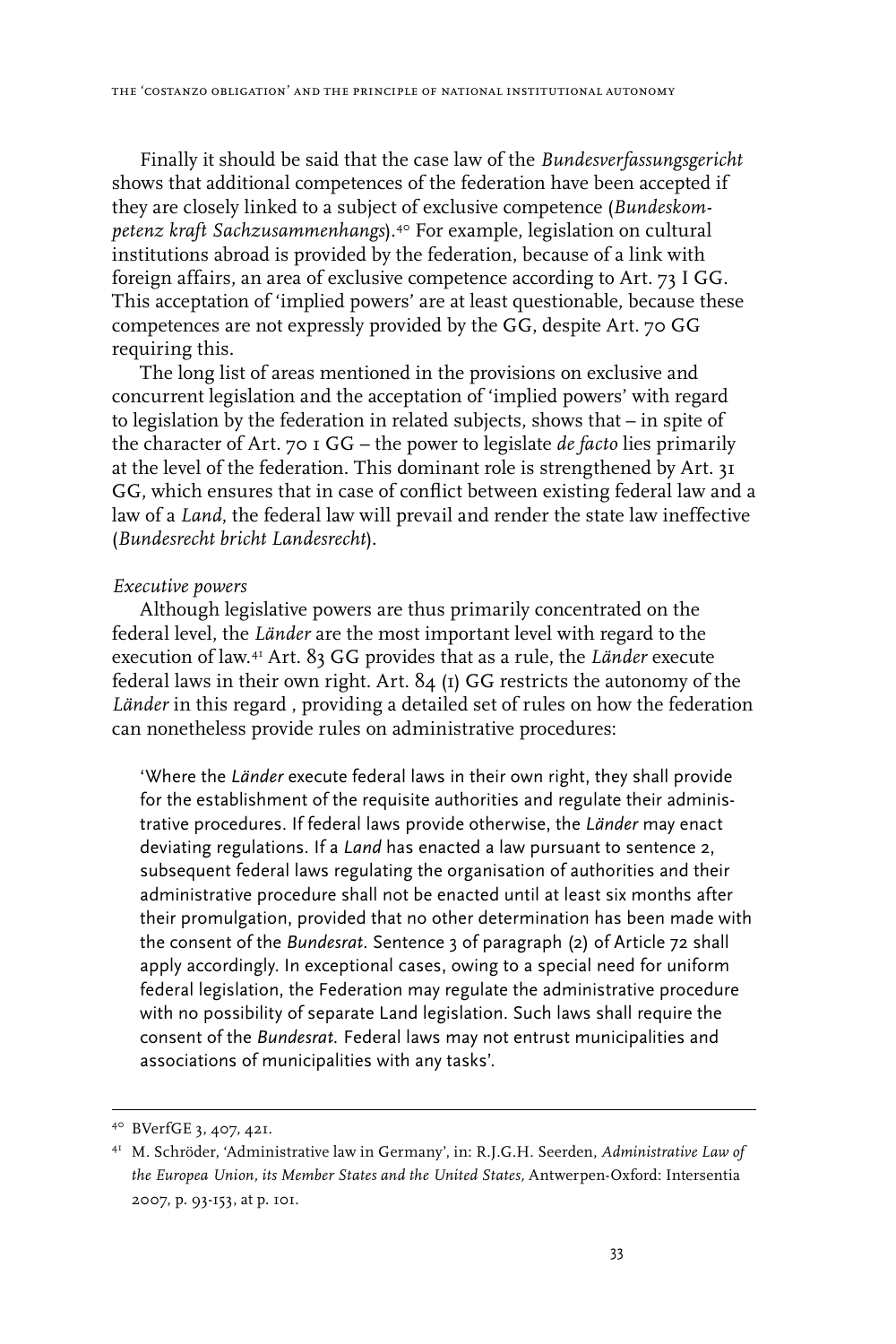Laws of the *Länder* are obviously executed by their own authorities. With regard to federal law, Article 83 GG repeats the general rule of Art. 30 GG: the *Länder* execute federal laws in their own right, unless the GG provides exceptions. With regard to administration, Art. 86-90 GG provide only few exceptions in favour of the federation, so – as opposed to the legislative field – the general rule is also applicable in practise. Hence, the legislative competences of the *Bund* are clearly wider than its executive competences. The possibilities of supervision by the federation on the application of federal law by the *Länder* differ according to the subject.

The forms of execution by administrative authorities can be divided into three categories. First, the administration of the *Länder* apply their own *Länder* law. Secondly, the administrative authorities of the *Länder* are often also competent to apply and execute the law of the *Bund*, which the Constitution calls *Landesverwaltung*. Finally, in some areas the *Bundesrecht* is executed by the administrative authorities of the Federation itself (the so-called *Bundesverwaltung*, Art. 86 GG). In particular the *Landesverwaltung* and the *Bundesverwaltung* will be discussed below.

#### *Administration on the level of the Länder*

On the level of the *Länder*, the constitution and laws of the *Land* determine the administrative organisation, which is more or less comparable in all larger *Länder* 42 and is comparable to the federal hierarchy. Art. 28 GG guarantees this institutional autonomy with regard to administrative organisation. On the upper level are the principal authorities (*oberste Ländesbehörden*) such as the Government of the *Land* (*Landesregierung*), the minister-president and the ministries. This level has both governmental and administrative duties. The superior authorities of the *Länder* (*Landesoberbehörden*) are comparable to the Federal superior authorities, being subordinate to a ministry and competent for a particular subject on the whole territory of the state. Not every *Land* has intermediate authorities *(Landesmittelbehörden*), especially not smaller *Länder*. *Landesmittelbehörden* are subordinated to a supreme *Land* authority and are competent only on a part of the territory of the *Land*. As Schröder says, 'this level is characterised by horizontal concentration of administrative duties, reflecting the unity of administration'.43 Finally, lower authorities of the *Länder* (*untere Landesbehörden*) like the chief executive of a county, cities not belonging to a district, etc., have jurisdiction for only a small part of the *Land* and are subordinate to an intermediate authority (or a superior authority, when the intermediate level does not exist).

As said above, Art. 83 GG presumes that the main responsibility of administration lies on the level of the *Länder*. In the first place, the administrative authorities of the *Länder* are competent to execute and apply the laws

<sup>42</sup> Schröder 2007, p. 103.

<sup>43</sup> Schröder 2007, p. 104.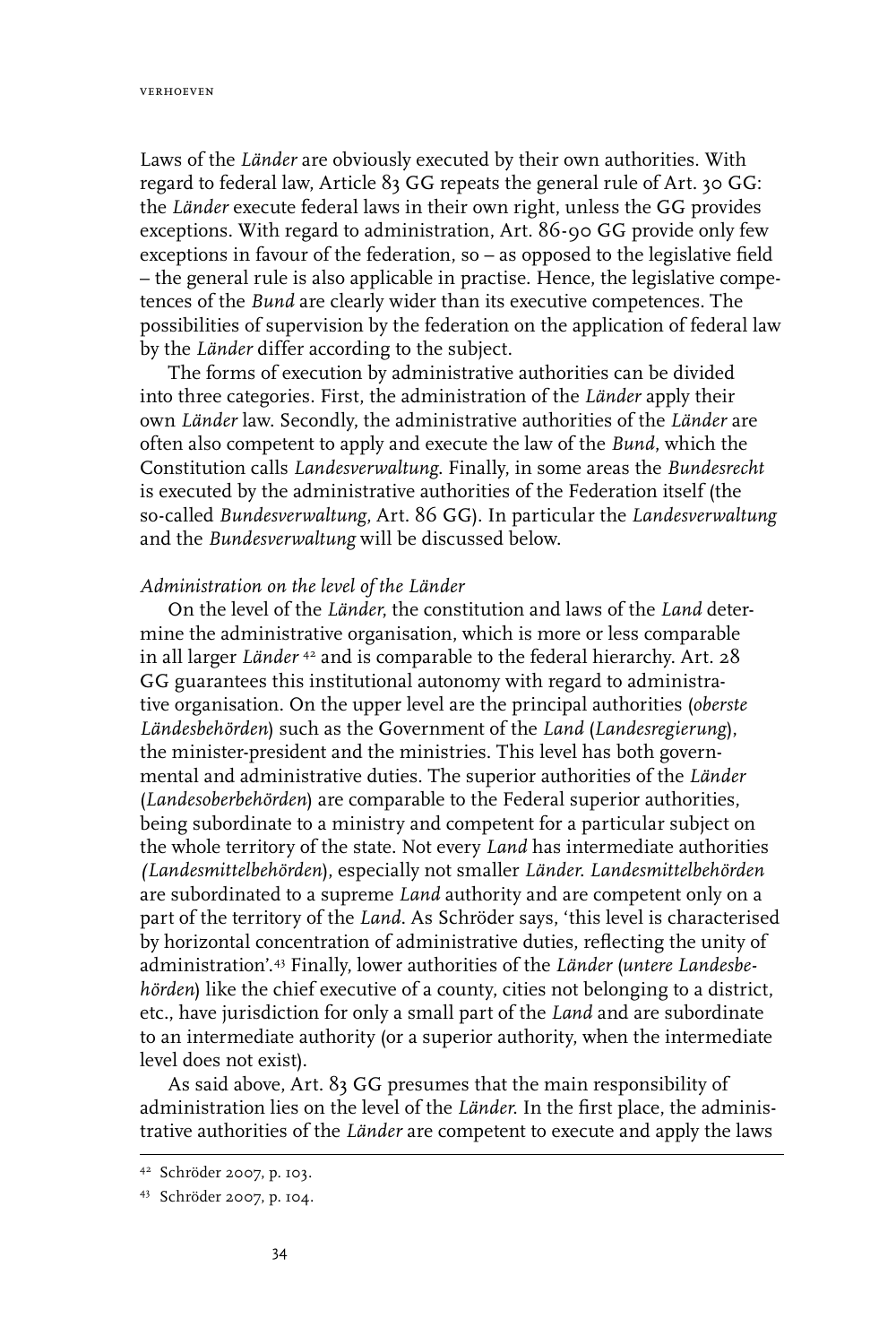that were adopted on their own level, in accordance with Art. 30 GG. In this regard, there is no supervision or control by the *Bund*.

On the application of *Bundesgesetze*, Art. 83 and 84 GG provide that the *Länder* apply and execute these 'in their own right' (*als eigene Angelegenheit*), unless the GG provides otherwise.44 This administration '*als eigene Angelegenheit'* is called *Landeseigenverwaltung*. This implies that the *Länder* apply and execute the Federal laws as their own law. Moreover, the *Länder* decide themselves about the competent administrative authorities concerned and apply their own administrative procedural laws.<sup>45</sup>

Supervision of the *Bund* on the *Landeseigenverwaltung* of federal law by the *Länder* is only possible to a limited extent and, is governed by Art. 84 GG. That is to say, the federal government can only supervise to ensure that the execution of federal statutes is in accordance with the law (Art. 84 III 1 GG, the so-called *Rechtsaufsicht,* which concerns the lawfulness of the application*).* When the *Bund* is of the opinion that the execution is not in accordance with the law, Art. 84 IV provides rules on how to solve this problem. Generally, no power exists to supervise the *Länder* with regard to how the federal laws should be executed in individual cases, or for example on the usefulness or effectiveness of the decisions of the administration of the *Länder* (the so-called *Fachaufsicht*, which concerns the effectiveness*)*. Art. 84 V GG provides an exception in which such instructions, but this provision is very rarely used in practise.

As said, an exception to the rule that the *Länder* execute federal laws as *Landeseigenverwaltung* can only be made in the *Grundgesetz*. This is the *Bundesauftragsverwaltung* (Art. 85 GG), which means that the *Länder* execute federal laws on federal commission. Also in this case, the authorities of the *Länder* execute federal laws, within the scope of the organisational and procedural law of the *Land* concerned, although Art. 85 GG provides the possibility for the *Bund* to limit this autonomy. Nevertheless, the main difference with *Landeseigenverwaltung* is that the competent federal minister is empowered to issue instructions on the effectiveness in practise of the implementation of the law concerned, and on specific cases. This is codified in Art. 85 III 1 GG, and means that the *Bund* then has, not only the possibility of *Rechtsaufsicht*, but also of *Fachaufsicht*. Moreover, according to the case law of the *Bundesverfassungsgericht*, the *Landesminister* is obliged to follow the instructions of the *Bundesminister*, even when it holds it unlawful.46

The power of Art. 85 III has in practise become important in the eighties, when the CDU-*Bundesregierung* had other plans with regard to nuclear politics than the SPD-*Landesregierungen*. This also happened after the elections of 1998, with inverse effects.47 According to Art. 87c GG in conjunction with

<sup>44</sup> BVerfGE 55, 318.

<sup>45</sup> H. Maurer, *Staatsrecht I,* Verlag C.H. Beck: München 2007, p. 567.

<sup>46</sup> H. Maurer, *Allgemeines Verwaltungsrecht,* München: Verlag C.H. Beck 2006, p. 554.

<sup>47</sup> Maurer 2006, p. 554.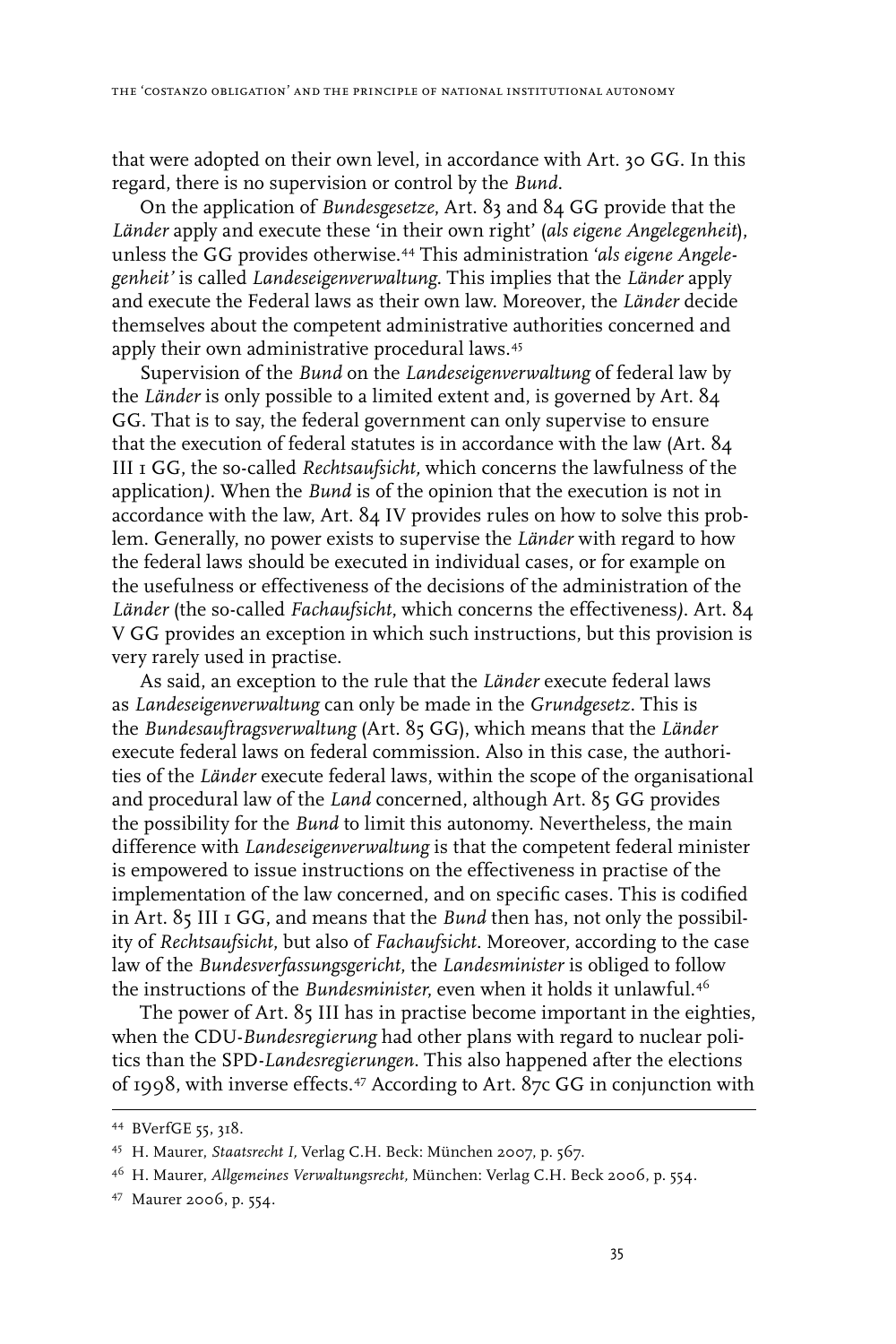art.74 11a GG, the federal legislature can decide that federal laws on nuclear power are applied in *Bundesauftragsverwaltung*. This has been decided in §24 I AtomG, with regard to most provisions of this statute. Therefore, the *Bundesregierung* is allowed to supervise by both *Rechtsaufsicht* and *Fachaufsicht*, and can use the latter to force its views through.

#### *Administration on the level of the Bund*

The administration on the federal level is organised in a hierarchical way. On the upper level<sup>48</sup> are the ministries and supreme Federal authorities (*oberste Bundesbehörden*), such as the federal ministers with their ministries and the federal chancellor. They are competent for the whole territory and are vested with rights and duties by the Constitution. In some cases, these ministries also have divisions on the middle (*Bund*es*mittelbehörden*) or lower level (*untere Bundesbehörden*). The second level is a level for higher administrative authorities, which are intermediately subordinated to a supreme authority. They are vested with supervisory powers for the whole territory, without having a regional substructure. The third and last level is the executive level, in which the lowest administrative authorities are competent only for a certain region, where usually a regional structure exists.

#### *Bundesverwaltung*

As stated above, application of federal law by the *Bund* only exists in exceptional cases, and can only be decided upon in the Constitution. From Art. 87 GG onwards, the Constitution explicitly assigns the execution of legislation on several topics to the federal level: for example the federal border police authorities, armed forces and federal office of criminal investigation.

Federal administration can take place in a direct or an indirect manner. Direct federal administration takes place when the Federation itself enacts and executes its laws, (*Bundeseigene Verwaltung)* whereas indirect administration refers to execution by independent federal bodies or authorities (*unmittelbaren Bundesverwaltung).*<sup>49</sup>

In both forms of *Bundesverwaltung*, supervision is of course different than in the *Bund*-*Länder* relationship. Nevertheless, because of the hierarchical character of German administration, in the end there is always a minister that is responsible for the execution of the laws by the administrative authorities concerned. With regard to *Bundeseigene Verwaltung*, this concerns both *Rechtsaufsicht* and *Fachaufsicht*; with regard to administration by independent bodies or authorities, generally only the possibility of *Rechtsaufsicht* exists.

<sup>48</sup> Which Schröder 2007, p. 102 characterises as the policy-making level.

<sup>49 11</sup> BVerfGE 105 (108) and 63 BVerfGE 1 (36); Maurer 2007, p. 604.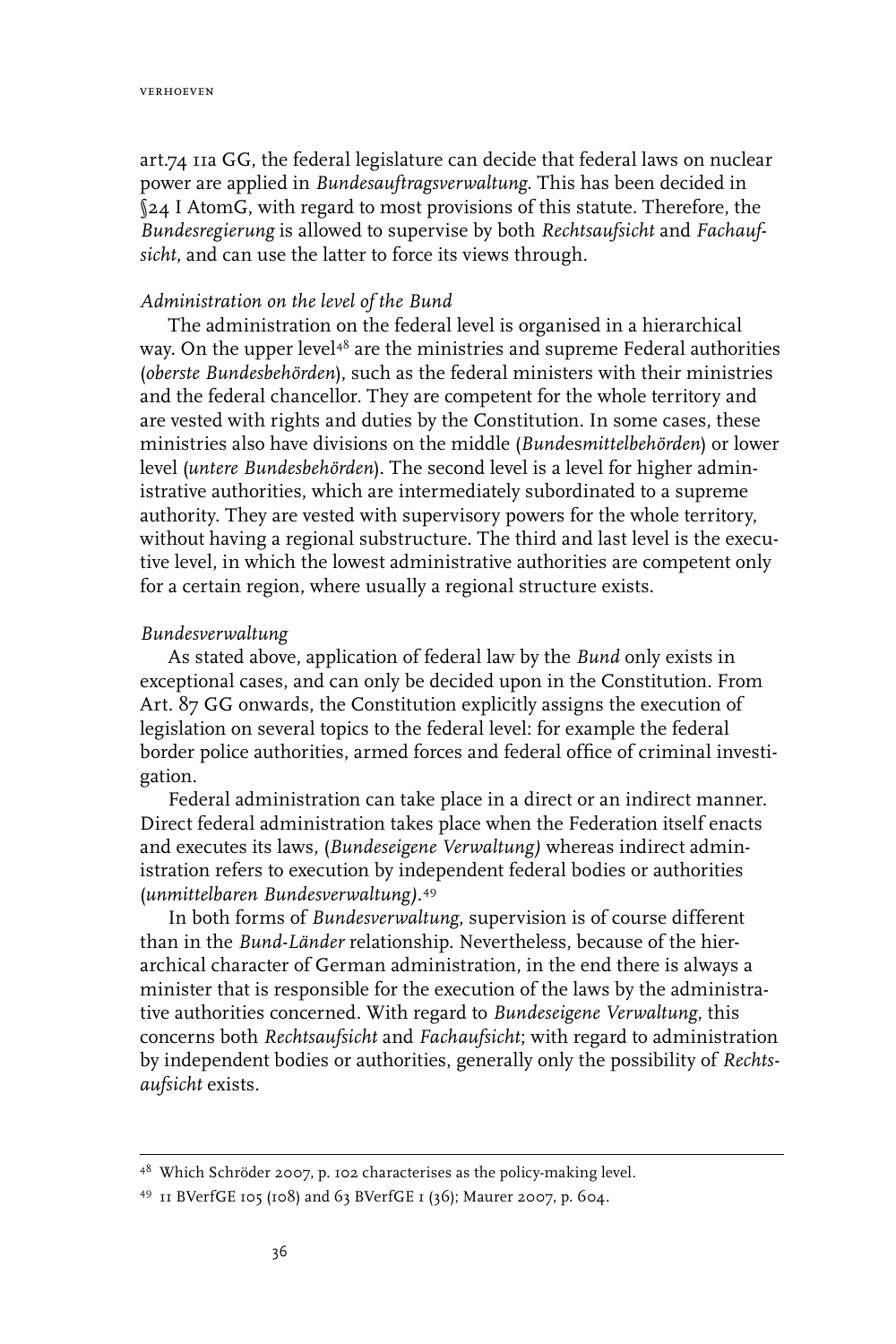# 3.2.3 Supervision

The above makes clear that the federal system in Germany leads to concerted action of both the *Bund* and the different *Länder*. That also applies to EU law, which can be included in the general scheme on the *Bund*-*Länder* relationship, which has been drawn above. As far as European law requires implementation into national law by the national Member State, the rules on the division of legislative competences between *Bund* and *Länder* as codified in the German Constitution apply analogously to decide whether this implementation should take place on the federal or the state level.<sup>50</sup> This means that the subject matter concerned determines the level of implementation by the legislature on either the level of the *Bund* or on the level of the *Länder*. With regard to the execution of European law, Art. 83 – 89 GG are applied analogously.51 This means that the execution and application of European law mainly takes place on the level of the *Länder*, just as the general rule is for the application of German law. Compare for instance the recent case *Docmorris*, in which a minister of one of the *Länder* decided that the *Bundesgesetz* he had to apply was incompatible with European law.52

*Control by the Federation on the application of European law by the* Länder

The GG does not include rules on supervision which are particularly intended for European law.53 Therefore, the general provisions on the division of competences between the Federation and the *Länder* are applied, which implies that the possibilities of supervision differ from case to case.

Kössinger has described the possibilities in this regard, and has distinguished three methods by which the Federation can influence the application of European law by the authorities of the *Länder*: federal supervision (*Bundesaufsicht*), federal compulsion (*Bundeszwang*) and the possibility of a reference to the *Bundesverfassungsgericht.* The first option of federal supervision only applies with regard to cases in which the application of federal law by the administrative authorities of the *Länder* is concerned. When the application of European law concerns a subject which is part of the legislative competences of the *Länder*, the federation does not have any powers under Article 84 GG to supervise whether this *Länder* law is applied correctly – or for instance is incompatible with European law. Federal compulsion and a

<sup>50</sup> H.W. Rengeling, 'Europäische Normgebung und ihre Umsetzung in nationales Recht', *DVBl* 1995, p. 945-962, at p. 949; A. Weber, *Rechtsfragen der Durchführung des Gemeinschaftsrechts in der Bundesrepublik,* Köln, Berlin, Bonn, München: Carl Heymanns Verlag KG 1987, p. 27.

<sup>51</sup> Maurer 2006, p. 558; Trüe 1996, p. 196.

<sup>52</sup> Joined Cases C‑171/07 and C‑172/07 *Apothekerkammer des Saarlandes*, judgment of 19 may 2009, not yet published.

<sup>53</sup> W. Kössinger, *Die Durchführung des Europäischen Gemeinschaftsrechts im Bundesstaat*, Berlin: Duncker & Humblot 1989, p. 150.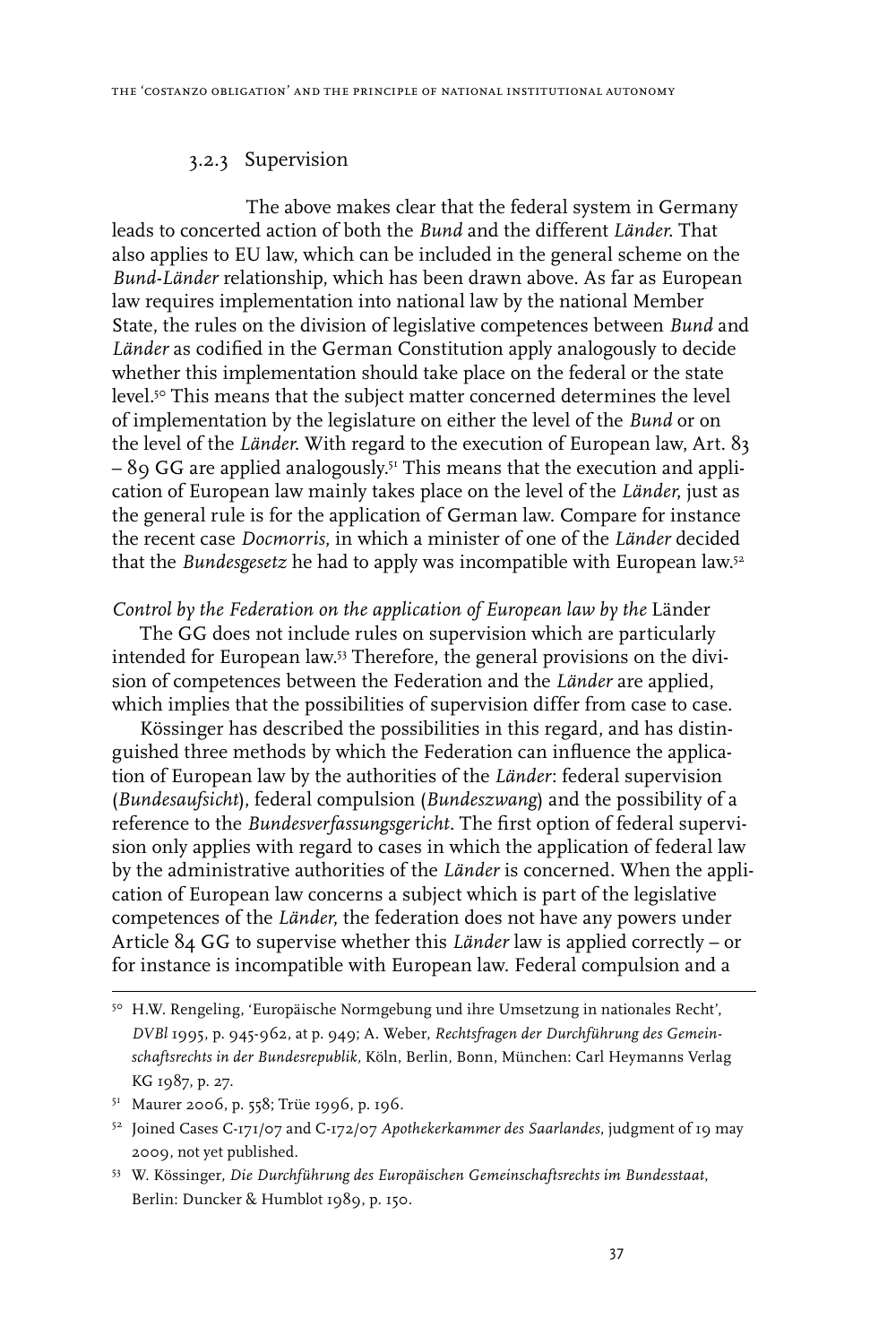reference to the *Bundesverfassungsgericht,* however, are options regardless whether the administrative authorities of the *Land* concerned apply federal law or *Länder* law.

Finally, the possibilities for the recovery of costs because of the violation of European law will be briefly addressed.

#### *Federal supervision*

As stated above, the application of federal law generally has the form of *Landeseigenverwaltung:* the *Länder* apply and execute the federal law 'in their own right' (*als eigene Angelegenheit*). Supervision of the *Bund* is then governed by Art. 84 GG, and limited to the so-called *Rechtsaufsicht:* the federal government can supervise whether the execution of federal statutes is in accordance with the law (Art. 84 III GG). The *Bund* has a right of information (Art. 84 II and III GG) in this regard. In accordance with Art. 84 (5) GG, this supervision may include instructions in individual, specific cases, when this has explicitly been provided for in a federal law. This power, however, can only be granted to the *Bundesregierung* (as a college) in specific cases, and the instruction has to be addressed to the *oberste Landesbehörden*. It is hence meant to be an exception, because it creates a hierarchical relation and interferes greatly with the administrative powers of the *Länder*. It is only rarely applied in practise.54

Moreover, in the case of *Bundesauftragsverwaltung*, the competent federal minister has not only the possibility of *Rechtsaufsicht*, but as well Art. 85 III GG empowers him to issue instructions on both the lawfulness and the effectiveness of individual decisions (the so-called *Fachaufsicht); 'die Fachaufsicht is grundsätzlich total, und reicht also bis hin zur Revision einer Einzelentscheidung.'*<sup>55</sup>

When the *Bundesregierung* finds any shortcomings on the application of federal law by the *Land* authorities, and these shortcomings are not corrected and resolved, the case can be taken to the *Bund*e*srat* to decide whether the state concerned has infringed the law. Either of the parties can appeal to the decision of the *Bundesrat* at the level of the *Bundesverfassungsgericht*. Although this judicial method of dispute settlement, which is discussed in more detail below, is hardly ever been put to use, it makes clear that the *Bund* has a judicial means to ensure the correct application of European law in this field.

#### *Federal compulsion*

The instrument of federal compulsion or '*Bundeszwang*' is provided for by Art. 37 GG. On the basis of this article, the *Bundesregierung* can – after approval of the *Bund*e*srat* – in case of failure by a *Land* to fulfil its '*Bundes-*

<sup>54</sup> Examples: § 28 III LBG, § 6 I 2 BLG, § 15 III 4 WPflG, § 65 AuslG, § 29 Awg.

<sup>55</sup> M. Döhler, 'Das Modell der unabhängigen Regulierungsbehörde im Kontext des Deutschen Regierungs- und Verwaltungssystems', *Die Verwaltung* 2001, p. 59-91, at p. 77.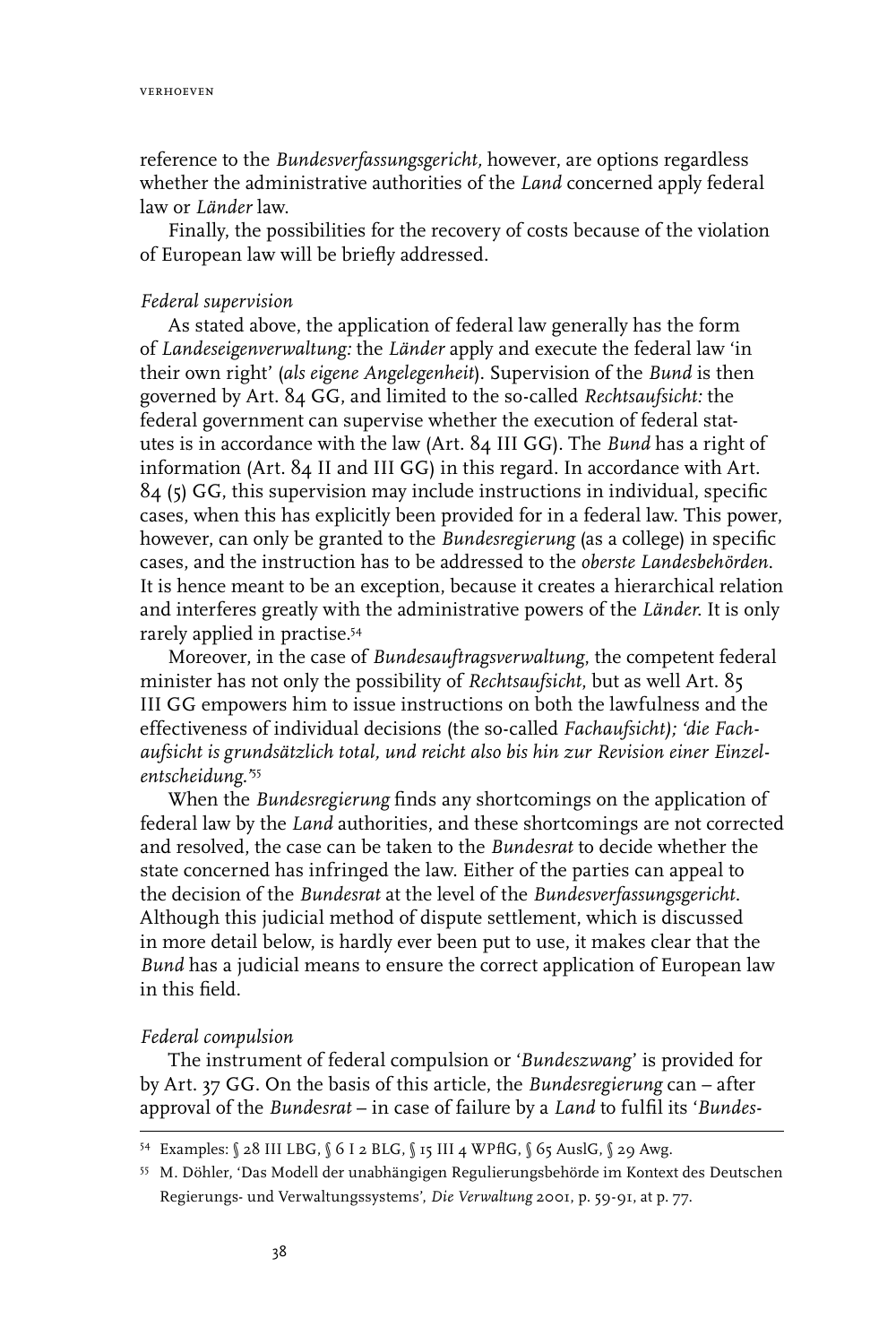*pflichten' –* that is to say the obligations stipulated by the Constitution or any other federal law – take the necessary measures to compel the *Land* concerned to fulfil its duties. This is a discretionary power of the *Bundesregierung.* Although the wording of Art. 37 GG speaks of federal laws, it may be suggested that this power may also be applied for negligence of duties under European law, because the breach of European law can be seen as a violation of a *'Bundespflicht'*. 56 Some derive this from the wording of Art. 288 TFEU (ex Art. 249 EC) others argue that the principle of *Bundestreue* of the German Constitution suffices to see it as a duty of the *Länder* to ensure that Germany meets its European obligations. It can be argued, then, that the principle of loyal cooperation implies that the *Bundesregierung* is obliged to use the power of Art. 37 GG when the *Länder* do act contrary to European law. Nevertheless, the *Bundesregierung* can only use the instrument of federal compulsion when a violation has taken place, so not for instance, before the implementation period has ended.

It is clear that this power has enormous political and judicial consequences. Therefore, it is intended for very exceptional cases and has never been applied thus far.57 The fact that approval of the *Bundesrat –* and thus the *Länder* themselves – is required may make it less powerful in practise. Nevertheless, it has to be said that this competence can be a good option for the federation to ensure that the administrative authorities of the *Länder* comply with European law, hence including the *Costanzo* obligation, albeit only after a violation of European law has taken place.

# *The possibility of a reference to the Bundesverfassungsgericht*

Finally, when the *Bundesregierung* is of the opinion that the administrative authorities of one of the *Länder* have not complied with their obligations under European law, it can refer the case to the *Bundesverfassungsgericht*. An action for *Abstrakte Normenkontrolle* implies that the law of the *Land* is reviewed in light of the Constitution. However, one has to bear in mind that the Constitution and not European law is the standard of review,<sup>58</sup> and thus this action cannot directly solve problems with regard to the application of the *Costanzo* obligation on the level of the *Länder*. Although no case law exists, it can be argued that the *Costanzo* obligation can be 'translated' into a '*Bundespflicht*' or an aspect of the *Bundestreue*. 59

The *Bundesregierung* can also start action under Art. 93, 1, 3 GG, the so-called *Bund*-*Länder-streit*, if it deems that one of the *Länder* violates one of its duties by acting contrary to European law, or refraining from acting as required. This is a rather drastic option, which is not used that often but still

<sup>56</sup> Kössinger 1989, p. 154.

<sup>57</sup> Kössinger 1989, p. 154.

<sup>58</sup> BVerfGE, 31, 145, 174 f.

<sup>59</sup> See with further references Kössinger 1989, p. 154.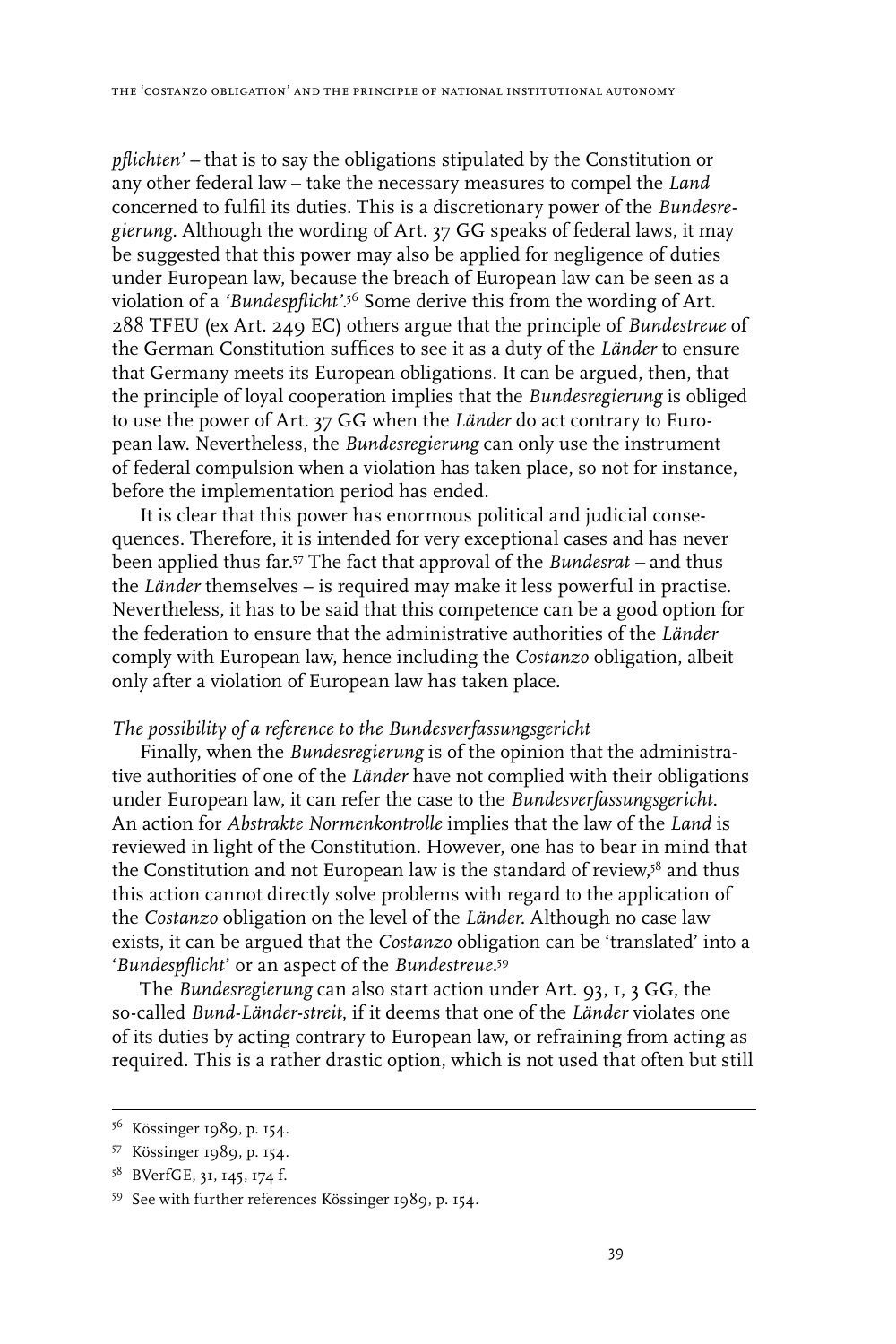verhoeven

sometimes with regard to cases which concern European law.<sup>60</sup> Nevertheless, it has never been used thus far with regard to the *Costanzo* obligation, but it is available in theory.

One has to bear in mind, however, that both options to call upon the *Bundesverfassungsgericht* are primarily focussed on the goal of ensuring the compliance with federal law, and have not been designed for the *Costanzo* obligation. The obligation to set aside national law (either federal or state law) and to apply European law instead, is of course an odd one, and is rather hard to fit into the picture of *Bund* – *Länder* relations. Nevertheless, as a '*Bundespflicht*' or an aspect of the *Bundestreue* the obligation to set aside national law in case of conflict and to apply European law instead, may be included in the German system. Nevertheless, this has never happened in practise thus far.

#### *The recovery of costs because of the violation of European law*

Until recently the *Länder* did not suffer any consequences when they violated European law. Since the *Föderalismusreform,* the German Constitution provides two provisions which allow the *Bund* to recover financial costs on the *Länder*. The most important provision is Art. 104a (6) GG, <sup>61</sup> which provides very specific rules in this regard. This provision comes down to the fact that in principle, costs which follow from non-compliance with supranational obligations are distributed along the internal division of powers. This applies, for instance, with regard to lump sums or penalty payments under Article 260 TFEU (ex Article 228 EC). For instance, the competent legislator has to pay when a directive has been implemented incorrectly. In cases of financial corrections by the EU with effects transcending one specific *land*, special rules apply. Moreover, Art. 109 (5) GG provides specific rules for financial sanctions following from the instrument of budgetary discipline. This, however, is not discussed here as it cannot be used with regard to the *Costanzo* obligation.

<sup>&</sup>lt;sup>60</sup> Cf. 2 BvG  $1/\text{o}$ 4 and 2 BvG  $2/\text{o}$ 4, which concerned the recovery of subsidies by the Commission from Germany. The federation wanted to recover the money from the *Länder* which were responsible. The *Bundesverfassungsgericht* concluded that Art. 104 a (5) GG provided a power to do so.

 $\rm ^{61}$  In accord with the internal allocation of competencies and responsibilities, the Federation and the *Länder* shall bear the costs entailed by a violation of obligations incumbent on Germany under supranational or international law. In cases of financial corrections by the European Union with effect transcending one specific *Land*, the Federation and the *Länder*  shall bear such costs at a ratio of 15 to 85. In such cases, the *Länder* as a whole shall be responsible in solidarity for 35 per cent of the total burden according to a general formula; 50 per cent of the total burden shall be borne by those *Länder* which have caused the encumbrance, adjusted to the size of the amount of the financial means received. Details shall be regulated by a federal law which shall require the consent of the *Bundesrat.*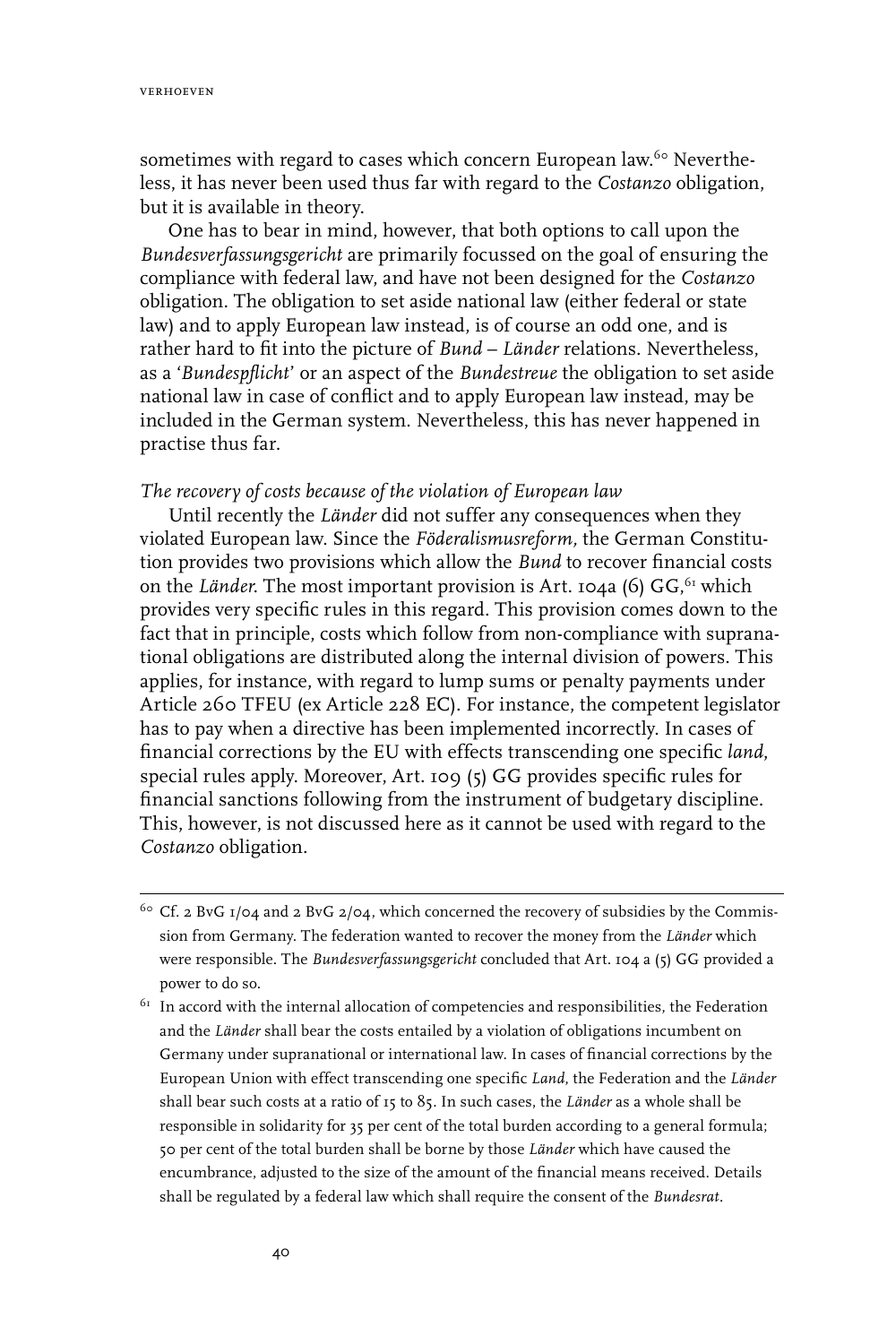# 3.3 Decentralised Administrative Authorities

# 3.3.1 Introduction

The system of decentralisation is present in all three Member States and incorporated in their Constitutions.<sup>62</sup> In general terms, decentralisation implies that not all governmental power is vested in the central government on a state level, but that decentralised authorities also have their own tasks, duties and powers to take their own decisions. Apart of these autonomous powers, decentralised authorities often perform tasks which have been assigned to them by the central government. Moreover, decentralised authorities have their own democratic legitimacy, independent of the democratic basis of the central government.

The fact that these decentralised authorities can also cause important problems with regard to the application of European law, is for instance shown by *Braunschweig*. 63 The Commission lodged this procedure against Germany because the City of Braunschweig and Braunschweigsche Kohlebergwerke concluded a contract under which the latter was made responsible for residual waste disposal by thermal processing for a period of 30 years. This was concluded without prior publication of a contract notice, although this was required by a directive relating to the coordination of procedures for the award of public service contracts.64 Although Germany pointed out that the Government of Lower Saxony had instructed all local authorities to comply with the provisions on the awarding of public contracts, the Court ruled that the Member State Germany failed to fulfil its obligations under Directive  $92/50/EEC$ . The imposition of a fine was narrowly escaped.<sup>65</sup>

This case shows the importance of decentralised authorities in the application of European law. Decentralisation can have a territorial character – such as for example, Regions, Provinces and municipalities, the so-called *collectivités territoriales* under French law. This is the original form of decentralisation, which relies on the difference between national affairs and local affairs.<sup>66</sup> Currently decentralisation also takes place with regard

 $65$  As the infringement was terminated in due time by Germany by terminating the illegal tender contract. See Case C-503/04 *Commission* v. *Germany* [2007] ECR I-6153.

<sup>&</sup>lt;sup>62</sup> Art. 72 ff of the French Constitution, Art. 28 of the German Constitution, Chapter 7 of the Dutch constitution.

<sup>63</sup> Joined Cases C-20/01 and C-28/01 *Commission* v. *Germany* [2003] ECR I-3609. Cf. in this regard also Case C-387/97 *Commission* v. *Germany* [2000] ECR I-5047, in which Greece was ordered to pay a non compliance penalty as a decentralised authority failed to take the measures necessary to ensure that waste is disposed without endangering human health and without harming the environment, as required by a directive.

<sup>&</sup>lt;sup>64</sup> Council Directive 92/50/EEC of 18 June 1992 relating to the coordination of procedures for the award of public service contracts (OJ 1992 L 209, p. 1).

<sup>66</sup> J. Rivero & J. Waline, *Droit Administratif,* Paris: Dalloz 2006, p. 36-37.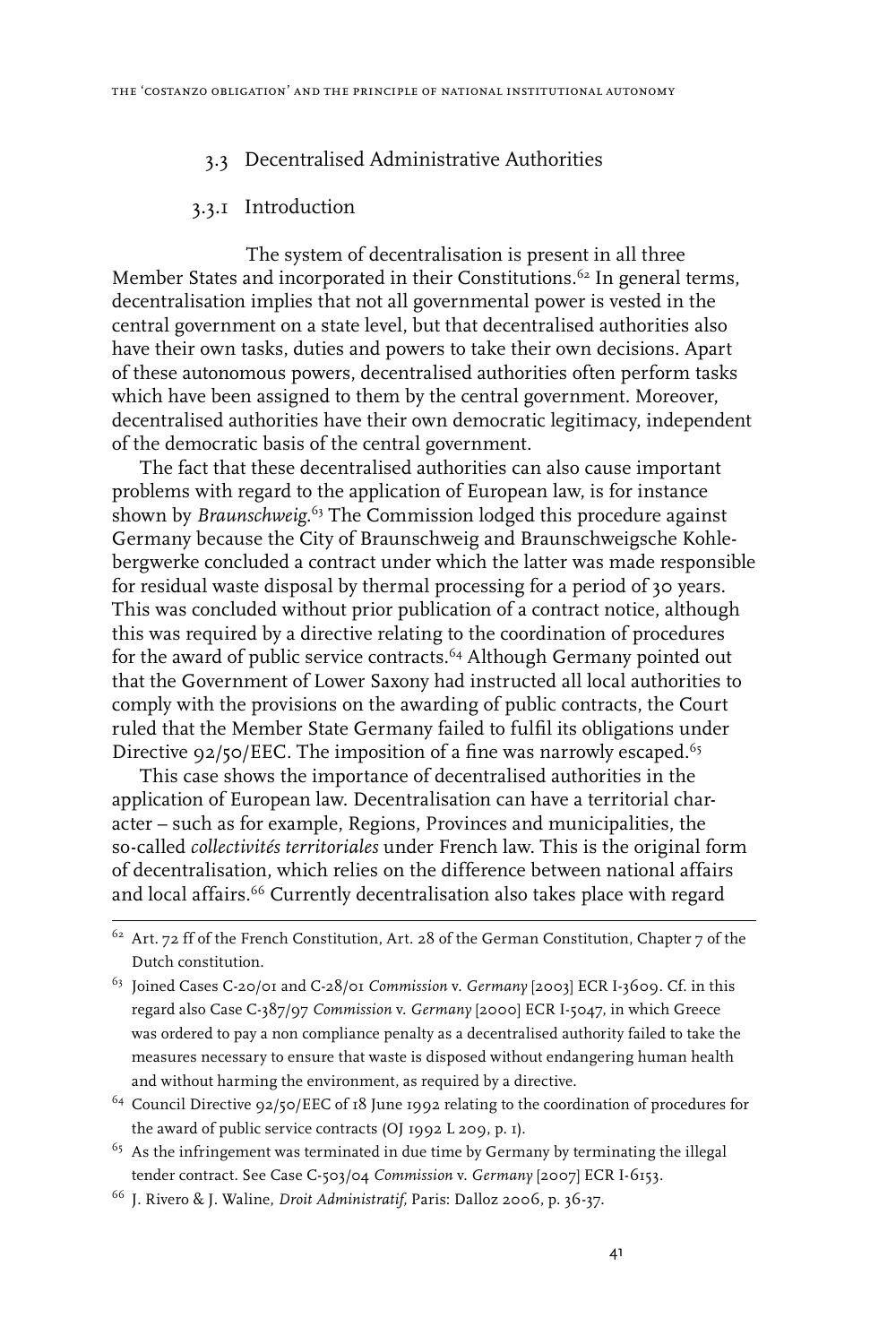verhoeven

to a functional character (*les institutions spécialisées* or *établissement public*  under French law), – such as the Commodity Boards for several branches in the agricultural sector under Dutch law. Finally, a combination of both territorial and functional decentralisation can also apply, such as the Dutch District Water Boards which all have their own region to govern on the subject of water management. As it is impossible to discuss the supervision on all these decentralised authorities in detail, this paragraph focuses on the supervision of municipalities. Municipalities can be found in all three countries discussed, and they act in fields in which the influence of European law is apparent. Besides, they have to respect important rules of European law in their day-to-day routine, such as, for instance, the rules on state aid and the Directive on the coordination of procedures for the award of public service contracts. Moreover, comparable discussions exist in Germany, France and the Netherlands with regard to the responsibilities of the central government concerning the application of European law by these municipalities. The outcome of these discussions, however, differs from Member State to Member State, as will be seen below.

# 3.3.2 France

Although some may still see France as a centralised state, the centralisation has been reduced to a great extent in the last decades. The power of annulment by the central government of regional decisions was removed in the first reform of decentralisation in 1982-1983, therefore the decentralised authorities gained several new powers in the field of economics, social policy, culture, education and environmental planning. Moreover, in the second decentralisation reform of 2003-2004, the constitutional protection of the system of decentralisation has been strengthened. Currently, the French Constitution guarantees the existence of territorial communities, such as the *Communes*, the *Départements* and the *Régions*, in its first article. Moreover, the Constitution even provides for a subsidiarity principle in Art. 72 (2) of the Constitution, albeit that the French decentralised authorities do not have their own autonomous tasks (as in Germany and the Netherlands), but only those tasks as assigned by the legislature.

Supervision is also already provided for in the constitution: all the territorial administrative authorities act under the supervision of a state representative, which exercises the so-called *'autorité de tutelle'* (guardianship).<sup>67</sup> This power of guardianship has to be attributed by law or *règlement*, and includes only those powers which have been granted explicitly by the law.<sup>68</sup> In practise the *autorité de tutelle* is exercised by prefects, as will be discussed below.

<sup>67</sup> See very extensively O. Gohin, *Institutions Administratives,* Paris: L.G.D.J. 2006, p. 742 ff and R. Chapus, *Droit administratif général – Tome 1,* Paris: Montchrestien 2001, p. 408 ff.

<sup>68</sup> CE 17 January 1913, *Congrégation des soeurs de Saint Régis*, p. 72; Chapus 2001, p. 409.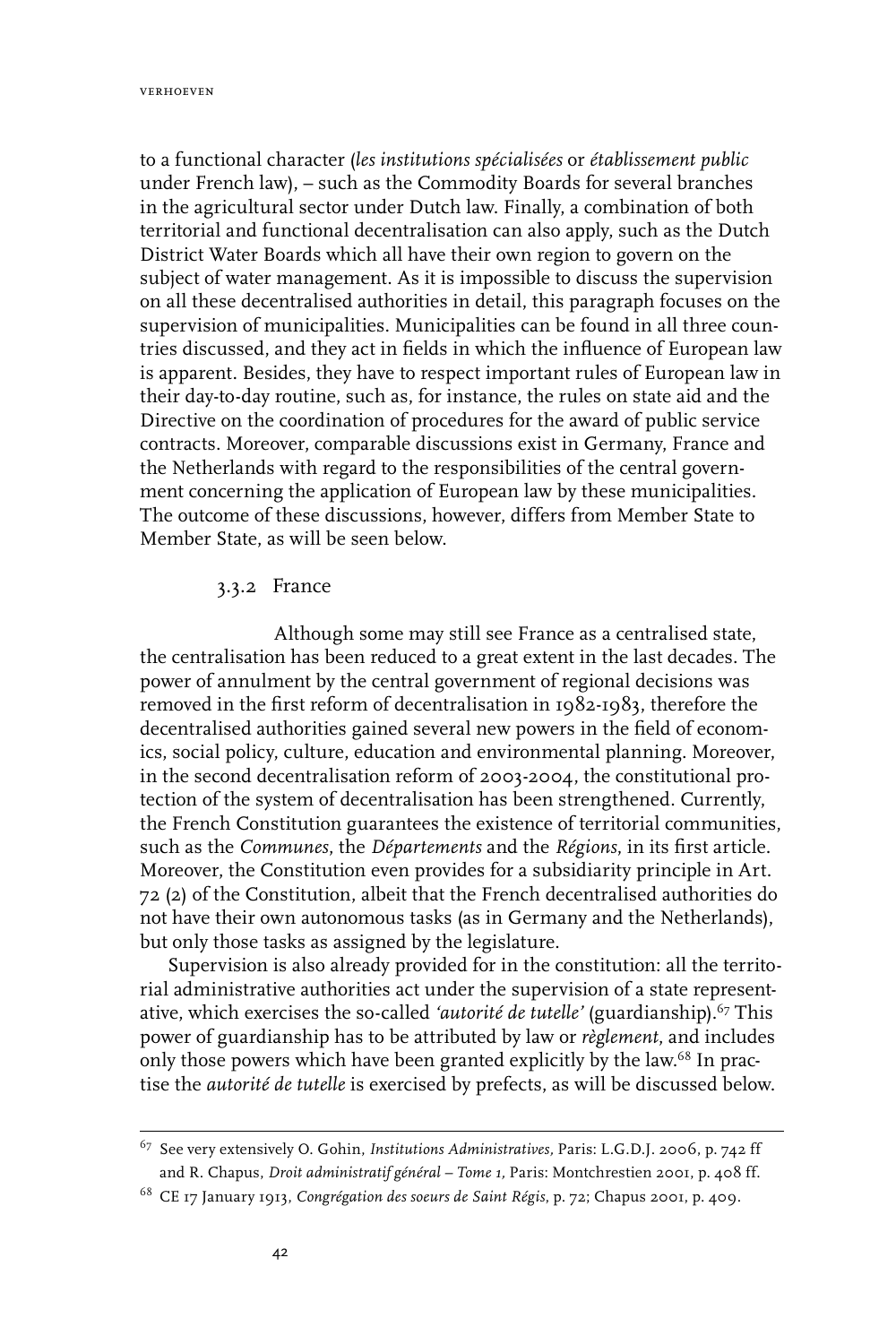#### *The prefect*

The guardianship for communes, departments and regions is exercised by the prefect (*préfet*). The position of prefect was established by Napoleon Bonaparte in 1800, and a prefect still is a key figure in the French administration, as he is a representative of and part of the central government, responsible for the supervision of territorial authorities.<sup>69</sup> The powers of the prefect are specified in a *décret* of 2004<sup>70</sup> which reads:

'The prefect is the representative of state authority; this applies to the regional prefect in the regions, and the departmental prefect in the departments. They have the duty to protect national interests and respect for the law. They represent the prime minister and each of the ministers. They observe the execution of regulations and governmental decisions. They lead, under the authority of the ministers and under the conditions of this 2004 *décret*, the regional services of the state.'71

One of the main powers that the prefect has in his department or region is the power to control the legality of acts of local authorities. The acts of the authorities of the region are controlled by the *préfet de region*, those of the *département* by the *préfet de département* and those of the communes generally by the *sous-préfet*. Until the entry into force of the law of the 2nd of March 1982, 72 this control took place *a priori,* so before the act was adopted. Since this law entered into force, however, the control by the prefect takes place *a posteriori;* the acts of local authorities are immediately applicable and enforceable after publication (regulatory acts) or notification (individual decisions), without the requirement of an approval by the prefect*.* Moreover, an important change is that the prefect is no longer entitled to annul an act himself, but can only refer the act concerned to an independent court, as will be discussed below. This obviously limits the examination to the legality of the act, and excludes the examination of the motives of the decision,73 which safeguards the principle of '*libre administration*' of the local authorities.74

72 *Loi* n°82-213 du 2 mars 1982 relative aux droits et libertés des communes, des départements et des régions.

<sup>69</sup> From 1982 to 1988 prefects were called *commissaires de la République* (the Republic's commissioners.

<sup>70</sup> *Décret* n°2004-374 du 29 avril 2004 relatif aux pouvoirs des préfets, à l'organisation et à l'action des services de l'Etat dans les régions et départements.

<sup>71</sup> 'Le préfet de région dans la région, le préfet de département dans le département, est dépositaire de l'autorité de l'Etat. Ils ont la charge des intérêts nationaux et du respect des lois. Ils représentent le Premier ministre et chacun des ministres. Ils veillent à l'exécution des règlements et des décisions gouvernementales. Ils dirigent, sous l'autorité des ministres et dans les conditions définies par le présent décret, les services déconcentrés des administrations civiles de l'Etat.'

<sup>73</sup> Before 1982, the préfet also examined the opportunity of the act in his *a priori* examination

<sup>74</sup> Gohin 2006, p. 748.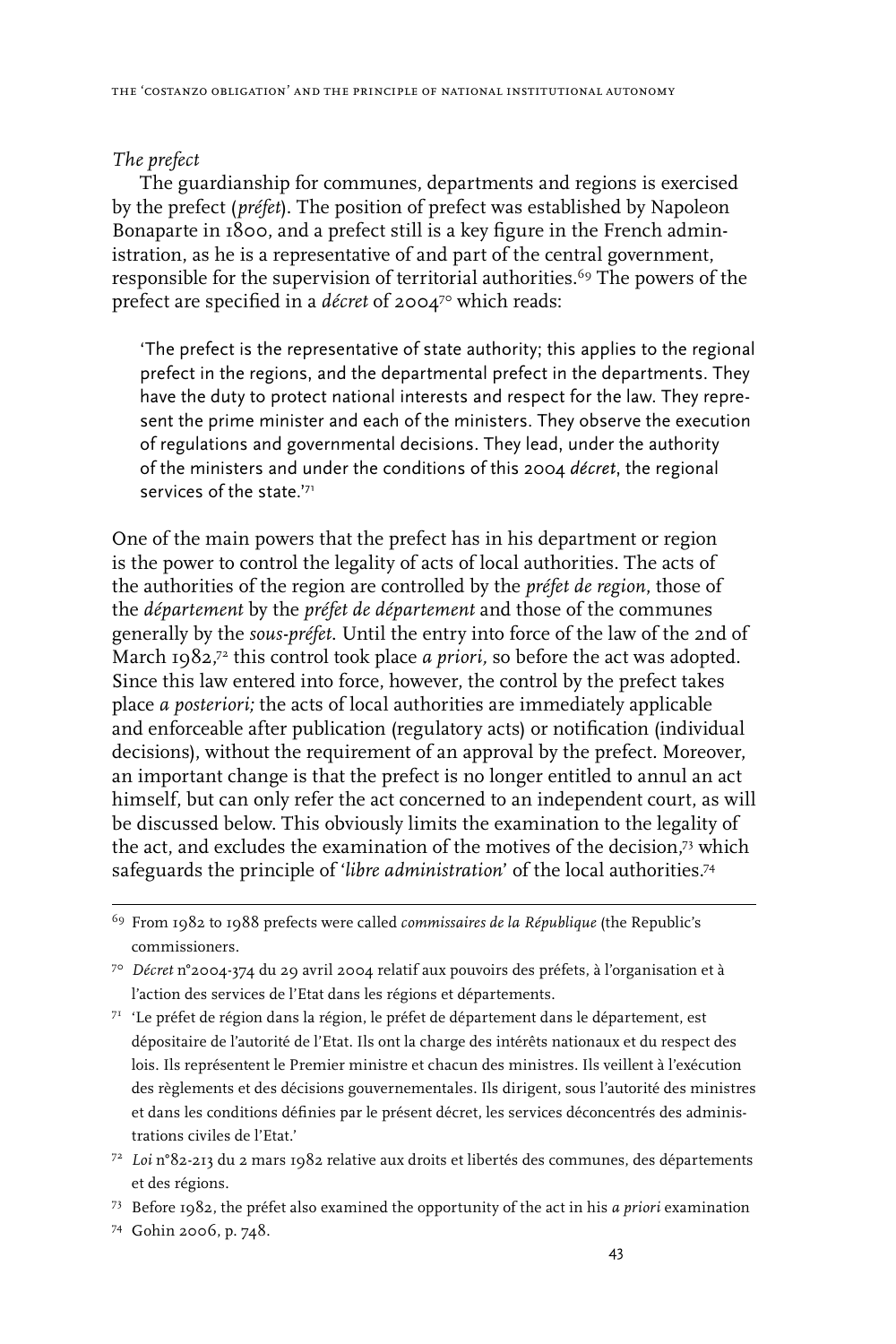verhoeven

The local authorities are obliged to submit some acts to the prefect which are specified in a limited enumeration; this concerns the acts 'with the most important consequences'.<sup>75</sup> For communes, for example, this obligation generally concerns all general applicable acts, except acts of the mayor in his capacity as representative of the State, decisions on the award of public service contracts, and private acts.<sup>76</sup> Moreover, some specific statutes also provide obligations to submit acts to the prefect: for example, the intention to provide state aid has to be referred to the prefect.<sup>77</sup> When submission is required, the control automatically takes place when the act is received by the prefect (and meanwhile the act concerned still is immediately applicable). All other acts also enter into force without being sent to the prefect.78 However, the powers that the prefect has concerning the control of legality can also be exercised with regard to those other acts of which the prefect is informed.79 This can for example be the case when the local authority voluntarily has submitted the act (although it is not obliged to do so) or when a third party has asked for legality control.<sup>80</sup> By a *loi* of the 13th of November 2004, the system has been further reformed, reducing the number of acts which are subject to control by the prefect.<sup>81</sup>

The instrument of legality control also contains an administrative, more informal option for the prefect. The intention of the legislature was that in cases in which the prefect judged an act of an administrative authority as illegal, he should first try to persuade the authority concerned by an informal procedure to modify the act. As stated in the *circulaire* which the minister addressed to the prefects:

75 Art. L-2131-2 and la circulaire du ministère de l'Intérieur du 22 juillet 1982 relative aux nouvelles conditions d'exercice du contrôle de légalité des actes administratifs des autorités communales, départementales et régionales, précise les conditions dans lesquelles s'exerce le contrôle de légalité en général et le déféré préfectoral en particulier.

77 Article L 1511-1 CGCT; the decentralised authority is moreover obliged to recover illegal state aid is a decision of the European Commission or the Court of Justice, *à titre provisioire ou definitif,* requires this. If the decentralised authority lacks to do so within a month, the prefect can start the recovery action on the basis of Art. L 1511-1 (2) CGT. Possible financial consequences of too late recovery are also for the decentralised authority concerned.

<sup>76</sup> See more extensively L 2131-1 and L 2131-3 CGCT with regard to communes.

<sup>78</sup> Art. L-2131-3.

<sup>79</sup> CE, 4 novembre 1994, *Département de la Sarthe.*

<sup>80</sup> See with regard to the latter Art. L2131-8 CGCT with regard to communes, Art. L3131-3 for departments and Article L4142-3 for regions. Alternatively, third parties can also start an action for recours pour excès de pouvoir themselves, under the conditions of Art. 2131-8 and 2131-9 CGCT , Art. 3131-3 (départements) and, 4142-3 CGCT (régions).

<sup>81</sup> See L2131-2 and L2131-3 Code général des collectivités territoriales with regard to *communes*; Art. L3132-1 for *départements* and L4142-1 for *régions*.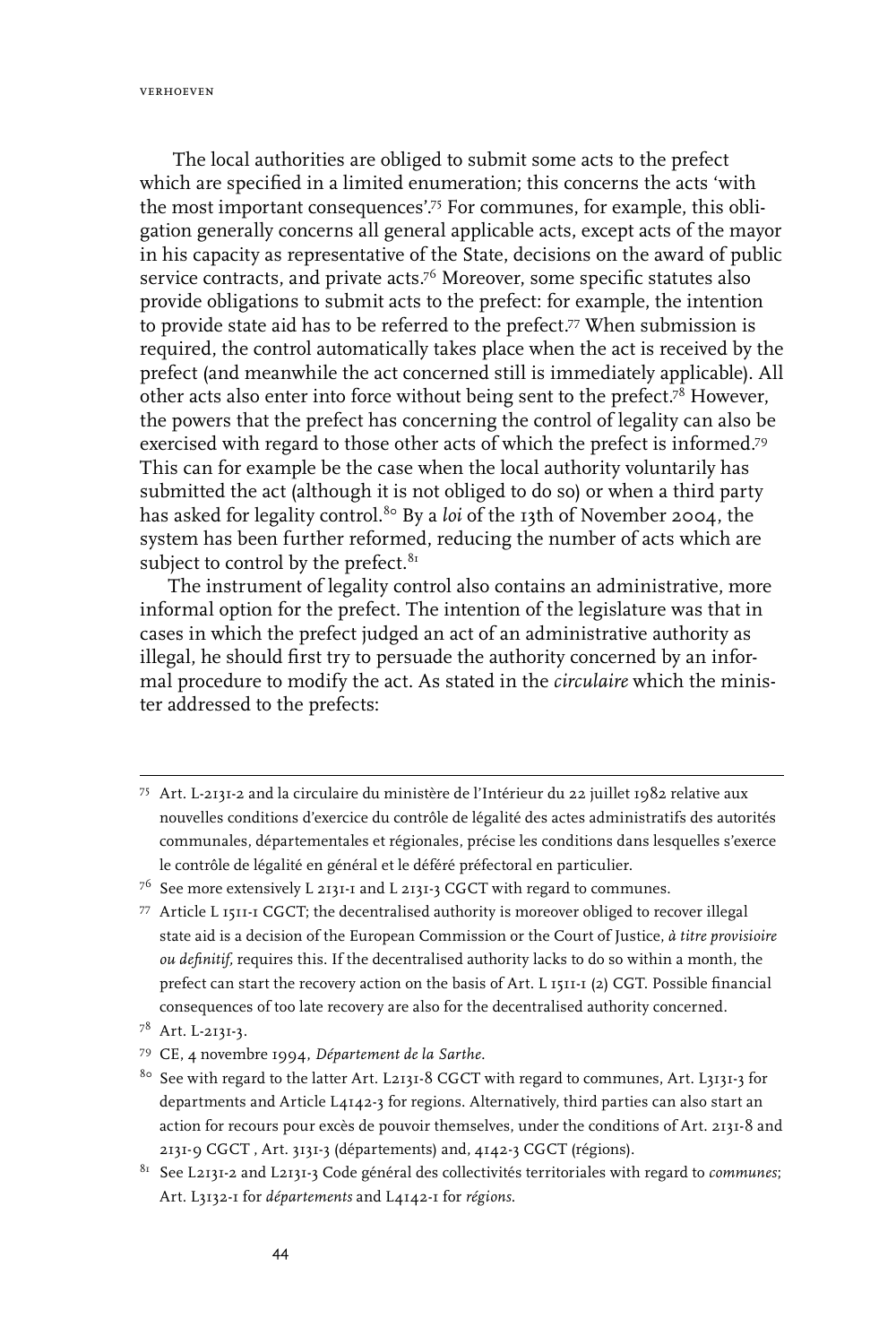'(...) je vous demande (...) d'informer systématiquement l'autorité locale concernée avant de saisir le juge administratif lorsqu'un de ces actes vous apparaît entaché d'une illégalité et de lui communiquer toutes précisions utiles lui permettant de rendre légaux les actes concernés. Ce n'est que si l'autorité locale intéressée ne prend pas les mesures nécessaires qu'il vous appartient de saisir le juge administratif et d'informer alors l'autorité locale de cette saisine (...).'82

This is the so-called *'recours gracieux'* or *'régulation pré-contentieuse'.* The use of this procedure by the prefect is not strictly obligatory; he can, as well, directly take an alleged illegal decision to court. Moreover, when the prefect has already started action before an administrative court, he can meanwhile try to solve the matter outside court, and eventually withdraw his action in court.83

The most important power that the prefect has with regard to the control of the legality of local authorities' acts is that he is entitled to submit alleged illegal acts to a court, within two months of receiving the act. $84$  This is the so-called action of *'déféré préfectoral'* or prefectoral referral, which resembles the well known French *recours pour excès de pouvoir*. 85 The power of '*déféré préfectoral*' also includes the possibility to ask for the suspension of the act concerned in case of serious doubts pertaining to its legality.<sup>86</sup> Where the budget is concerned, the prefect is obliged to use this power to refer alleged illegal acts to the regional audit office. With respect to administrative acts, however, the prefect has discretionary power; it is up to his evaluation whether or not to bring a case to the administrative court.<sup>87</sup> If, however, a prefect does not refer a illegal act to the court and the illegality eventually causes damages to the regional authority concerned – for instance because a private party suffers damages and successfully brings an action before court against the concerned municipality – the central state is responsible in case of a *faute lourde* of the prefect*.* 88

- $^{\text{82}}$  La circulaire du ministère de l'Intérieur du 22 juillet 1982 relative aux nouvelles conditions d'exercice du contrôle de légalité des actes administratifs des autorités communales, départementales et régionales, précise les conditions dans lesquelles s'exerce le contrôle de légalité en général et le déféré préfectoral en particulier.
- 83 CE 16 june 1989, *Préfet des Bouches-du-Rhône c/Commune de Belcodène*
- 84 This time limit is extended in case of a recours gracieux; CE 18 avril 1986 *Commissaire de la République d'Ille-et-Vilaine.*
- 85 CE 26 juillet 1991,*Commune de Sainte-Marie.*
- 86 Art. 2131-5, par. 3 CGCT; this may be especially important in case of state aid and tender procedures to prevent the violation of European law; compare Conseil d'État, *Collectivités territoriales et obligations communautaires* (Paris: La Documentation Française 1994, p. 72.
- 87 Gohin 2006, p. 750-751; see CE 25 janvier 1991, *Brasseur;* CE 28 february 1997, *Commune du Port* ; the Conseil then takes a different position than in its previous case law (see for example 18 novembre 1987, *Marcy*).
- 88 CE 6 oktober 2999, rec. Lebon 395, *Commune de Saint Florent.*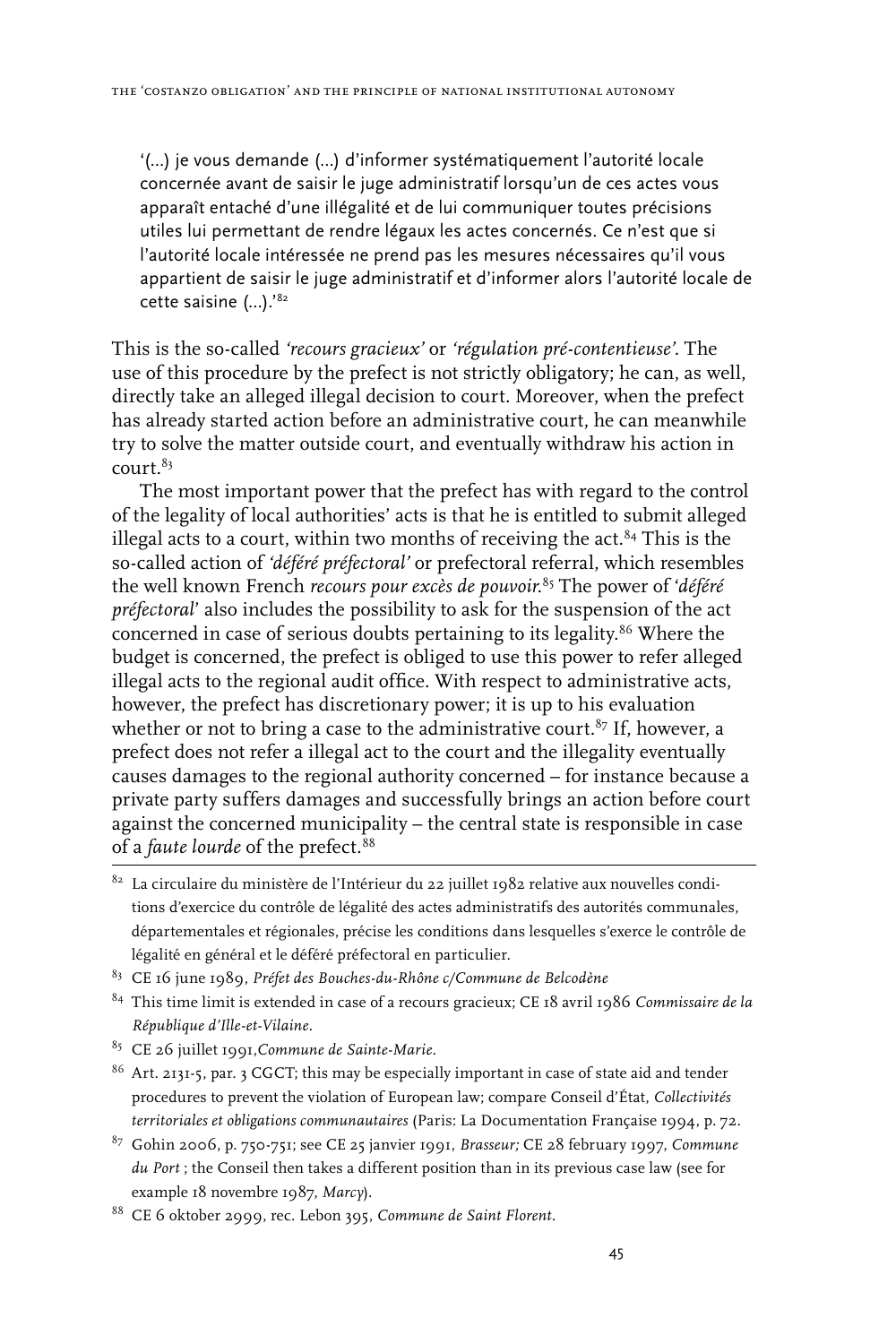verhoeven

A special procedure, which deserves mention, as it is very relevant in the field of tender procedures is the so-called *référé précontractuel*. According to Art. L 551-1 of the Code de Justice Administrative, this procedure can be used to force decentralised authorities to adhere to the European procedural rules on tender procedures. Either the prefect or another interested party can start the procedure at the administrative court before the contract is concluded. Moreover, Art. L 551 (4) explicitly mentions that the procedure can also apply when the European Commission has stated that the European rules on tender procedures have been violated.

Some figures should be mentioned showing the prefect as an inspector of the legality of local administrative authorities' decisions in a proper perspective. A recent report shows that the goal of the law of 2004, which aimed at reducing the number of acts which have to be submitted to the prefect by the local authorities, has been achieved. In 2006, approximately 6,000,000 acts were subject to control, while this number was still almost 8 million in 2003.89 The *recours gracieux*, in which the prefect tries to persuade the administrative authority concerned to modify an alleged illegal act by giving his opinion, is applied in practise with less than 3 percent of the transmitted acts.<sup>90</sup> The use of the power of referral is even more limited; the prefect challenges only 0.016% to 0.033% of the transferred acts before court, which means 1,000-2,000 cases per year, of which in 80-90% of the cases the decision is in favour of the prefect.91

It is clear that the prefect has an important position, and has a high success rate when he brings an alleged illegal act before the administrative court. It is, however, of course unclear whether the non-contested acts are all compatible with European law.

To ensure the correct application of EU law, it is clear that good knowledge of European law at the level of the prefect is essential, as a research commission of the *Conseil d'État* also concluded.92 At this point the circulaire of the minister for the interior should also be mentioned, as he orders the prefects to focus their control on the field of tenders, spatial planning

<sup>89 20</sup>ème rapport du Gouvernement au Parlement sur le contrôle a posteriori des actes des collectivités locales et des établissements publics locaux pour les années 2004-2005-2006.

<sup>90 20</sup>ème rapport du Gouvernement au Parlement sur le contrôle a posteriori des actes des collectivités locales et des établissements publics locaux pour les années 2004-2005-2006, p. 15.

<sup>&</sup>lt;sup>91</sup> See Le 20ème rapport du Gouvernement au Parlement sur le contrôle a posteriori exercé sur les actes des collectivités territoriales pour 2004-2005-2006, p. 16-17.

<sup>92</sup> Conseil d'État, *Collectivités territoriales et obligations communautaires* (Paris: La Documentation Française 1994, p. 75-76.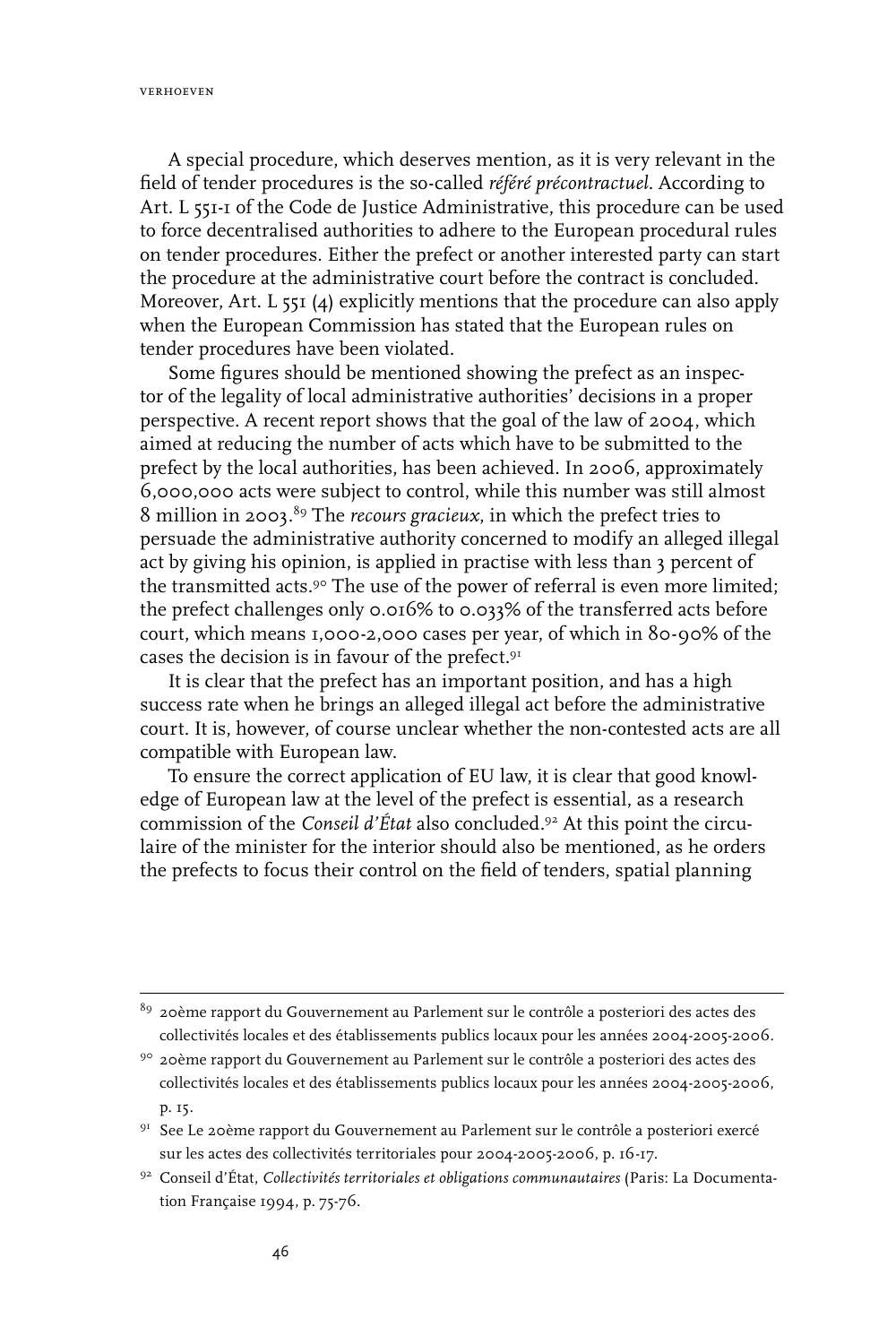of towns and environmental matters.93 Comparable *circulaires* have been adopted in the field of state aid.94

Finally, it should be said that France does not have general rules on neglect of duty by decentralised authorities. Rules exist, however, with regard to specific cases. For instance, in the field of spatial planning<sup>95</sup> such powers exist. Sometimes such rules on neglect of duty are directly related to European law. For instance, after a condemnation of France due to not having plans on the control of waste for its entire area, specific rules on neglect of duty were adopted in this field. <sup>96</sup> In both cases, the rules on neglect of duty provide that if necessary the prefect as a last resort has powers to act in place of the municipalities in specific circumstances.

#### 3.3.3 The Netherlands

#### *Traditional instruments*

The basis for supervision of decentralised authorities in the Netherlands is to be found in Art. 132 Gw, which provides for preventative supervision, ex post supervision and rules on the negligence of duty. Referring to preventive supervision or approval of decisions, Art. 132 (3) of the Dutch Constitution provides that this can only take place in cases specified by or pursuant to an Act of Parliament. Art. 253 (1) of the Act on provinces provides that prior supervision of the provinces has to be specified by an Act of Parliament. The system of prior supervision, however, runs counter to the non-hierarchical position of decentralised authorities. Therefore, in practise the number of cases for which prior approval has been required has decreased considerably in recent years, as, in the words of Hessel, 'it is considered too 'nanny-ish' towards the local and regional authorities, and it is too demanding on the supervising authority'.97 Currently, this require-

- 93 Circulaire du ministre de l'Intérieur et de l'Aménagement du territoire et du ministre délégué aux Collectivités territoriales sur la modernisation du contrôle de légalité, 17 january 2006 .
- 94 For instance: circulaire du Premier ministre no 5132/SG du 26 Janvier 2006 'sur l'application au plan local des règles communautaires de concurrence relatives aux publiques aux entreprises; circulaire du ministre de l'intérieur du 3 juillet 2006 sur la mise en oeuvre de la loi du 13 août 2004 relative aux libertés et responsabilités locales en ce qui concerne les interventions économiques des collectivités territoriales et de leurs groupements et ses annexes.
- 95 Article L 123-14 Code de l'urbanisme.
- 96 L 541-15 Code de l'environnement; this was induced by Case C-292/99 *Commission* v. *France* [2002] ECR I-4097.
- 97 B. Hessel, 'European integration and the superivison of local and regional authorities. Experiences in the Netherlands with requirements of European Community Law', *Utrecht Law Review* 2006, p. 91-110, at, p. 101; Cf. MvT Gemeentewet, Kamerstukken II 1985-1986, 19 403, nr. 3, p. 19.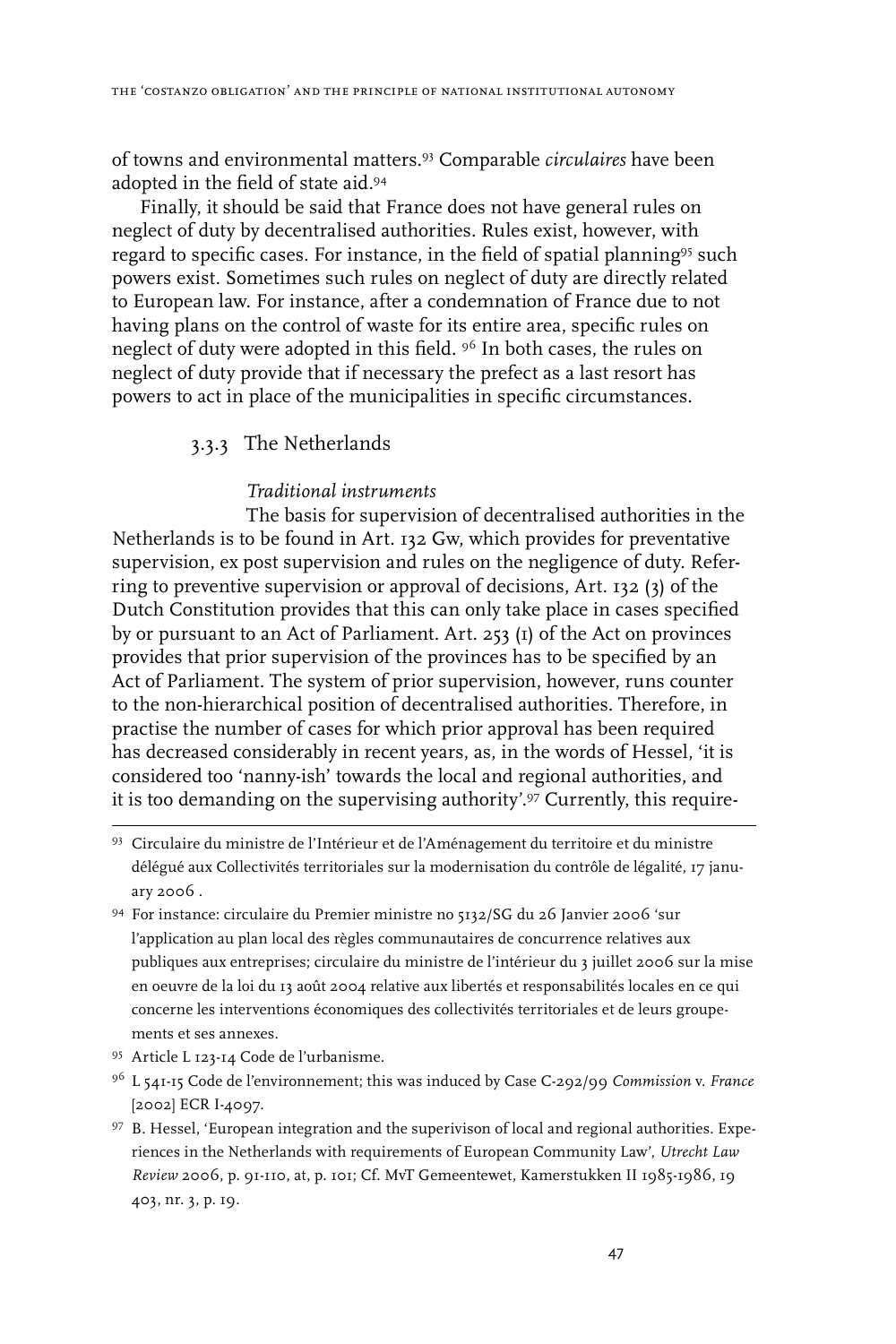ment can hardly be retraced in the Act on municipalities and the Act on provinces.98 However, when approval is required, the minister is generally empowered to do so with regard to provinces; the provincial executive is empowered with regard to municipalities. General rules on preventive supervision have been incorporated in the tenth chapter of the General Administrative Law Act (GALA).

Art. 132 (4) of the Constitution provides ex post supervision, since 'decisions by the administrative organs may be quashed only by Royal Decree and on the grounds that they conflict with the law or the public interest.' Hence, quashing can take place for reasons of both lawfulness and effectiveness. This ex post supervision can take place in the form of suspension and annulment and is exercised by the Crown, on the initiative of the minister of the interior. The mayor and the Provincial Commissioner are obliged to refer administrative acts, which in their view qualify to be quashed, to the minister of the interior. General rules are provided in chapter XVII of the Municipality Act and chapter 10 of the GALA.

The rules on neglect of duty are governed by Art. 132 lid 5 Gw. To understand this provision, it is important that the Dutch doctrine distinguishes within the system of decentralisation between autonomous powers and co-administration.99 Although these words are not explicitly used, this distinction can be found in Article 124 of the Constitution, which refers to autonomous powers in the first paragraph, and to co-administrative powers in the second<sup>100</sup>

#### *'Article 124*

1. The powers of provinces and municipalities to regulate and administer their own internal affairs shall be delegated to their administrative organs. 2. Provincial and municipal administrative organs may be required by or pursuant to Act of Parliament to provide regulation and administration.'

European law can be involved with both reference to autonomous powers and with regard to tasks on co-administration. An important field in which Dutch municipalities have powers of co-administration is environmental law and spatial planning. The European legislature is also active in this field, especially in European environmental directives such as the Habitats Directive, the EIA Directive, the IPPC Directive, etc. Autonomous tasks which involve European law are, for instance, the municipal subsidy policy: this has to be compatible with the European rules on state aid, and also with the

<sup>98</sup> C.A.J.M. Kortmann, *Constitutioneel Recht,* Deventer: Kluwer 2008, at p. 482; D.J. Elzinga & R. De Lange, *Van der Pots Handboek van het Nederlandse Staatsrecht,* Deventer: Kluwer 2006 at p. 877 ff, 919 ff.

<sup>99</sup> See extensively recently C.N. Van der Sluijs, *In Wederzijdse Afhankelijkheid,* Nijmegen: Wolf Legal Publishing 2008, at p. 23 ff.; Kortmann 2008, at p. 478 ff.

<sup>100</sup> Cf. also Art. 108 Act on municipalities and Art. 105 Act on provinces.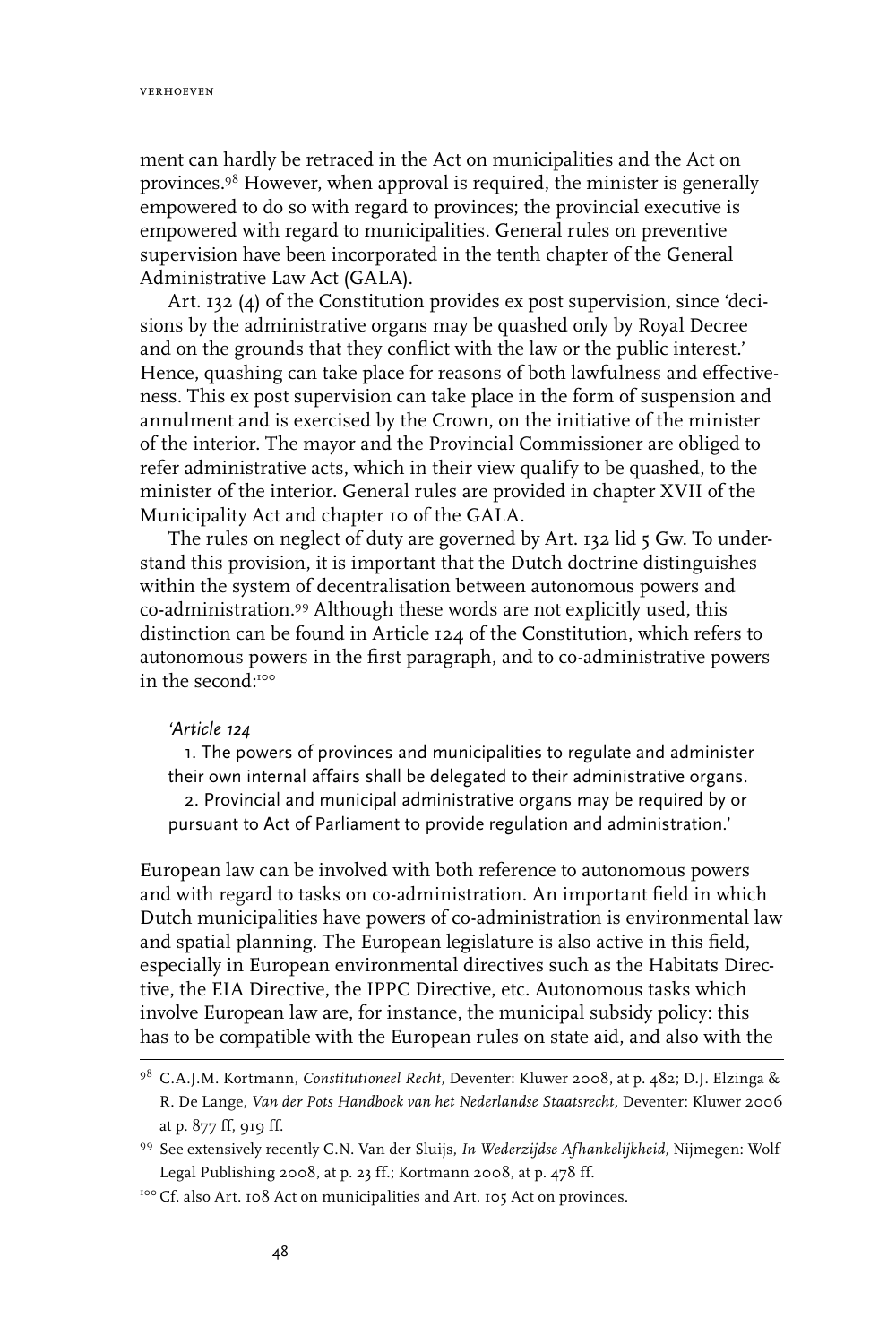rules of the European structural funds if the subsidies are financed by these funds. Another important subject in which European law is important for municipalities, is the fact that their entering into contracts has to meet the directives on tender procedures.

Returning to the rules on neglect of duty. For tasks in co-administration, specific rules are provided in Art. 123 and 124 of the Municipal Act. When the democratic body (the Municipal Council) does not perform or performs inadequately its tasks in co-administration, the Municipal executive board is empowered to act in the name of, and for the Council.101 If the Board neglects its duties, the executive of the Province is allowed to take decisions on behalf of the province or municipality. The rules of the Municipal Act do not apply to autonomous tasks, for which Art. 132 (5) of the Constitution requires a specific statute. Hence, in the case of negligence of duty of autonomous powers, the action of parliament is required, which has to adopt a statute adapted to the specific situation concerned. That rarely happens in practise, the last case was in 1951.

#### *The statutory proposal for new instruments intended for European law*

The question of whether the traditional supervisory instruments suffice to guarantee the correct application of European law has been discussed extensively in the last decade. Two interdepartmental committees wrote extensive reports on the subject,102 and it was discussed in literature as well.<sup>103</sup> The general view is that the traditional supervisory instruments are not sufficient to ensure the correct the application of European law, due to certain restrictions. For instance, the rules on neglect of duty only offer a solution in the area of co-administration, and in the case of municipalities this system empowers the province, and not the minister. The instruments of ex post control can only be applied after incorrect legal action by a decentralised administrative authority, not when it fails to act. Moreover, no statutory tools existed to recuperate money which had to be paid to the European Union by the central government, for instance when subsidies had to be paid back, or in case of financial penalties under Article 260 TFEU (ex Article 228 EC). In 2002, the '*Wet TES'* (Statute on the supervision on European subsidies) was introduced, which provided the central government with the power of recovery in the field of the repayment of subsidies, in case

<sup>&</sup>lt;sup>101</sup> See Art. 120 and 121 Provinces act and Art. 123 and 124 Municipalities act.

<sup>&</sup>lt;sup>102</sup> Interdepartementale Commissie voor Constitutionele Aangelegenheiden en Wetgevingsbeleid (ICCW), *Communautaire verplichtingen van decentrale overheden,* september 1999; Interdepartementale Commissie Europees Recht (ICER), *De Europese dimensie van toezicht*, ICER 2000-56 (6 oktober 2000).

<sup>&</sup>lt;sup>103</sup> See for instance Hessel 2006, p. 101; See for an extensive list of literature C. de Kruif & W. den Ouden, 'Over voorkomen en verhalen. Uitbreiding van de Awb-bepalingen over bestuurlijk toezicht?' in: T. Barkhuysen, W. den Ouden & E. Steyger, *Europees recht effectueren,*  Alphen a/d Rijn: Kluwer 2007, p. 233-256.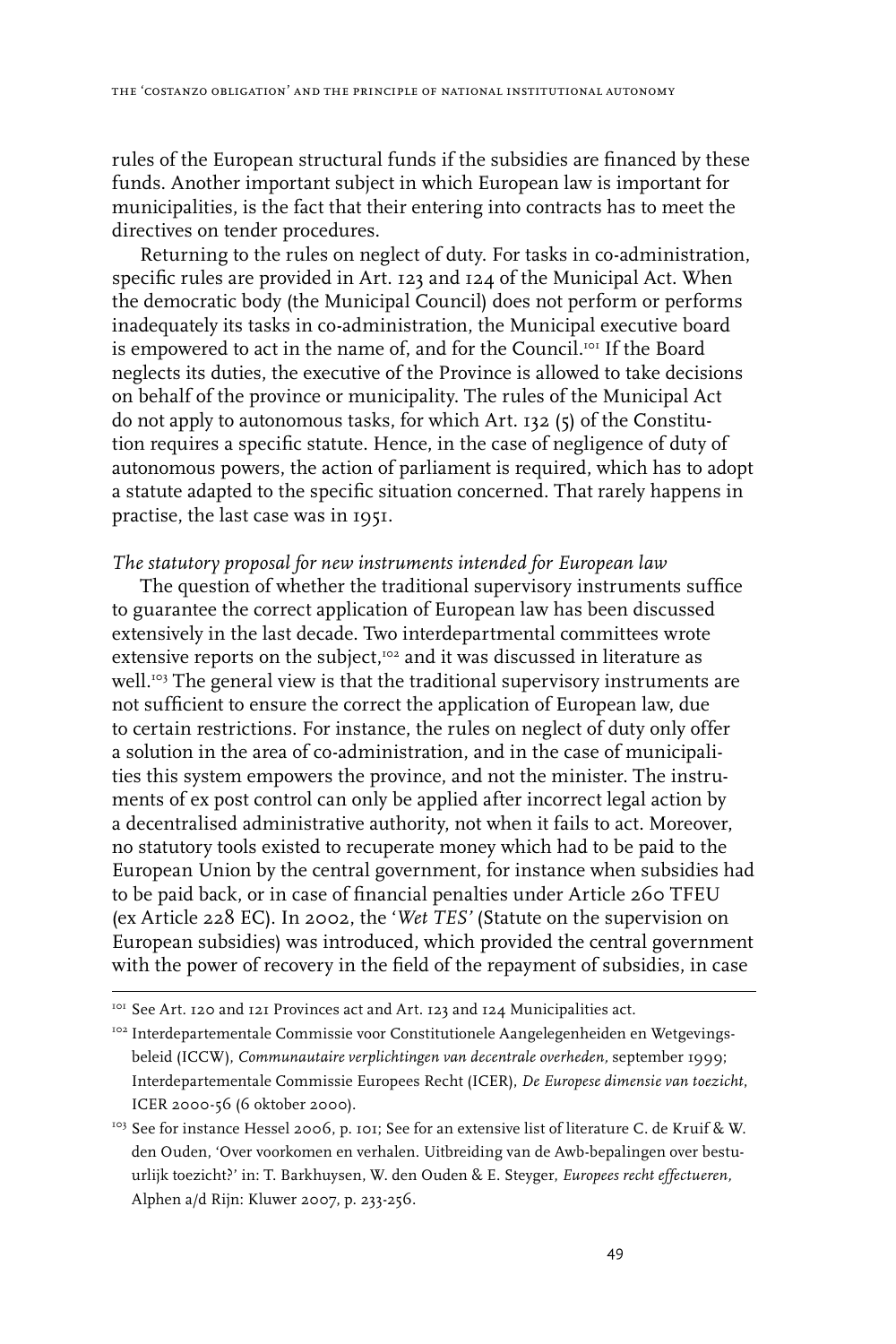verhoeven

the obligation to repay is the consequence of the behaviour of a decentralised authority.<sup>104</sup> It has to be said, however, that this power has never been used thus far.105

Recently the Dutch government introduced a statutory proposal on the supervisory rules on the application of European law by 'public entities'.<sup>106</sup> This proposal provides the power for ministers to give instructions to administrative authorities, which do not adequately meet their obligations under European law, and administrative authorities which fail or are about to fail, to perform adequate control and supervision of European subsidies.107 Moreover, it includes the power to recover money from decentralised authorities when they are to blame for the violation of European law, for instance, the repayment of subsidies or in case of a penalty under Article 260 TFEU: the above mentioned *Wet TES* is incorporated into this proposal. These powers should, however, only be used after consultation between the minister and the authority concerned, except in case of urgency. Moreover, the power of instruction is meant as an addition to the already existing supervisory powers for the neglect of duty as discussed above. If these provide enough possibility to repair the situation concerned, these should be applied; it is stressed that the new power of instruction should only be used in exceptional cases as a last resort.<sup>108</sup> When the administrative authority concerned does not follow the instruction, the minister is allowed to take the necessary actual and legal actions on behalf and on account of the administrative authority.

The statutory proposal has received a mixed reaction in the Netherlands. On the one hand, scholars support the proposal as it provides the central government with the necessary tools to guarantee the correct application of European law.109 On the other hand, it should be noted that the traditional supervisory instruments are also currently being re-evaluated. The core of this re-evaluation is that the supervisory instruments should, as much as possible, be incorporated in a statute of a very general nature, instead of the

<sup>104</sup> See extensively on the *Wet TES* Van der Sluijs 2008.

<sup>&</sup>lt;sup>105</sup> Cf. Communication from the Commission – Application of Article 228 of the EC Treaty (SEC (2005)1658), which shows that the Court had thus far only three times condemned a Member State under Article 228 EC. None of these three cases concerned decentralised authorities.

<sup>&</sup>lt;sup>106</sup> Kamerstukken II 2009/2010, 32 157, nr. 2; 'Wet Naleving Europese regelgeving publieke entiteiten'. See extensively M.J.M. Verhoeven, Wetsvoorstel Naleving Europese regelgeving publieke entiteiten: overbodig of onmisbaar in de praktijk?, to be published in *NTER* (4) 2010.

<sup>&</sup>lt;sup>107</sup> With regard to the latter, this statute proposal replaces an earlier statute on the supervision of European Subsidies.

<sup>&</sup>lt;sup>108</sup> Cf. TK 2009/2010, 32 157, nr. 3, p. 11.

<sup>&</sup>lt;sup>109</sup> See for instance Hessel 2006, who is very positive about the instruments proposed in the reports which eventually lead to the statutory proposal as it is.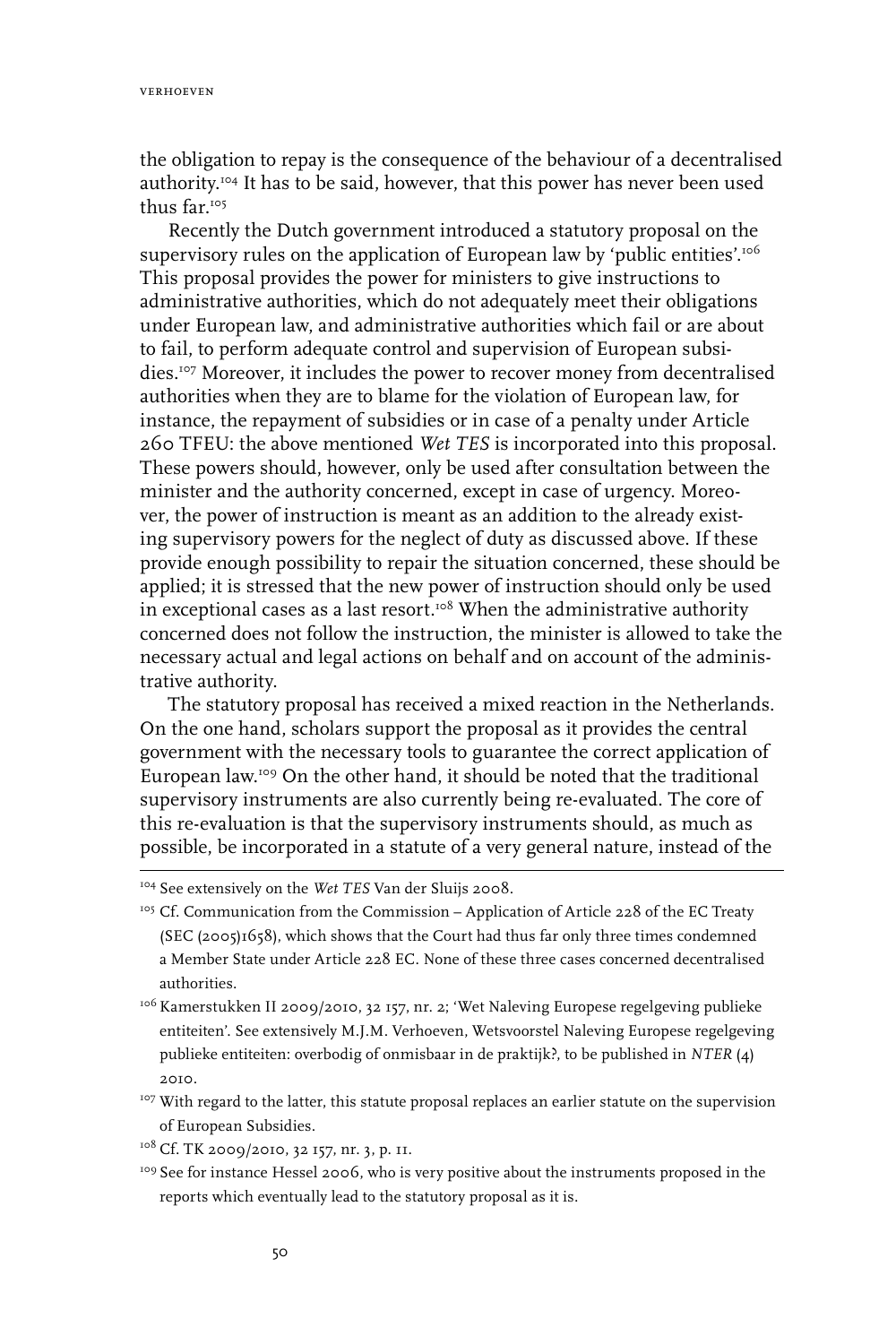existing jungle of specific rules in each and every area.<sup>110</sup> How does the statutory proposal on the supervision of the application of European law fit into this idea? The cabinet has argued that this statute provides instruments of a general nature;<sup>111</sup> others, however, argue that the supervisory powers do not have the very general nature required, as these only concern the European law aspects of administrative decisions.<sup>112</sup> Secondly, an important outcome of the re-evaluation is that the general rules on supervision should be focused on three instruments: the quashing and suspension (possibly including the power for the central government to adopt its own decision instead of the quashed decision) and the rules on neglect of duty. The power of instruction is explicitly not included, as it doesn't seem to fit in the Dutch decentralised system. The introduction of the power of instruction in the statutory proposal for new instruments intended for European law seems, thus, at odds with the choices made in the light of the re-evaluation of supervisory instruments.113 The government, however, persists as it deems the instrument indispensable.

# 3.3.4 Germany

Just as in France and the Netherlands, the autonomy and self-administration of municipal authorities is a constitutional principle under German law.114 The municipalities are part of the *Länder*, and hence do not form their own, separate level within the federal state structure. The *Länder* are also competent to legislate on municipal law.115 Hence, this paragraph only contains rather general observations, which may differ however from *Land* to *Land.* 

Two main models can be distinguished in the municipal laws of the different *Länder*. On the one hand, the dualistic model, which distinguishes between the autonomous powers and duties of the *Land* (*Selbstverwaltungsaufgaben),* and powers and duties which are assigned by the *Bund* or the *Länder (Staatsaufgaben).* On the other hand, the monistic model, which starts on the presumption that all tasks performed by the municipalities are municipal duties – instead of distinguishing between autonomous and assigned powers and duties. Nevertheless, within the municipal tasks, a

<sup>110</sup> Commissie Doorlichting Interbestuurlijke Toezichtsinstrumenten, Ministerie van Binnenlandse Zaken en Koninkrijksrelaties, *Van Specifiek naar generiek, doorlichting en beoordeling van interbestuurlijke toezichtsarrangementen,* Den Haag, 2007.

 $111$  Kamerstukken II 2009/10, 32 157, nr 4, p. 4.

<sup>112</sup> S.E. Zijlstra, *Bestuurlijk organisatierecht,* Deventer: Kluwer 2009, at p. 288.

<sup>113</sup> Kamerstukken II 2009/10, 32 157, nr 4, p. 4.

<sup>114</sup> Art. 28 (2) GG See more extensively on this guarantee M. Burgi, *Kommunalrecht,* München: Verlag C.H. Beck 2008, at p. 47 ff; M.E. Geis, *Kommunalrecht,* München: Verlag C.H. Beck 2008, at p. 38 ff.

<sup>&</sup>lt;sup>115</sup> Burgi 2008, p. 80.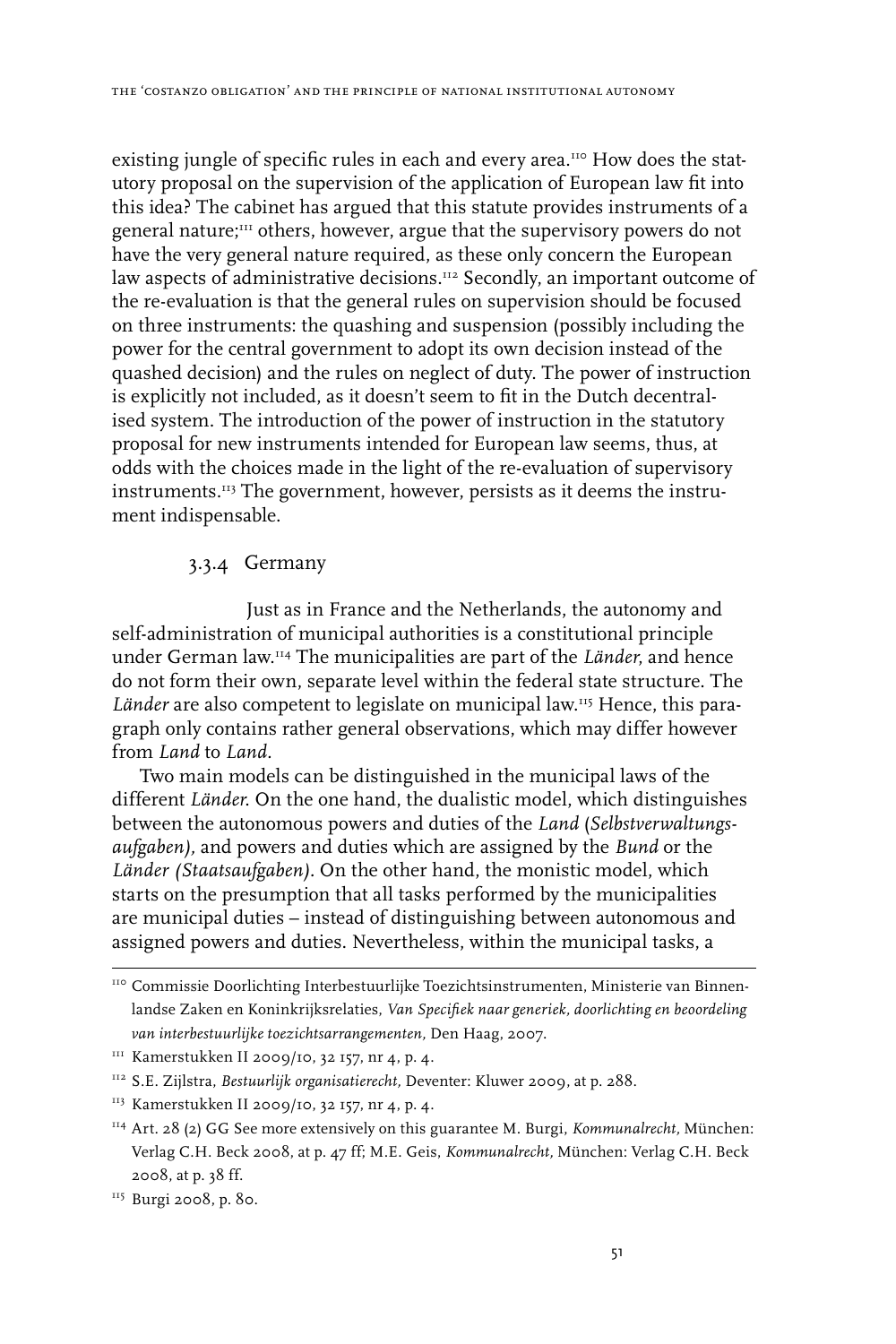distinction is made between *Weisungsfreie aufgaben* and *Weisungsaufgaben*. Broadly speaking this distinction corresponds to the distinction of *Selbstverwaltungsaufgaben* and *Staatsaufgaben* in the dualistic *Länder.*116 The dualistic model applies in Bayern, Niedersachsen, Rheinland-Pfalz, Saarland, Sachsen-Anhalt and Thüringen.117 Baden-Württemberg, Brandenburg, Hessen, Mecklenburg-Vorpommern, Nordrhein-Westfalen, Sachsen and Schleswig-Holstein have a monistic system.

The supervision of German municipalities is also a responsibility of the Länder; supervision by authorities of the *Bund* does not exist,<sup>118</sup> although it can be held in specific circumstances that the supervising authorities of the *Land* concerned are held to act in a case concerning federal legislation because of the duty of *Bundesfreundlichen Verhalten.*119 Because legislation on municipalities is a competence of the *Länder*, it differs from *Land* to *Land*  which authority is competent to supervise the municipalities.

Just as with the supervision of the *Länder* by the *Bund,* the supervision can be divided into two types: *Rechtsaufsicht* on the one hand, which is aimed at the review of legality, and the more extensive *Fachaufsicht* on the other, which also includes questions of effectiveness and appropriateness. This distinction applies in a comparable way in both monistic and dualistic systems of municipal law, because of the similarity of the different types of duties.

With regard to the autonomous powers and duties of the municipalities (either *Selbstverwaltungsaufgaben* in a dualistic system, or *Weisungsfreie aufgaben* in the monistic system) the supervision of *Land* authorities is limited to *Rechtsaufsicht<sup>120</sup>*. This can take place in a preventive or ex post manner. A preventive means is the offer of advice to the municipalities; in most *Länder*, the supervisory authorities have specific public servants assigned to this task. Moreover, in some specific cases municipal authorities are obliged to submit specific decisions to their supervisory authorities for approval. When this approval concerns the autonomous powers of municipalities, the assessment is limited to control of legality; with regard to *Weisungsaufgaben*, the control also concerns effectiveness.

Apart from these preventive means of supervision, the supervisory authority also has several powers with regard to ex post supervision of legality.121 The supervisor has a right to information on all affairs of the municipality. When an act or decision is illegal, the supervisory authority has the so-called *Beanstandungsrecht*. This means that it can adopt a decision which establishes the illegality of the act or decision concerned. It then requires

<sup>&</sup>lt;sup>116</sup> Burgi 2008, p. 90.

<sup>&</sup>lt;sup>117</sup> Burgi 2008, p. 87.

<sup>&</sup>lt;sup>118</sup> Geis 2008, p. 205 ff ; BVerfGE 8, 137; 26, 181.

<sup>&</sup>lt;sup>119</sup> BVerfGE 8, 137.

<sup>120</sup> See extensively Geis 2008, p. 206; Burgi 2008, p. 96.

<sup>&</sup>lt;sup>121</sup> See extensively on all these powers Geis 2008, p. 209 ff and Burgi 2008, p. 98 ff.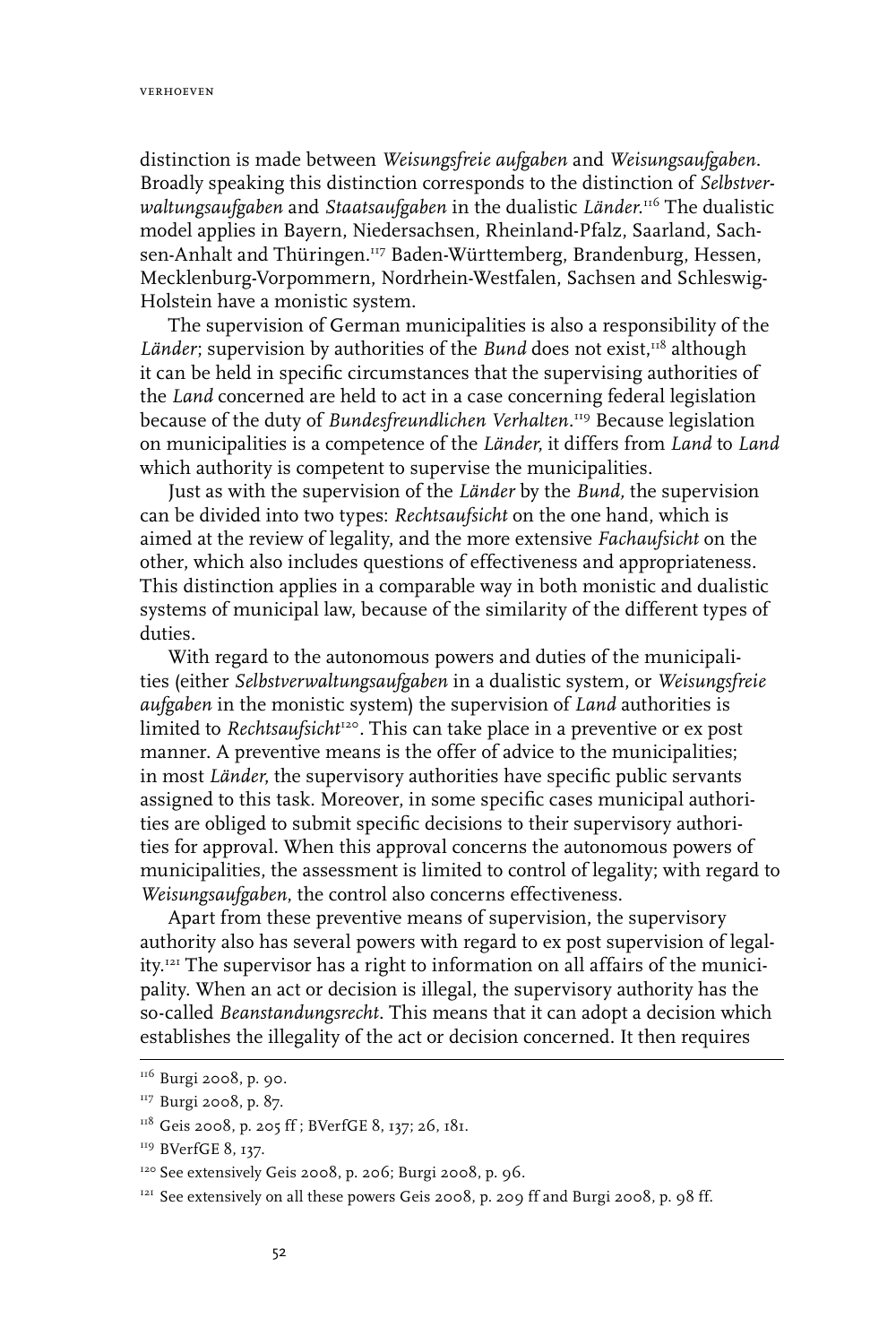municipal administrative authorities to change or repeal these acts and decisions within a reasonable time limit.

Another supervisory power is the so-called *Anordnungsrecht.* When a municipality fails to act, and by doing so violates its statutory duties, the supervisory authority is empowered to oblige it to take the required actions, again within a reasonable time limit. If the municipal authority fails to do so, the supervisory authority can act on behalf of and at the expense of the municipality or order a third party to do so; this is the *Ersatzvornahme*. As a last resort, the supervisory authority can appoint a representative, when the acts of a specific municipal authority continue to be illegal, and other methods of supervision prove to be unsatisfactory. The representative replaces a specific organ of the municipality, at the expense of the municipality concerned.

The issue of instructions is the typical method of supervision for *Fachaufsicht.*<sup>122</sup> As it does not concern autonomous tasks, the supervision of *Weisungsaufgaben* may be more intrusive than the autonomous tasks. Therefore, these instructions may concern points of legality as well as effectiveness. Acting contrary to instructions means that the municipal authorities act illegally.123 The authorities competent to exercise *Fachaufsicht* can then turn to the general supervisory authorities which exercise *Rechtsaufsicht* to apply the above mentioned methods of supervision.

## 4.4 Independent Administrative Authorities

#### 3.4.1 Introduction

Independent administrative authorities are – just as any other administrative authority – obliged to set aside national law when it is not compatible with European law. *CIF* may serve as an important example in this regard; in this case the Court obliged the Italian competition authority to set aside national legislation which was incompatible with Art. 81 EC.124 The specific character of independent administrative authorities, however, may cause particular tensions, because their independent nature automatically limits the possibilities of the central government to supervise their application of European law.

All three Member States have independent administrative authorities at the level of the central government. The Dutch constitution has no general provisions on independent authorities. In practise, however, they function nevertheless since the list of public authorities provided by the Constitution is not limited; the legislator is free to introduce new ones. In 2006, the *Kaderwet Zelfstandige Bestuursorganen* (Framework statute on

<sup>&</sup>lt;sup>122</sup> Geis 2008, p. 212.

<sup>&</sup>lt;sup>123</sup> Burgi 2008, p. 98.

<sup>124</sup> Case C-198/01 *CIF* [2003] ECR I-8055.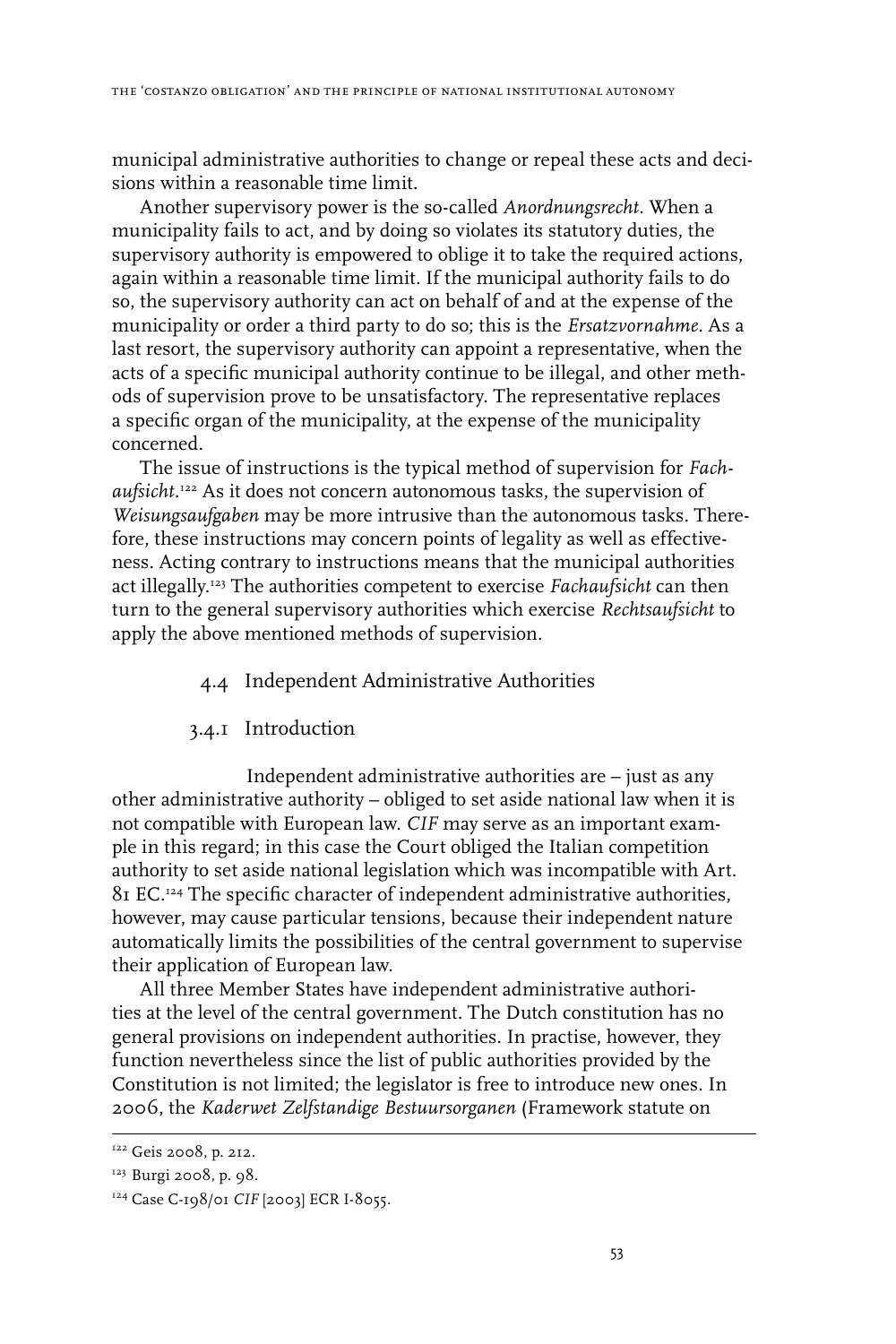independent administrative authorities) was introduced.125 In this statute, the concept of an 'independent administrative authority' is defined in more detail, and general rules are provided, also with regard to supervision by the central government. More specific rules or deviations from the *Kaderwet* are provided in the specific act establishing the independent administrative authority concerned.

The number of independent administrative authorities in France has grown in recent years; it is not possible to provide an exact list nowadays.<sup>126</sup> Neither is it possible to give an exact definition of the concept of 'independent administrative authority' due to the diversity and heterogeneity of their powers and objectives.127 Some of these authorities have been qualified as independent by the law, particularly in the fields of the rights of citizens, economic regulation and information and communication. Moreover, several administrative authorities have been qualified as independent in case law, such as the former *Autorité de regulation des telecommunications.*<sup>128</sup> Recently, the *Office parlementaire d'évaluation de la legislation* of the both chambers of the French parliament have advised on adopting a framework statute on independent administrative authorities, to provide general rules.<sup>129</sup>

Compared to the other two Member States, Germany is very cautious of setting up independent administrative bodies, due to the constitutional principle of democracy.130 This principle, as codified in Art. 20 (2) GG, requires for all powers 'a continuous chain of legitimacy between the sovereign people and state power,'131 and is by the *Bundesverfassungsgericht* interpreted as requiring a parliamentary legitimacy.132 Hence, in view of the limits set by the *Grundgesetz*, the independence of administrative bodies under German law can never be absolute, but can only be relative.<sup>133</sup> Döhler adds to this that

<sup>&</sup>lt;sup>125</sup> See more extensively: Zijlstra 2009, p. 204 ff.

<sup>126</sup> G. Braibant & B. Stirn, *Le droit administratif Français,* Paris: Presses de Sciences Po/Dalloz 2005, p. 79. See for an impression of a list A.W. Heringa, 'Agencies in France. Autorités Administratives Centrales Indépendantes/National Independent Administrative Authorities', in: L. Verhey & T. Zwart, *Agencies in European and Comparative Perspective,* Antwerp: Intersentia 2003, p. 37-58, at p. 43-45.

<sup>&</sup>lt;sup>127</sup> G. Dupuis , M.J. Guédon & P. Chrétien, *Droit administratif*: Sirey 2007, at p. 201 ff.

<sup>&</sup>lt;sup>128</sup> CC 23 July 1996, Réglementation des télécommuncations, dec. 96-378 DC., Rec. 99.

<sup>&</sup>lt;sup>129</sup> Rapport de l'Office parlementaire d'évaluation de la législation sur les autorités administratives indépendantes, par M. Patrice Gélard, Sénateur, Tome 1, p. 82.

<sup>130</sup> A. van Aaken, 'Independent Administrative Agencies in Germany', in: M. Andenas & D. Fairgrieve R. Caranta, *Independent Administrative Authorities,* London: British Institute of International & Comparative Law 2004, p. 65-91.

<sup>&</sup>lt;sup>131</sup> Van Aaken 2004, p. 65

<sup>&</sup>lt;sup>132</sup> BVerfGE 83, 60 (72f), BVerfGE 91, 228 (244), BVerfGE 93, 37 (66 ff.), BVerfGE 107, 59 (87 ff).

<sup>&</sup>lt;sup>133</sup> J. Masing, 'Soll das Recht der Regulierungsverwaltung übergreifend geregelt werden?', in: *Gutachten D. zum 66. Deutschen Juristentag,* München: Verlag C.H. Beck 2006b, at p. D 74.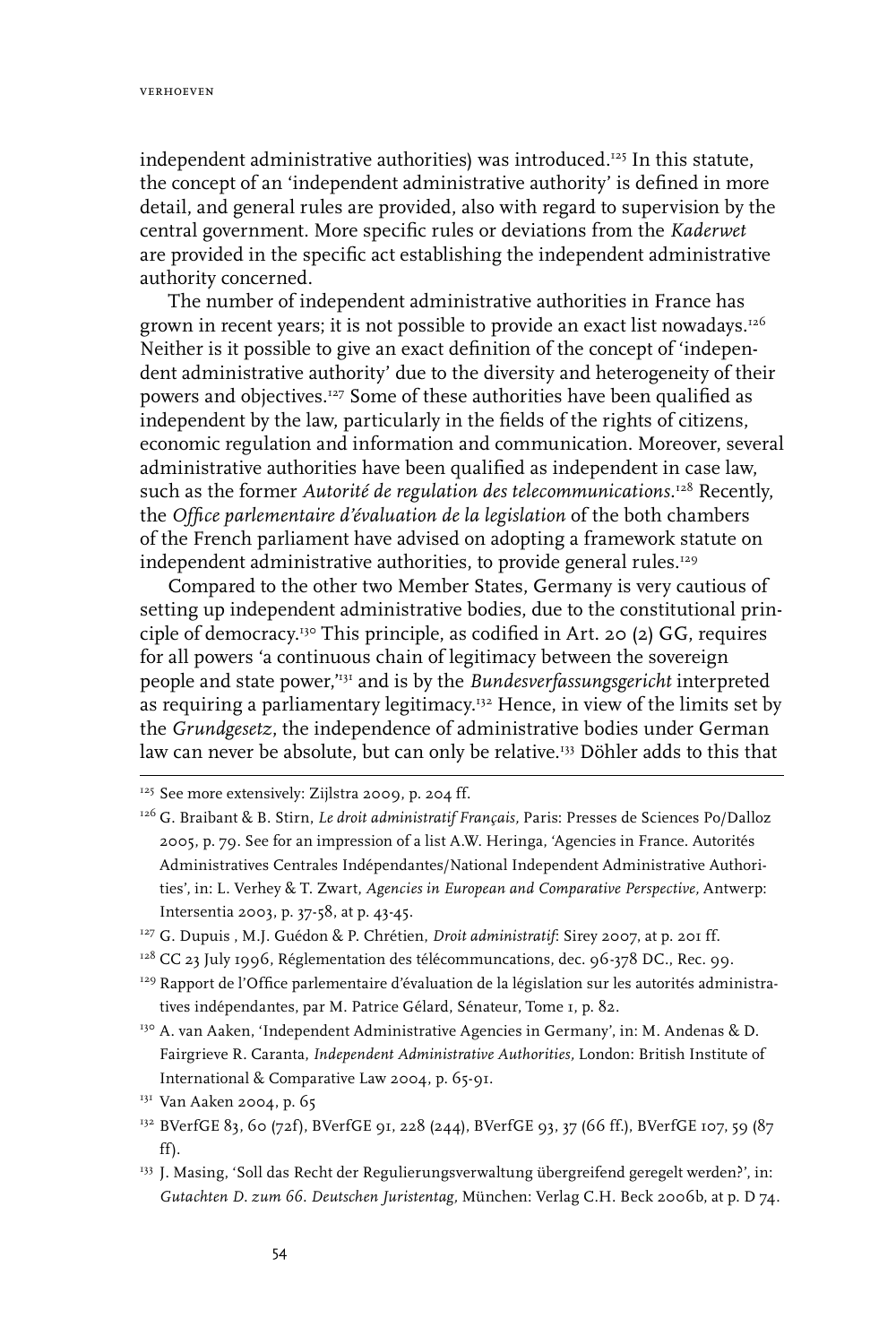the federal character of the German state, in which the Federation is dominant in legislating, but the state level is the primary level of execution, also complicates the development of independent administrative bodies on the level of the federation.<sup>134</sup>

However, limitations may also follow from European law. Compare, for instance, recently the statement made by the Court of Justice in an infringement procedure against Germany on the independence of the supervisory authorities responsible for ensuring the protection of personal data.<sup>135</sup> Article  $28(I)$  of Directive 95/46/EC<sup>136</sup> provides: 'Each Member State shall provide that one or more public authorities are responsible for monitoring the application within its territory of the provisions adopted by the Member States pursuant to this Directive'.

German law, however, makes a distinction depending on whether or not that processing is carried out by public bodies. The supervisors of processing of data by public bodies are solely responsible to their respective parliament and are not normally subject to any scrutiny, instruction or any other influence from the public bodies which are their supervisors. The organisation of the authorities responsible for supervising the processing of data by non-public bodies varies among the *Länder*. However, all the laws at *Länder* level expressly subject those supervisory authorities to State scrutiny.

The Court ruled on this system of organization:

'The guarantee of the independence of national supervisory authorities is intended to ensure the effectiveness and reliability of the supervision of compliance with the provisions on protection of individuals with regard to the processing of personal data and must be interpreted in the light of that aim. It was decided not to grant a special status to those authorities, as well as their agents, in order to strengthen the protection of individuals and bodies affected by their decisions. It follows that, when carrying out their duties, the supervisory authorities must act objectively and impartially. For that purpose, they must remain free from any external influence, including the direct or indirect influence of the State or the *Länder*, and not only that of the supervised bodies.'

Furthermore, the Court ruled that this does not pose a threat to the principle of democracy, as Germany argued:

<sup>134</sup> M. Döhler, 'Das Modell der unabhängigen Regulierungsbehörde im Kontext des Deutschen Regierungs- und Verwaltungssystems', *Die Verwaltung* 2001, p. 59-91, at p. 60.

<sup>135</sup> Case C-518/07 *Commission* v. *Germany*, judgment of 9 march 2010, n.y.r.

 $136$  Directive 95/46/EC of the European Parliament and of the Council of 24 October 1995 on the protection of individuals with regard to the processing of personal data and on the free movement of such data (OJ 1995 L 281, p. 31).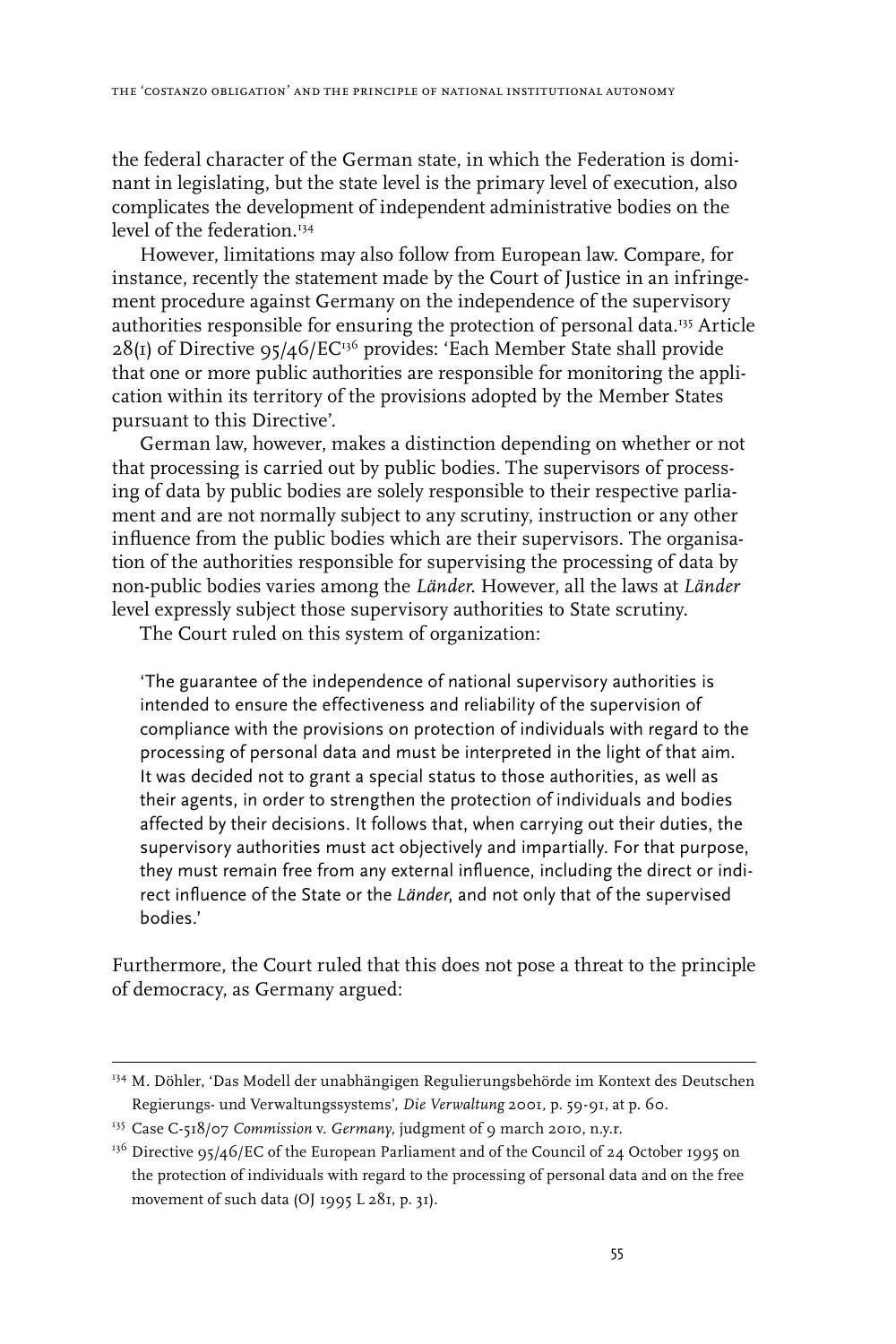'[…] That principle does not preclude the existence of public authorities outside the classic hierarchical administration and more or less independent of the government. The existence and conditions of operation of such authorities are, in the Member States, regulated by the law or even, in certain States, by the Constitution and those authorities are required to comply with the law subject to the review of the competent courts. Such independent administrative authorities, as exist moreover in the German judicial system, often have regulatory functions or carry out tasks which must be free from political influence, whilst still being required to comply with the law subject to the review of the competent courts. That is precisely the case with regard to the tasks of the supervisory authorities relating to the protection of data.

Admittedly, the absence of any parliamentary influence over those authorities is inconceivable. However, it should be pointed out that Directive 95/46 in no way makes such an absence of any parliamentary influence obligatory for the Member States.'

# 3.4.2 Supervision in General

In all three Member States, independent administrative authorities by definition do not fall within the hierarchical control of a minister.137 This, however, does not imply that they are totally unsupervised. Apart from the fact that their decisions can be challenged before the judiciary, in most cases possibilities of redress within the administration also exist.

In Germany and France, no general statutory rules exist on the supervision of independent administrative authorities, so the possibilities of supervision differ for each independent administrative authority. To a certain extent, that also applies to the Netherlands, since general rules are provided in the framework statute, but deviation is possible in the specific act in which the independent administrative authority is established. To provide more specific examples, the competition authority and the telecommunications authority of the three Member States will be discussed. These authorities are chosen since they are particularly involved with subjects concerning European law.

# 3.4.3 The Examples Competition Authorities and Telecommunications Authorities

Both the competition authorities and telecommunications authorities have an important role in the application of European law in the national legal order. Already at first glance, an interesting difference exists between the two: competition authorities mainly apply primary European law (Article 101 TFEU and following (ex Art. 81 EC)) and regulation 1/2003,

<sup>137</sup> Gohlin 2006, p. 248; Kortmann 2008, p. 294.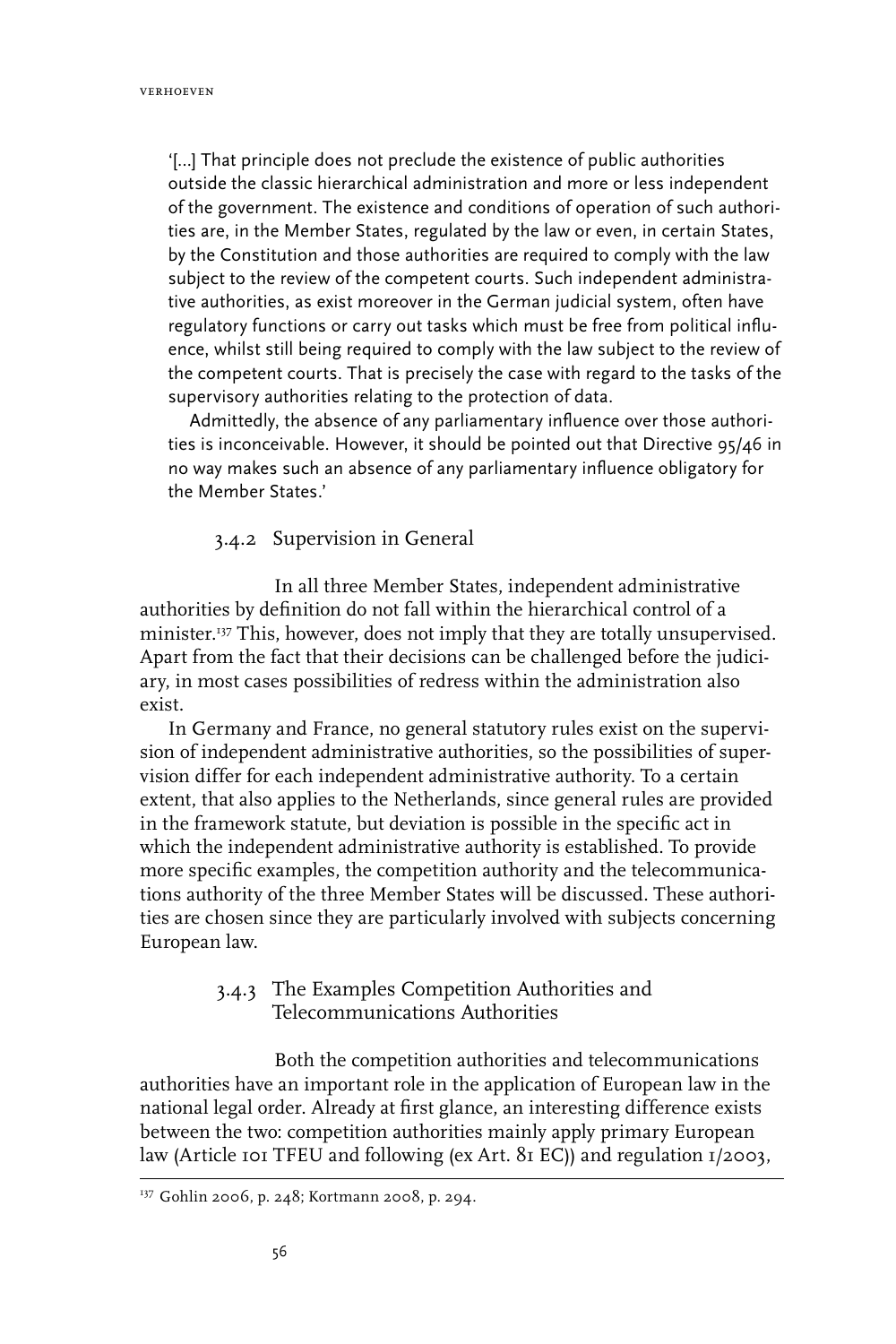whereas the telecommunications authorities mainly apply national law in which the telecommunications directives have been implemented. In the context of their independent position in the national legal order, it could be argued that European law provides more specific requirements for the telecommunications authorities. For instance, whereas the telecommunications directives now only require independence from market parties, it seems that political independence is increasingly seen as desirable as well, not only in the legal literature<sup>138</sup> but also in Commission proposals.<sup>139</sup> Moreover, although never explicitly recognised by the Court of Justice with regard to telecommunications supervisors, the above mentioned recent case on the independence of the German supervisory authorities responsible for ensuring the protection of personal data also shows the increased importance given to political independence.

In Germany, the Federal Competition Authority (*Bundeskartellamt*) is responsible for the enforcement of European competition law and German competition law in cases that have effect beyond one of the federal states. Where only one state is concerned, the *Landeskartellbehörde* of that State is competent. The Federal Telecommunications Authority (*Bundesnetzagentur*) was established in the summer of 2005 as a separate higher federal authority within the scope of business of the German Federal Ministry of Economics and Technology. The *Bundesnetzagentur* is subject to the control of several ministries. For the *Bundeskartellamt* this is the Federal Minister for Economics, which only indirectly supervises the federal cartel office through its ministerial duties.140 This means, amongst others, that policy decisions are usually made by the Federal Competition Authority, but when direct political responsibility for a decision is considered desirable, the *GWB* codifies that the minister is competent to exercise the authority to assess cartels.<sup>141</sup>

- <sup>138</sup> Cf. A.T. Ottow, *Telecommunicatietoezicht*, Den Haag: SDU 2006 at p. 65; S.A.C.M. Lavrijssen, *Onafhankelijke mededingingstoezichthouders, regulerende bevoegdheden en de waarborgen voor good governance,* Den haag: Boom Juridische Uitgevers 2006, at p. 64-68.
- <sup>139</sup> For instance in Article 1(12) of a Proposal for a Directive of the European Parliament and of the Council amending Directive 2003/54/EC concerning common rules for the internal market in electricity COM (2007) 528 Final. The requirement of political independence, however, was amended by the European Parliament and the Council in the directive. See Article 35 of Directive 2009/72/EC of the European Parliament and of the Council of 13 July 2009 concerning common rules for the internal market in electricity and repealing Directive 2003/54/EC (OJ 2009 L 211/55).
- 140 Klaue, in U. Immenga & E.J. Mestmäcker (red.), *Gesetz gegen Wettbewerbsbeschränkungen; Kommentar*, München: C.H. Beck'sche Verlagsbuchhandlung 1992, at p. 1782.
- 141 These situations are: 1) when a cartel agreement which is prohibited by s 1 of the *GWB* does not fall within one of the exceptions in ss2-7 and the minister finds that 'the restraint of competition is necessary for overriding reasons concerning the general economy and the common wellfare', 2) when an export cartel is an agreement or resolution which 'serves to protect and promote exports, provided that they are limited to the regulation of competition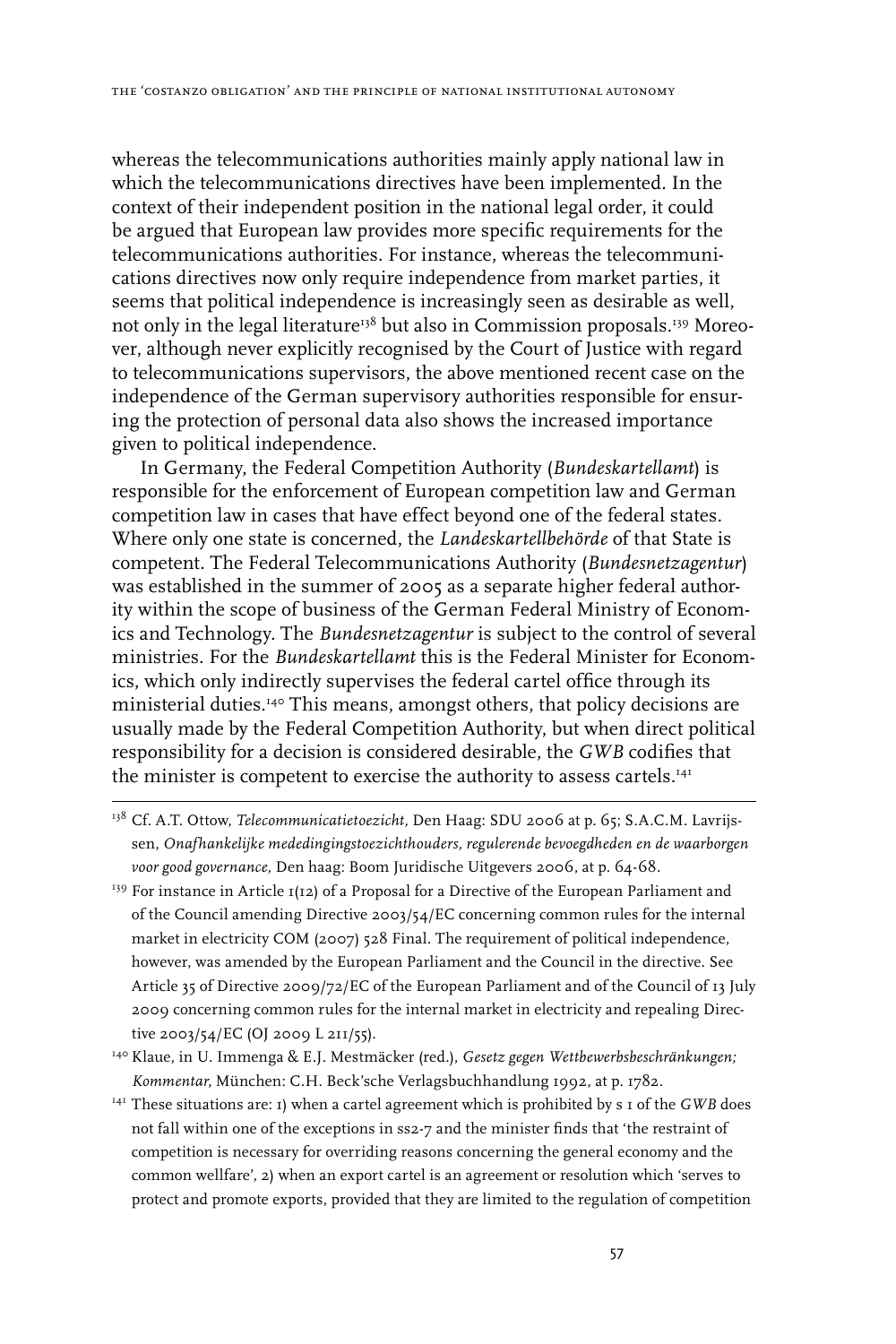In the Netherlands, both the Competition Authority *NMa* (*Nationale Mededingingsautoriteit*) and the independent post and telecommunications authority *OPTA* (*Onafhankelijke Post en Telecommunicatie Authoriteit*) work, regulating in the field of business for the minister of economics. Both authorities also fall within the scope of this Framework statute on independent administrative authorities, albeit that for both authorities an important exception exists regarding general rules, which will be discussed below in more detail<sup>142</sup>

The French *Autorité de la concurrence* also works within the scope of the minister for Economics. It was established in 2009 as successor to the *Conseil de la concurrence*, which was created in 1987, and carries out all activities of competition regulation, replacing several different authorities. The independence of the authority is provided for by statute.143 *L'Autorité de régulation des communications électroniques et des postes (ARCEP*) is the French independent post and telecommunications authority.<sup>144</sup>

Several possibilities exist for the central government to supervise the independent administrative authorities. In particular, the supervision of the French competition authority, in which the central government is represented in each meeting by a *'commissaire du Gouvernement'* which is appointed by the minister for economics. This representative gives its opinions at sessions of the board of the Competition Authority, but does not take part in the decision making.145 Several other independent French administrative authorities have a *commissaire du Gouvernement* as well, whose powers differ from authority to authority. Moreover, in a recent report the *Office parlementaire d'évaluation de la legislation* of the both chambers of French parliament advised on the presence of a government representative with regulatory powers at each independent administrative authority.<sup>146</sup> This would facilitate the conciliation of the authorities' regulatory powers with the executive branch, and ensure that the general interest is taken into account. The French post and telecommunications authority does not have a

- <sup>143</sup> Article 95 de la loi n°2008-776 du 4 août 2008 de modernisation de l'économie (=Art.L. 461-1.-I. du Code de Commerce).
- <sup>144</sup> Its independence is based on décision du Conseil constitutionnel n° 96-378 DC du 23 juillet 1996.
- <sup>145</sup> Art. L. 461-2 Code du Commerce.
- 146 Rapport de l'Office parlementaire d'évaluation de la législation sur les autorités administratives indépendantes, par M. Patrice Gélard, Sénateur, Tome 1, p 9.

in markets outside the territory in which this Act applies', 3) when ministerial authorization is allowed because 'the restraint of competition is compensated by the overall economic advantages'.

<sup>&</sup>lt;sup>142</sup> TK 2007-2008, 25 268, nr 53. See on those two independent administrative authorities very extensively L.F.M. Verhey & N. Verheij, 'De macht van de marktmeesters – Markttoezicht in constitutioneel perspectief', in: *Toezicht – Preadviezen NJV,* Alphen a/d Rijn: Kluwer 2005, p. 135-332.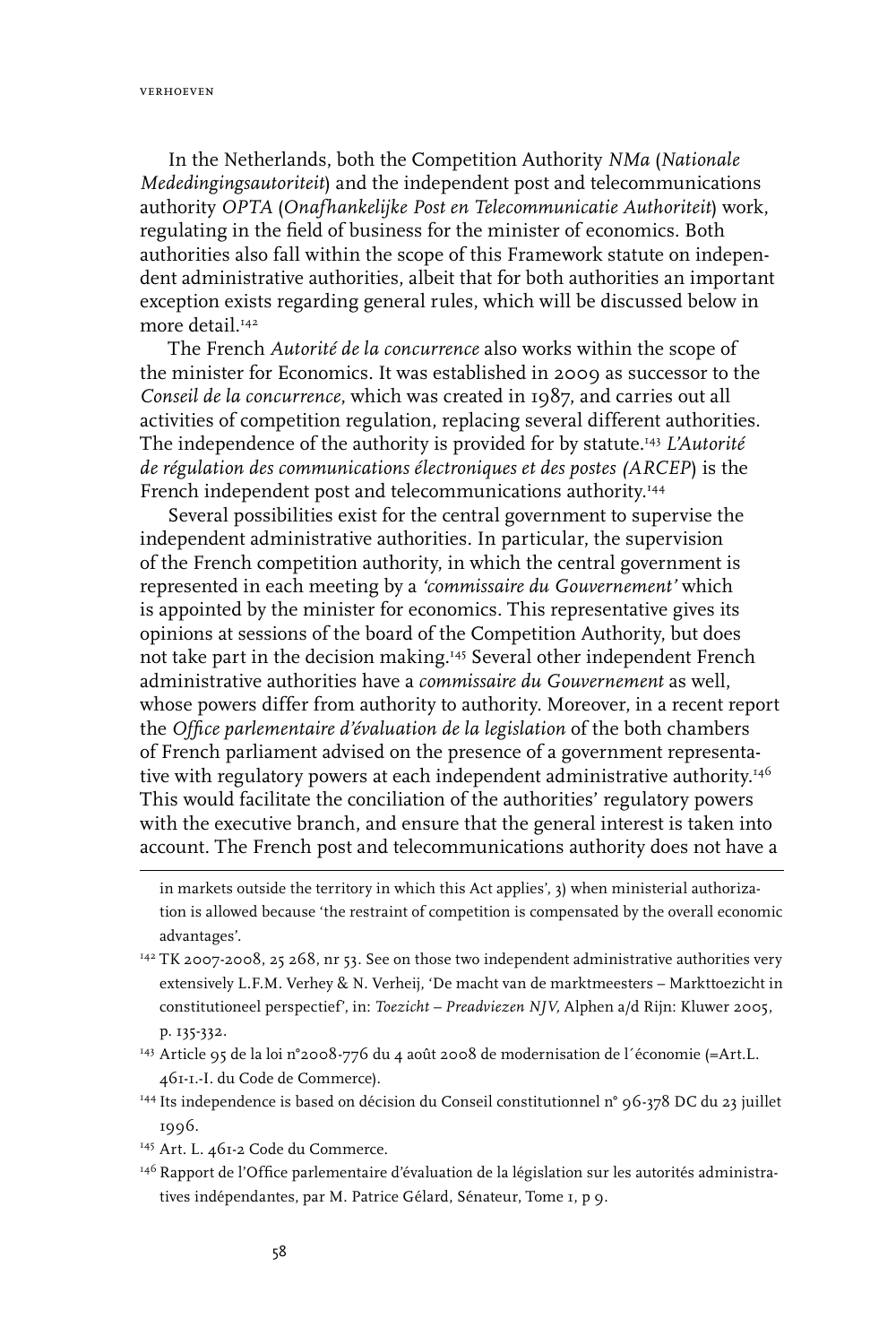representative of the government in its board, nor do the Dutch and French independent administrative authorities.

Apart from this French concept of having a representative of the government present at some of the independent administrative authorities' board meetings, two important methods of supervision are the issue of instructions – both in general and in individual cases – and the annulment of decisions in individual cases by the central government. The French system generally does not allow such control. In the words of the *Office parlementaire d'évaluation de legislation:*

'L'indépendance à l'égard du Gouvernement est une des raisons d'être des autorités administratives independentes. Elles ne reçoivent ni ordre, ni instruction du pouvoir executive et ne sont pas contrôlées par lui'. […] Les autorités administratives independentes n'étant pas placées sous l'autorité du Gouvernement, leur contrôle démocratique ne peut s'effectuer, comme pour les autres autorités administratives, par la voie de la responsabilité du Gouvernement devant le Parlement'.147

Hence, the control of French independent administrative authorities is in the hands of parliament, which receives annual reports and frequently hears the boards of the independent administrative authorities on several subjects. Although democratic control thus exists, the central government seems to play no supervisory role whatsoever.

The power to issue general instructions is available with both the competition authorities and the post and telecommunications authorities in both Germany and the Netherlands. This can be explained by the fact that the reason of their independence in both countries is that an institution, independent from the government, is required to take individual decisions in the field. The competent minister, however, decides on the general policy in the field.

The *Bundesminister* can issue general instructions to the federal cartel office in accordance with  $\S$  52 *GWB*, as dictated by the hierarchy.<sup>148</sup> These general instructions have to be published in the '*Bundesanzeiger*'. The power to issue general instructions is rarely used: Klaue counted 5 general instructions until 1992, 149 Becker counted only 4 cases until 2006. 150 It is accepted in the literature that the *Bundeskartellamt* is not bound by general instructions that are unlawful. This is due to the fact that the *Bundeskar-*

<sup>&</sup>lt;sup>147</sup> Rapport de l'Office parlementaire d'évaluation de la législation sur les autorités administratives indépendantes, par M. Patrice Gélard, Sénateur, Tome 1, p 115.

<sup>148</sup> Schultz, in: Langen & H.J. Bunte, *Kommentar zum deutschen und europäischen Kartellrecht*: Luchterhand, p. 1136.

<sup>149</sup> Klaue, in: Immenga & Mestmäcker 1992, p. 1782.

<sup>150</sup> Becker in: U. Loewenheim , K. Meessen & A. Riesenkampff, *Kartellrecht; Band 2: GWB,* München: Verlag C.H. Beck 2006, p. 825.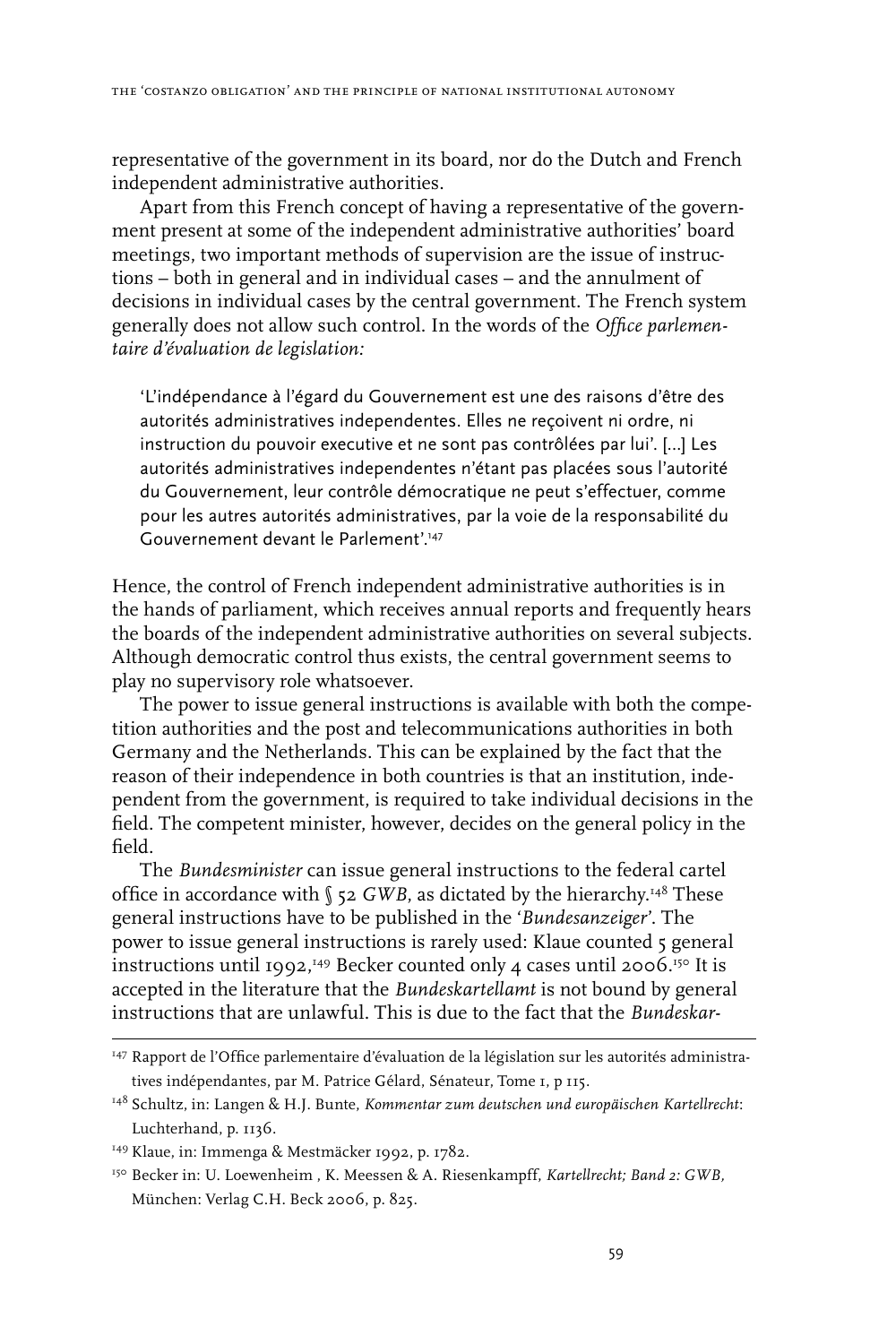*tellamt*, as any other administrative authority, is bound by the law and the 'Gesetzmäßigkeit' of the Administration.<sup>151</sup> The competent ministers also have the power to issue general instructions for the *Bundesnetzagentur*. Just as in case of the *Bundeskartellamt*, these instructions have to be published in the *Bundesanzeiger*,<sup>152</sup> whereas the Energy law (EnWG) also requires that the reason for the issuning of the general instructions is published.<sup>153</sup>

In the Netherlands, the fact that the *NMa* and the *OPTA* are independent administrative authorities implies that both authorities operate fairly freely of the responsible minister. Both authorities are not embedded in the hierarchical structure of the Ministry of Economic Affairs. The competent minister has the power to issue general instructions for the authorities for the exercise of their powers,<sup>154</sup> a right to receive information<sup>155</sup> and specific rules on neglect of duty.156 He also has several more specific powers, for example, the appointment of new members of the board. Moreover, the minister does bear political responsibility ex post for the use (or non use) of his powers. Hence, he is responsible as far as he has powers to influence the independent administrative authority concerned.<sup>157</sup>

Although it is thus clear that the competent ministers in both Germany and the Netherlands have the power to issue general instructions to both the competition authority and the post and telecommunications authority, this does not analogously apply to instructions in individual cases. In the Netherlands this power is clearly refused: the minister has no direct say in the individual decisions made by the *NMa* and *OPTA*. Not only does he not have the power to issue instructions in individual cases, the power to annul decisions – as provided for as a general rule by Art. 22 of the framework statute on independent administrative authorities – does not apply on the *NMa* and *OPTA*, because such political influence on individual decisions is considered undesirable.

In Germany, it is unclear to what extent the *Bundesnetzagentur* is subject to instructions from the relevant minister in individual cases. It is debated in the literature whether such a power exists at all.<sup>158</sup> The same applies to

<sup>&</sup>lt;sup>151</sup> Klaue in: Immenga & Mestmäcker 1992, p. 1781.

<sup>152 § 4</sup> III BWEEVG, § 44 PostG jo. § 66 V TKG 1996, § 117 TKG.

<sup>&</sup>lt;sup>153</sup> § 61 EnWG.

<sup>&</sup>lt;sup>154</sup> Art. 19 OPTA-wet.

<sup>155</sup> Art. 18 OPTA-wet.

<sup>&</sup>lt;sup>156</sup> Art. 23 OPTA-wet.

<sup>157</sup> Zijlstra 2009, p. 166.

<sup>&</sup>lt;sup>158</sup> J. Masing, 'Die Regulierungsbehörde im Spannungsfeld von Unabhängigkeit und parlamentarischer Verantwortung', in: H. Bauer a.o., *Wirtschaft im offenen Verfassungsstaat (Festschrift Reiner Schmidt),* 2006, p. 521-534. See more extensively J. Masing, ''Soll das Recht der Regulierungsverwaltung übergreifend geregelt werden?', in: *Gutachten D. zum 66. Deutschen Juristentag,* München: Verlag C.H. Beck 2006, p. D 26.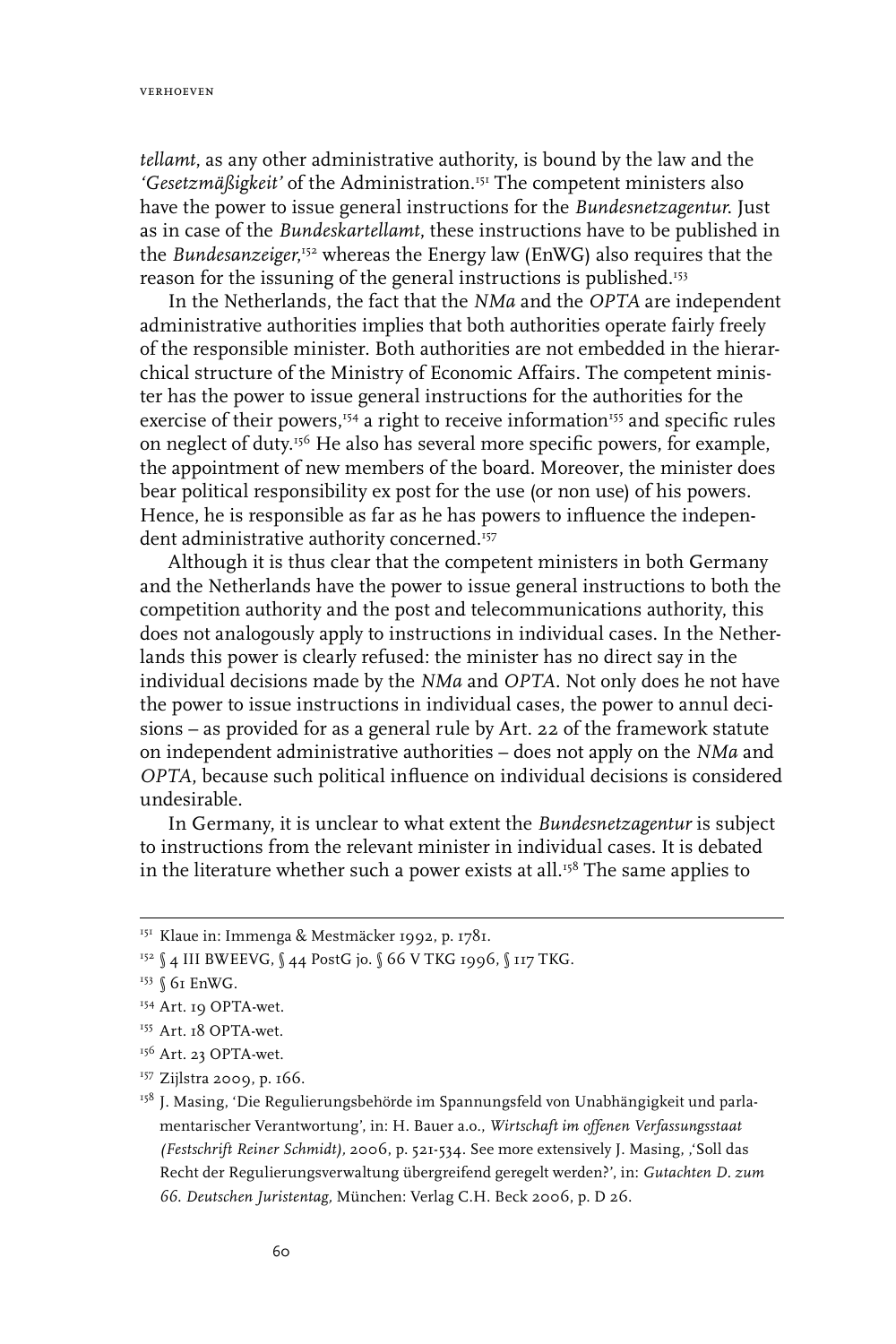the *Bundeskartellamt*; 159 where this question has been fiercely debated in the German literature.<sup>160</sup> Although it is still unclear whether in Germany the power to issue instructions individual cases exists at all, in practise such instructions have never been issued. The President of the *Bundeskartellamt* has even explicitly stated that he would not feel himself subject to such instructions, because in his view the minister does not have this power.

With regard to individual decisions, § 42 *GWB* provides the so-called *'Ministererlaubnis'*, which implies that the Minister is competent to replace decisions of the *Bundeskartellamt* by his own decisions. Although this power is limited to some extent by requiring that the restraint of competition is compensated by the overall advantages, these wordings leave a lot of room for interpretation to the minister to decide whether or not to exercise his power. The existence of this power renders the discussion on individual instructions less important in practise, since the minister has the power to correct decisions in individual cases.<sup>161</sup> Nevertheless, no such ministerial power exists to quash a decision made by the Ruling Chambers of the *Bundesnetzagentur*. This is a major difference with the *Bundeskartellamt*, where the minister does have this power in theory.

Therefore, to conclude, we can see that the possibilities of supervision of independent administrative authorities differ to a great extent. On the one hand the French system doesn't allow any form of instruction in general, let alone in individual decisions. On the other hand in Germany, there is quite the opposite approach as the minister can overrule decisions of the *Bundeskartellamt* in specific circumstances. The position of the Netherlands is a mixture of the two, although more close to the German system.

# 4.5 Conclusion

The combination of the principle of national institutional autonomy and the *Costanzo* obligation leads to an interesting paradox with regard to supervision of administrative authorities in the national legal order. On the one hand, the European Union has a relationship with its Member States, and respects the internal state structure. On the other, obligations such as the *Costanzo* obligation are not addressed to the Member States themselves, but to the administrative authorities within these states. Nevertheless, the Member State as such is answerable to the European

<sup>&</sup>lt;sup>159</sup> See for further references Trute W. Hoffmann-Riem , E. Schmidt-Assmann & A. Vosskuhle, *Grundlagen des Verwaltungsrechts,* München: Verlag C.H. Beck 2006, p. 353; see for example Becker in Loewenheim & Meessen & Riesenkampff 2006, p. 825, Klaue, in: Immenga & Mestmäcker 1992, p. 1780.

<sup>&</sup>lt;sup>160</sup> See for more references in this regard, Becker in: Loewenheim & Meessen & Riesenkampff 2006, p. 825.

<sup>161</sup> S. Bredt, *Die Demokratische Legitimation unabhängiger Institutionen*, Tübingen: Mohr Siebeck 2006, at p. 56.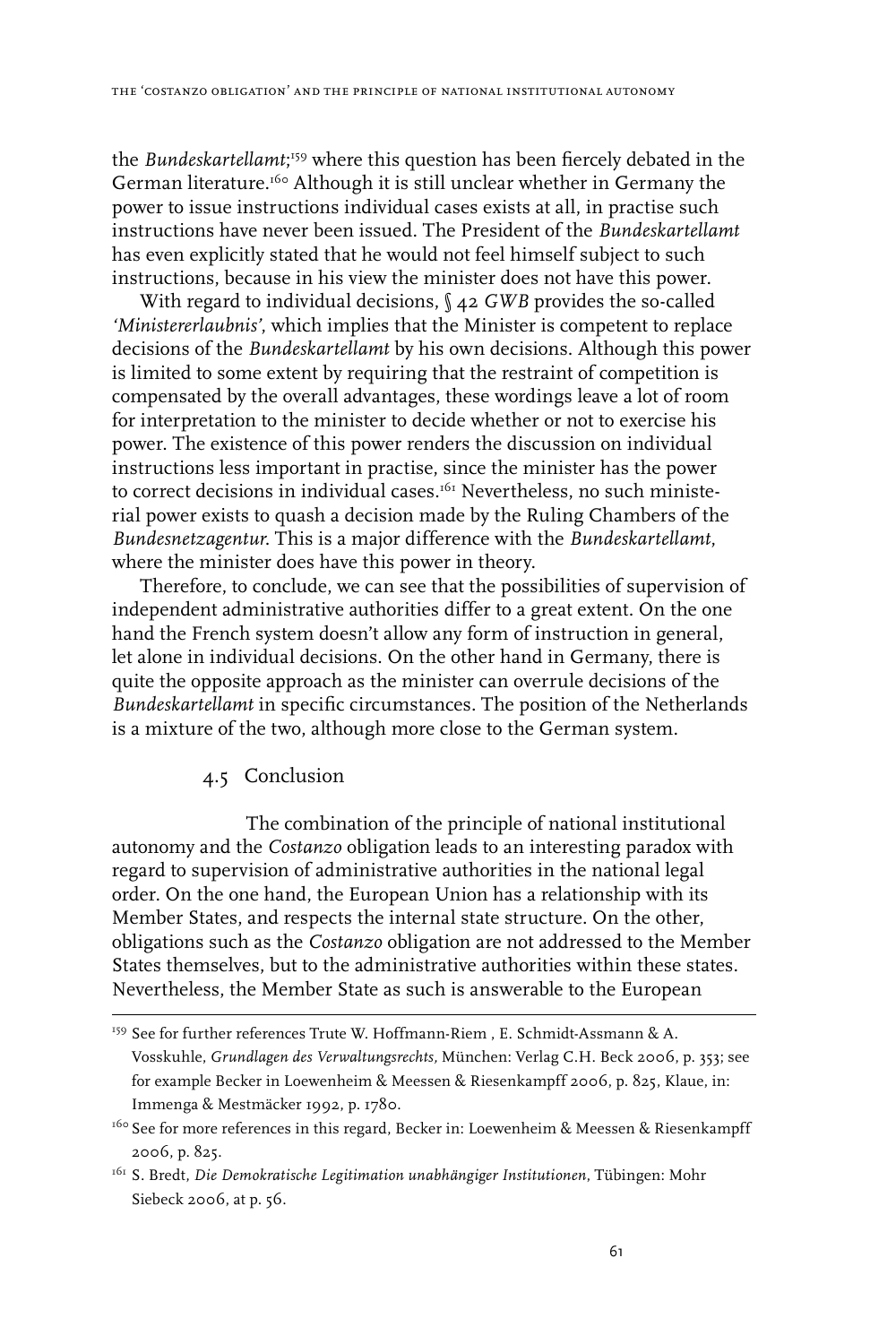Union for the correct application of this obligation by its administrative authorities. Therefore, the question is posed of to what extent the application of the *Costanzo* obligation by these administrative authorities can be controlled or supervised by the central government. Therefore this article has focused on the possibilities of supervision with regard to federalism, decentralised administrative authorities and independent administrative authorities in Germany, France and the Netherlands.

In the German federal system, the implementation of European law takes place either on the level of the *Bund* or of the *Länder*, depending on which of the two is competent to legislate. The application of European law takes place mainly on the level of the *Länder*, as that is the main level for execution of laws. Although no examples are known with regard to supervision by the *Bund* of the application of the *Costanzo* obligation at the level of the *Länder*, *DocMorris* shows that problems may occur in practise.

Three forms of supervision by the central (federal) government are available: federal supervision (*Bundesaufsicht*), federal compulsion (*Bundeszwang*) and the possibility of a reference to the *Bundesverfassungsgericht*. However, each of these methods of supervision has its own limits and difficulties. In brief, federal supervision and federal compulsion are only available with regard to federal law, and provide no solution when rules of law within the legislative competences of the *Länder* are concerned. Federal compulsion, moreover, is such a drastic and far-reaching power that it has never been used thus far. When the problem concerns the law of one of the *Länder*, and both federal supervision and federal compulsion do not provide a solution, a reference to the *Bundesverfassungsgericht* may serve as a solution. One has to bear in mind, however, that this court uses the German constitution as a standard for legal review, and not European law. Although a violation of European law maybe translated into a violation of a *Bundespflicht*, it is still questionable whether the *Bundesverfassungsgericht* would in practice be able to solve problems with regard to the *Costanzo* obligation. Apart from these three supervisory methods, the German Constitution provides provisions which allow the *Bund* to recover financial costs from the *Länder*. This is an important addition, which complements the relationship between the *Bund* and the *Länder* within European law: the *Länder* preserve their independent position, but also have to bear the following possible, financial consequences.

The position of decentralised administrative authorities is comparable in the three countries: to a greater or a lesser extent, these authorities have autonomous tasks. The possibility of supervision by the central government, however, differs greatly in nature between Germany and the Netherlands on the one hand, and France on the other. In France, the *préfet* – as a representative authority for the central government – has a central role in the supervision of decentralised authorities. Several of the decisions and acts made by these authorities must be submitted to him, which he has to bring before a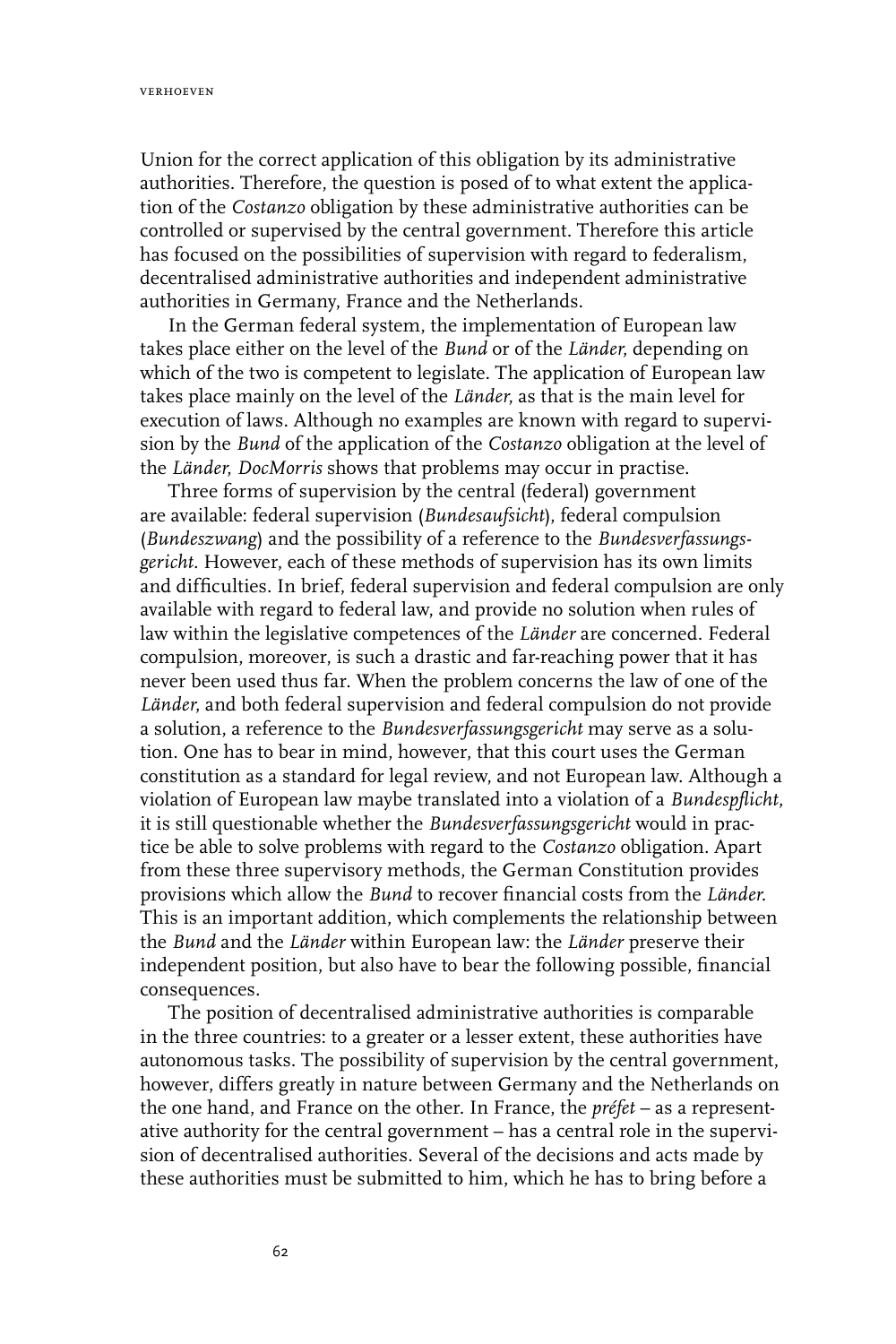court in case of illegality, including possible incompatibility with European law. In the Netherlands and Germany, such a specific supervisory figure, acting as a representative authority for the central government and with special powers to bring cases before the court, does not exist. The system of prefectural supervision has advantages and disadvantages: it works very well if the supervisory body has a good knowledge of European law and sufficient capability for adequate review of the high numbers of acts which are submitted. In practise, however, it may be an enormous burden for the supervising authority.

In all three countries, the traditional system of supervision of decentralised authorities has for a long time provided the only available instrument to ensure the correct application of European law. Currently, however, instruments especially intended for the supervision of European law come into use. A good example in the Netherlands, for instance, is the statute governing the recuperation of unlawful subsidies from the European Union which have to be repaid by the central government, but the law was broken by the decentralised authority. This is comparable to the German provision with regard to the *Länder* as discussed above. Moreover, in the Netherlands a statutory proposal for more supervisory instruments for the central government is pending. This concerns instruments of a general nature, which can be applied to every act taken by a municipality, regardless of the topic concerned. In France, a different approach is being taken, as specific new supervisory tools are introduced on specific fields. Hence, these instruments only can be applied in those specific fields. This allows the French legislator to only introduce more control where it is needed, for instance, with regard to procedures on the award of public contracts or the control of waste. In Germany, the introduction of new supervisory instruments may differ from *Land* to *Land*.

The various possibilities for supervision of independent administrative authorities also differ to a great extent. In Germany and the Netherlands, ministers' general instructions are allowed – which may suffice in cases where national statutory law is incompatible with European law, and the central government wants to prevent the authorities from applying the former. In the French system, the *commissaire du Gouvernement* can give the government's opinion in such cases – although he has only an advisory function, and moreover is not present at all independent administrative authorities. Supervision of specific individual decisions by the central government is absent to a great extent. This, however, is the rationale for the independence of these administrative authorities. Moreover, as shown in the case law of the Court and in the literature, greater political independence is advocated more and more. They should be able to take decisions on their own account, without (possible) influence of the central government.

A more practical point which diminishes the risk of violations of European law in practise is the very specific task of both the competition and